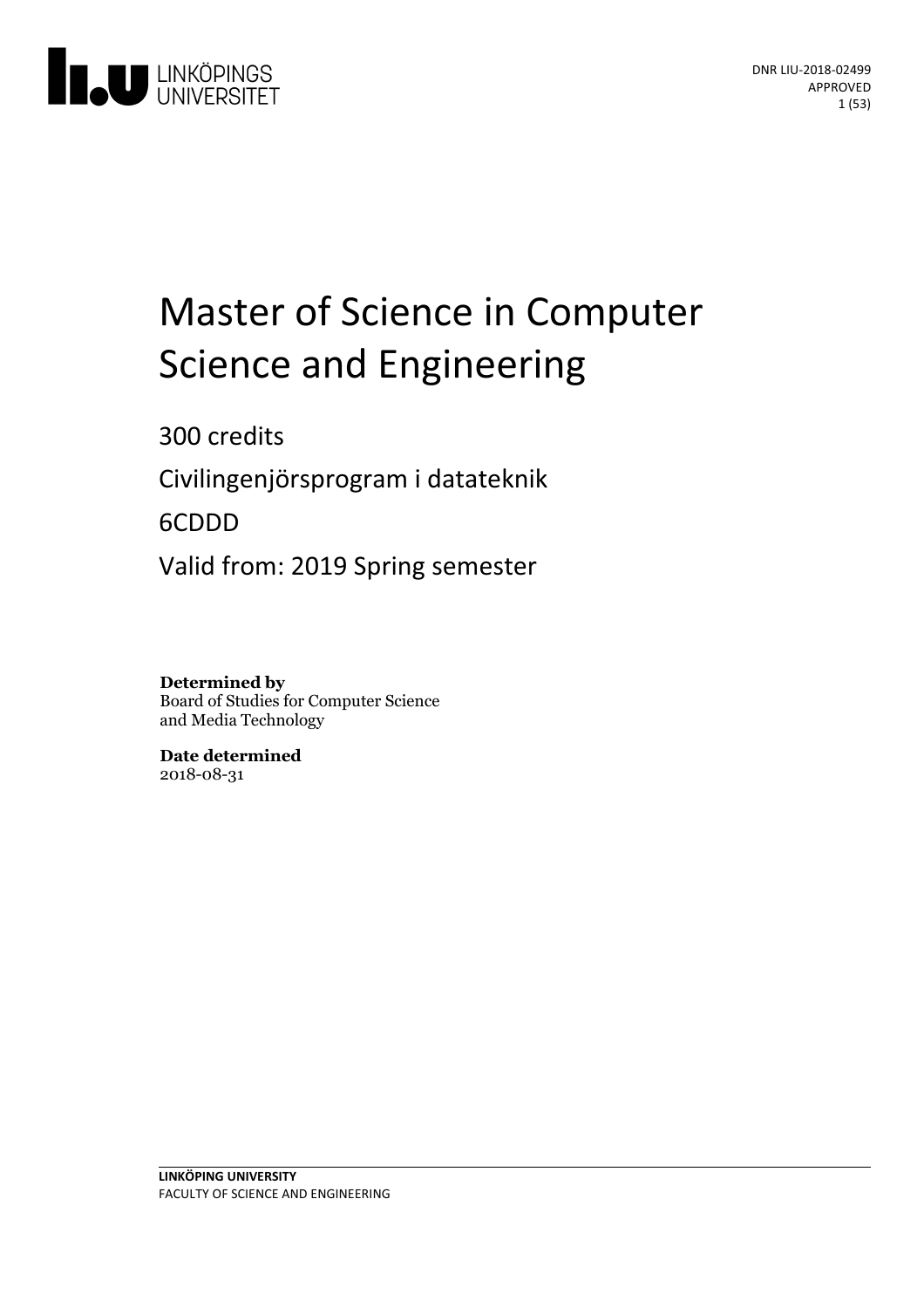## Entry requirements

## Degree in Swedish

Civilingenjör 300 hp och Teknologie master 120 hp

## Degree in English

Master of Science in Engineering 300 credits and Master of Science 120 credits

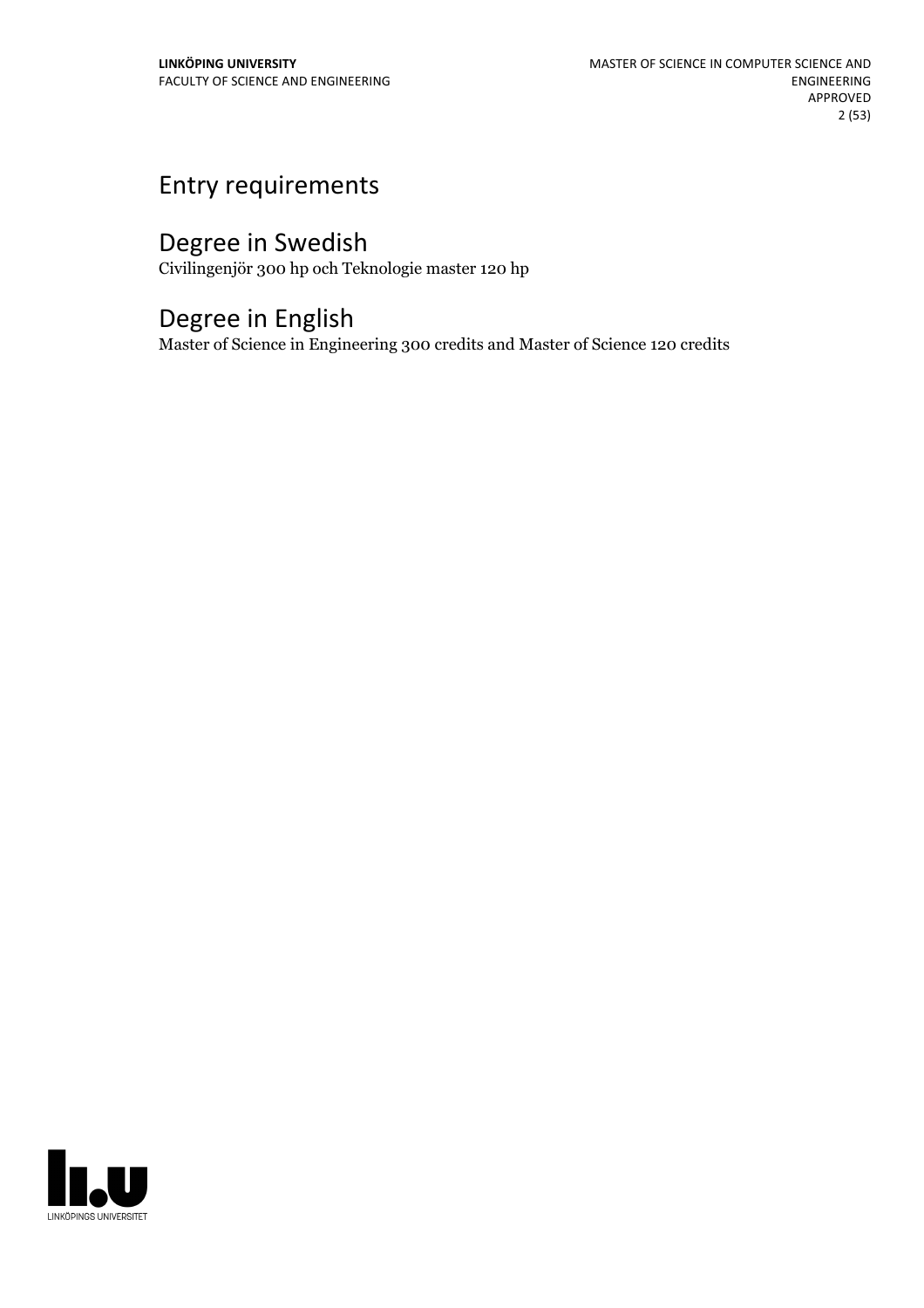## **Curriculum**

## **Semester 1 (Autumn 2019)**

| Course<br>code | Course name                                         | <b>Credits</b> | Level | <b>Timetable</b><br>module | <b>ECV</b> |
|----------------|-----------------------------------------------------|----------------|-------|----------------------------|------------|
| Period 0       |                                                     |                |       |                            |            |
| TATA65         | Discrete Mathematics                                | $6*$           | G1X   |                            | C          |
| Period 1       |                                                     |                |       |                            |            |
| TATA65         | <b>Discrete Mathematics</b>                         | $6*$           | G1X   | 2                          | C          |
| TDDD70         | Professionalism for Engineers, part 1               | $1^*$          | G1X   |                            | C          |
| TDDE23         | Functional and Imperative Programming, Part 1       | 6              | G1X   | 3                          | C          |
| TDDE25         | Perspectives to Computer and Software<br>Technology | $6*$           | G1X   | 4                          | C          |
| Period 2       |                                                     |                |       |                            |            |
| TATA79         | Introductory Course in Calculus                     | 6              | G1X   | 2                          | C          |
| TDDD70         | Professionalism for Engineers, part 1               | $1^*$          | G1X   |                            | C          |
| TDDE24         | Functional and Imperative Programming, Part 2       | 5              | G1X   | 3                          | C          |
| TDDE25         | Perspectives to Computer and Software<br>Technology | $6*$           | G1X   | 4                          | C          |

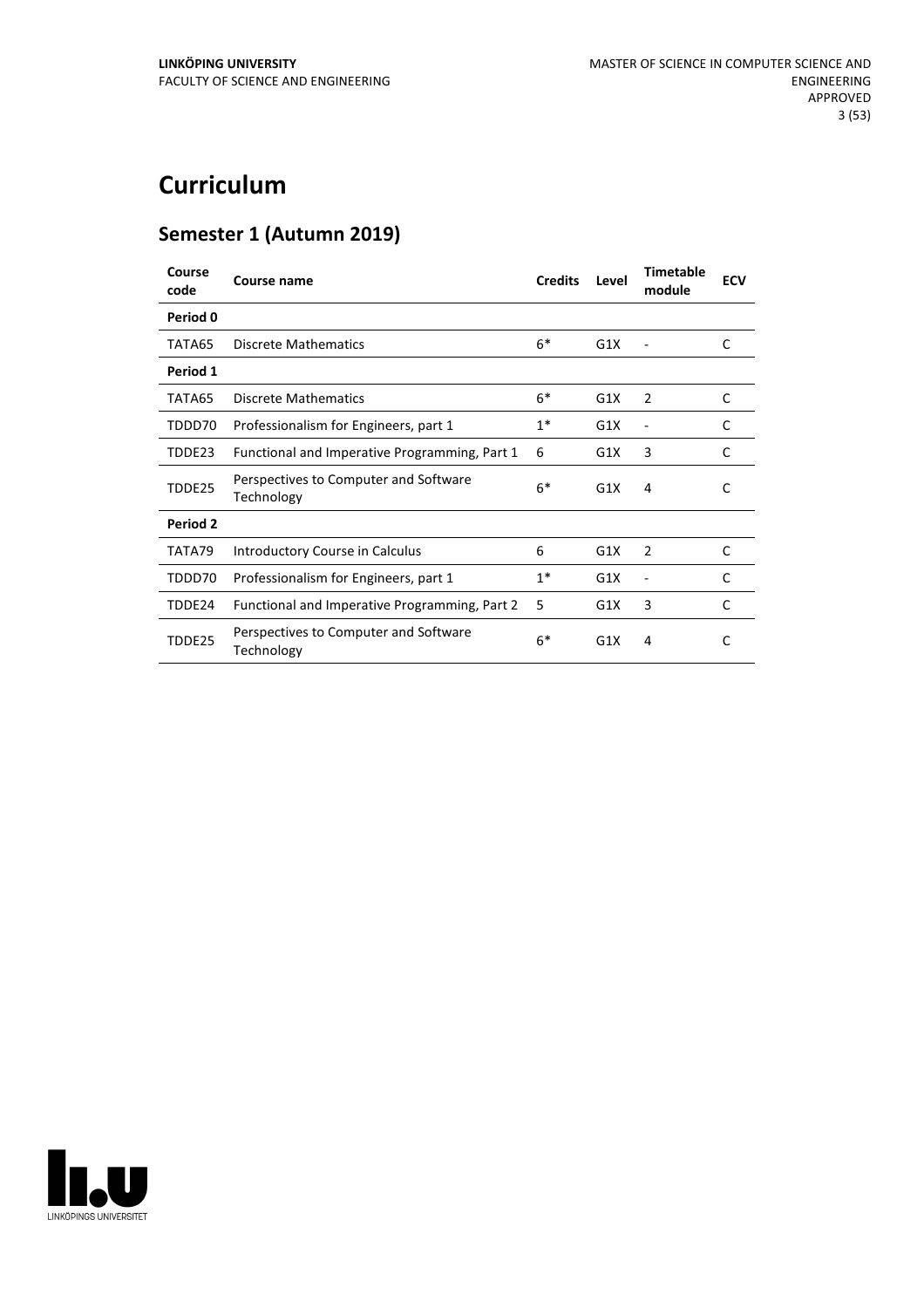## **Semester 2 (Spring 2020)**

| Course<br>code | Course name                               | <b>Credits</b> | Level | <b>Timetable</b><br>module | <b>ECV</b> |
|----------------|-------------------------------------------|----------------|-------|----------------------------|------------|
| Period 1       |                                           |                |       |                            |            |
| TATA41         | Calculus in One Variable 1                | 6              | G1X   | 4                          | C          |
| TDDD79         | Professionalism for Engineers, part 2     | $1*$           | G1X   |                            | C          |
| TDDD94         | Professionalism for Engineers, part 4     | $1*$           | G1X   |                            | C          |
| TDDD98         | Professionalism for Engineers, part 6     | $1*$           | G1X   |                            | C          |
| TDDE30         | Object Oriented Programming and Java      | 7*             | G1X   | 1/3                        | C          |
| TSEA22         | Switching Theory and Logical Design       | 6              | G1X   | $\overline{2}$             | C          |
| Period 2       |                                           |                |       |                            |            |
| TATA42         | Calculus in One Variable 2                | 6              | G1X   | 2                          | C          |
| TDDD79         | Professionalism for Engineers, part 2     | $1*$           | G1X   |                            | C          |
| TDDD94         | Professionalism for Engineers, part 4     | $1^*$          | G1X   |                            | C          |
| TDDD98         | Professionalism for Engineers, part 6     | $1*$           | G1X   |                            | C          |
| TDDE30         | Object Oriented Programming and Java      | $7*$           | G1X   | 1                          | C          |
| TSEA82         | <b>Computer Hardware and Architecture</b> | 4              | G1X   | 4                          | C          |
|                |                                           |                |       |                            |            |

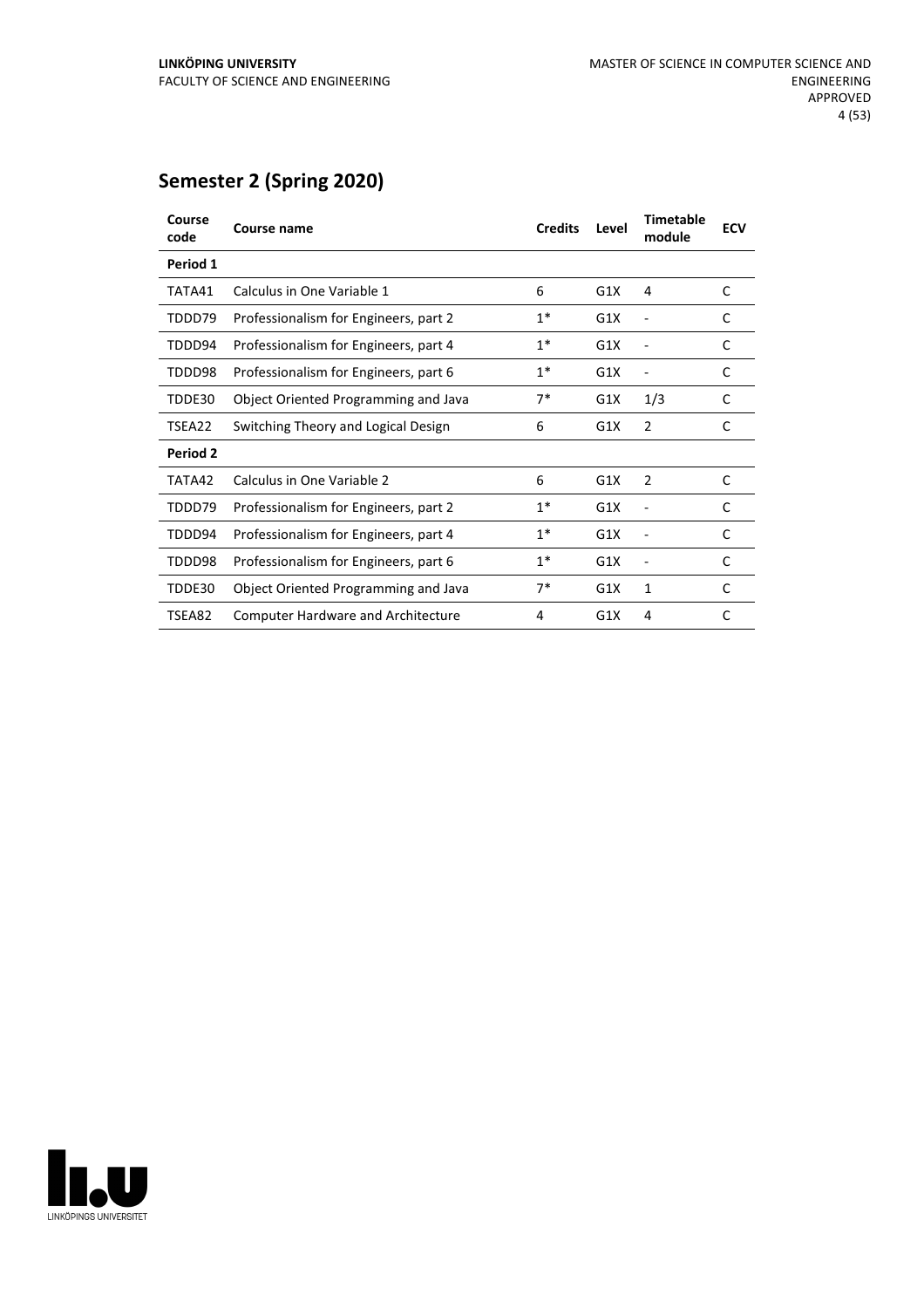## **Semester 3 (Autumn 2020)**

| Course<br>code | Course name                                              | <b>Credits</b> | Level | <b>Timetable</b><br>module | <b>ECV</b>   |
|----------------|----------------------------------------------------------|----------------|-------|----------------------------|--------------|
| Period 1       |                                                          |                |       |                            |              |
| TATA24         | Linear Algebra                                           | 8*             | G1X   | 4                          | C            |
| TDDD84         | Professionalism for Engineers, part 3                    | $1*$           | G1X   |                            | $\mathsf{C}$ |
| TDDD86         | Data Structures, Algorithms and Programming<br>Paradigms | $11*$          | G1X   | $\overline{2}$             | C            |
| TSTE24         | Electronics                                              | 5              | G1X   | 3                          | C            |
| TATA40         | Perspectives on Mathematics                              | $1*$           | G1X   |                            | v            |
| Period 2       |                                                          |                |       |                            |              |
| TATA24         | Linear Algebra                                           | $8*$           | G1X   | 4                          | C            |
| TDDD84         | Professionalism for Engineers, part 3                    | $1*$           | G1X   |                            | C            |
| TDDD86         | Data Structures, Algorithms and Programming<br>Paradigms | $11*$          | G1X   | 3                          | C            |
| TFYA93         | <b>Engineering Mechanics</b>                             | 5              | G2X   | 1                          | C            |
| TATA40         | Perspectives on Mathematics                              | $1*$           | G1X   |                            | v            |

## **Semester 4 (Spring 2021)**

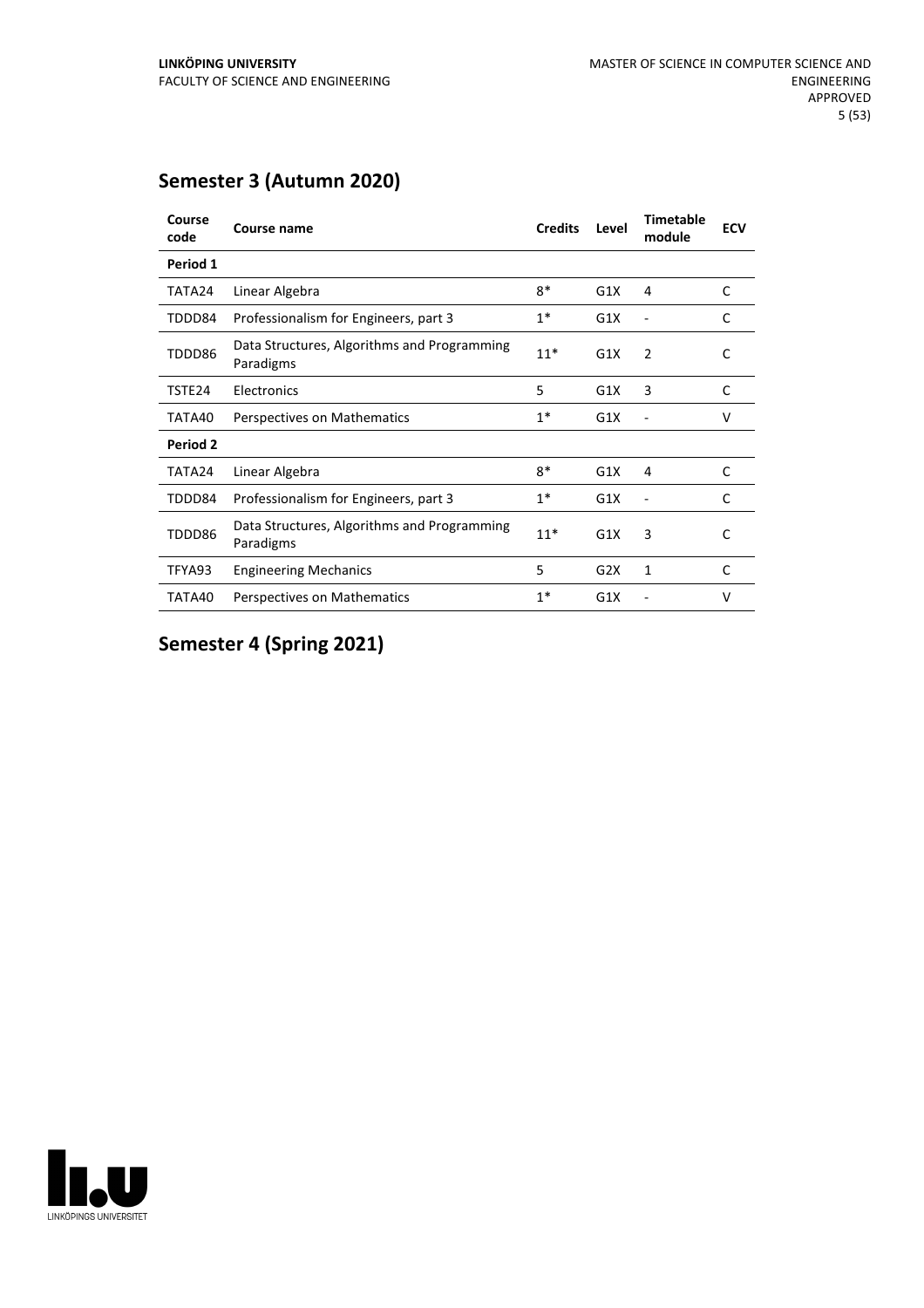#### **LINKÖPING UNIVERSITY** FACULTY OF SCIENCE AND ENGINEERING

| Course<br>code  | Course name                                     | <b>Credits</b> | Level            | <b>Timetable</b><br>module | <b>ECV</b> |
|-----------------|-------------------------------------------------|----------------|------------------|----------------------------|------------|
| Period 1        |                                                 |                |                  |                            |            |
| TATA76          | <b>Multivariable Calculus</b>                   | 4              | G1X              | 4                          | C          |
| TDDB68          | Concurrent Programming and Operating<br>Systems | 6              | G <sub>2</sub> X | 3                          | C          |
| TDDD79          | Professionalism for Engineers, part 2           | $1*$           | G1X              | $\overline{a}$             | C          |
| TDDD94          | Professionalism for Engineers, part 4           | $1*$           | G1X              | $\overline{\phantom{a}}$   | C          |
| TDDD98          | Professionalism for Engineers, part 6           | $1*$           | G1X              | $\overline{a}$             | C          |
| TSEA83          | <b>Computer Hardware and Architecture</b>       | $8*$           | G1X              | 2                          | C          |
| TFFM12          | Perspectives on Physics                         | $2*$           | G1X              | $\blacksquare$             | E          |
| THEN18          | English                                         | $6*$           | G1X              | 4                          | E          |
| TATA40          | Perspectives on Mathematics                     | $1*$           | G1X              |                            | v          |
| <b>Period 2</b> |                                                 |                |                  |                            |            |
| TAMS42          | Probability and Statistics, First Course        | 6              | G2X              | 2                          | C          |
| TDDD79          | Professionalism for Engineers, part 2           | $1*$           | G1X              | $\overline{a}$             | C          |
| TDDD94          | Professionalism for Engineers, part 4           | $1*$           | G1X              | $\overline{\phantom{a}}$   | C          |
| TDDD98          | Professionalism for Engineers, part 6           | $1*$           | G1X              | $\blacksquare$             | C          |
| TFYA86          | Physics                                         | 5              | G2X              | $\mathbf{1}$               | C          |
| TSEA83          | <b>Computer Hardware and Architecture</b>       | $8*$           | G1X              | 4                          | C          |
| TFFM12          | Perspectives on Physics                         | $2*$           | G1X              | $\overline{\phantom{a}}$   | E          |
| THEN18          | English                                         | $6*$           | G1X              | 4                          | E          |
| TSRT04          | Introduction in Matlab                          | $\overline{2}$ | G1X              | $\mathbf{1}$               | E          |
| TATA40          | Perspectives on Mathematics                     | $1*$           | G1X              |                            | v          |

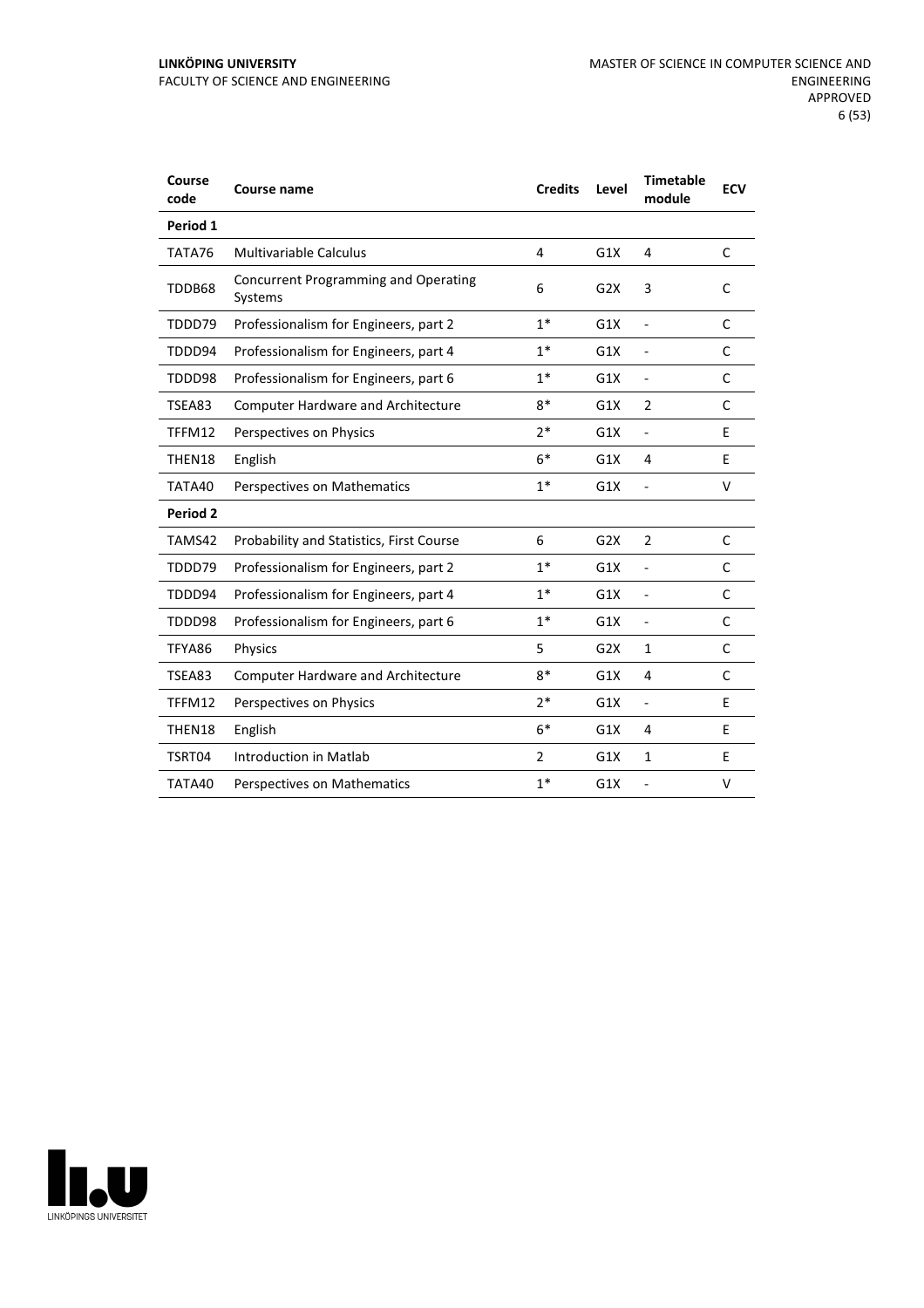| Course<br>code  | Course name                                        | <b>Credits</b> | Level            | <b>Timetable</b><br>module | <b>ECV</b> |
|-----------------|----------------------------------------------------|----------------|------------------|----------------------------|------------|
| Period 1        |                                                    |                |                  |                            |            |
| TAOP33          | Combinatorial Optimization, Introductory<br>Course | 4              | G2X              | 2                          | C          |
| TDDC93          | Software Engineering Theory                        | 4              | G2X              | 1                          | C          |
| TDDD91          | Professionalism for Engineers, part 5              | $1*$           | G1X              |                            | C          |
| TSDT84          | Signals and Systems, and Transform Theory          | 8*             | G2X              | 4                          | C          |
| TSEA29          | Microcomputer, Project Laboratory                  | 8*             | G2X              | 3                          | C          |
| <b>Period 2</b> |                                                    |                |                  |                            |            |
| TDDD88          | Logic                                              | 5              | G1X              | $\overline{2}$             | C          |
| TDDD91          | Professionalism for Engineers, part 5              | $1*$           | G1X              |                            | C          |
| TSDT84          | Signals and Systems, and Transform Theory          | $8*$           | G2X              | 3                          | C          |
| TSEA29          | Microcomputer, Project Laboratory                  | 8*             | G <sub>2</sub> X |                            | C          |

## **Semester 5 (Autumn 2021)**

## **Semester 6 (Spring 2022)**

| Course<br>code  | Course name                             | <b>Credits</b> | Level | Timetable<br>module | <b>ECV</b> |
|-----------------|-----------------------------------------|----------------|-------|---------------------|------------|
| Period 1        |                                         |                |       |                     |            |
| TDDD60          | Interactive Systems                     | 4              | G1X   | 4                   | C          |
| TDDD79          | Professionalism for Engineers, part 2   | $1^*$          | G1X   | ۰                   | C          |
| TDDD94          | Professionalism for Engineers, part 4   | $1*$           | G1X   |                     | C          |
| TDDD96          | Software Engineering - Bachelor Project | $15*$          | G2X   | 2/3                 | C          |
| TDDD98          | Professionalism for Engineers, part 6   | $1*$           | G1X   |                     | C          |
| TSRT12          | <b>Automatic Control</b>                | 6              | G2X   | 1                   | C          |
| <b>Period 2</b> |                                         |                |       |                     |            |
| TDDD79          | Professionalism for Engineers, part 2   | $1*$           | G1X   |                     | C          |
| TDDD94          | Professionalism for Engineers, part 4   | $1*$           | G1X   |                     | C          |
| TDDD96          | Software Engineering - Bachelor Project | $15*$          | G2X   | 2/4                 | C          |
| TDDD98          | Professionalism for Engineers, part 6   | $1*$           | G1X   |                     | C          |
| TSKS10          | Signals, Information and Communication  | 4              | G2X   | 3                   | C          |
| TPTE06          | Industrial Placement                    | 6              | G1X   |                     | E          |

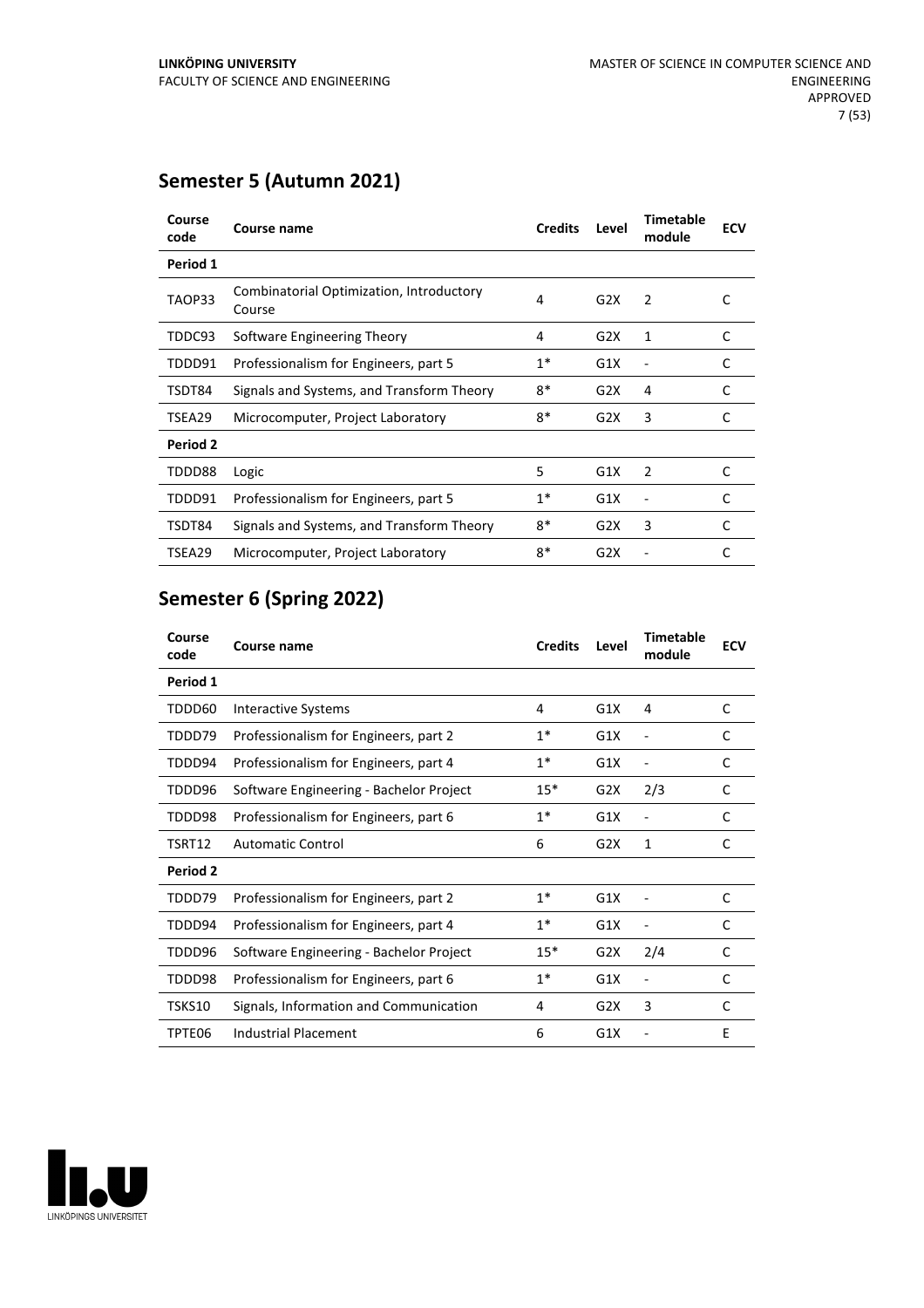| Course<br>code | Course name                                               | <b>Credits</b> | Level | <b>Timetable</b><br>module | <b>ECV</b> |
|----------------|-----------------------------------------------------------|----------------|-------|----------------------------|------------|
| Period 1       |                                                           |                |       |                            |            |
| TANA21         | <b>Scientific Computing</b>                               | 6              | G1X   | 3                          | C/E        |
| TAMS22         | Probability Theory and Bayesian Networks                  | $6*$           | A1X   | 4                          | Ε          |
| TAMS32         | <b>Stochastic Processes</b>                               | 6              | A1X   | 1                          | E          |
| TATA55         | Abstract Algebra                                          | $6*$           | G2X   | 3                          | E          |
| TBME04         | Anatomy and Physiology                                    | 6              | G2X   | 3                          | E          |
| TBMI19         | <b>Medical Information Systems</b>                        | $6*$           | A1X   | 2                          | E          |
| TDDC17         | Artificial Intelligence                                   | 6              | G2X   | 3                          | E          |
| TDDD04         | <b>Software Testing</b>                                   | 6              | A1X   | 2                          | E          |
| TDDD08         | Logic Programming                                         | 6              | A1X   | 4                          | E          |
| TDDD23         | Design and Programming of Computer Games                  | 6              | A1X   | 2                          | E          |
| TDDD38         | Advanced Programming in C++                               | $6*$           | A1X   | 2                          | E          |
| TDDD53         | <b>Advanced Interaction Design</b>                        | 6              | A1X   | 1                          | E          |
| TDDE45         | Software Design and Construction                          | 6              | A1X   | 4                          | E          |
| TDP024         | <b>Enterprise Systems</b>                                 | 6              | G2X   | 1                          | E          |
| TDTS06         | <b>Computer Networks</b>                                  | 6              | G2X   | 1                          | E          |
| TDTS08         | <b>Advanced Computer Architecture</b>                     | 6              | A1X   | 2                          | E          |
| TEAE01         | Industrial Economics, Basic Course                        | 6              | G1X   | 2                          | E          |
| TEIO32         | Project Management and Organization                       | $6*$           | G2X   | 3                          | E          |
| TFEI71         | <b>Electrical Measurement Systems</b>                     | 4              | G1X   | 4                          | E          |
| TGTU91         | Oral and Written Communication                            | 6              | G1X   | 2                          | E          |
| THEN18         | English                                                   | $6*$           | G1X   | 4                          | E          |
| THFR27         | French with a technical focus                             | 6*             | G1X   | 4                          | E          |
| THSP27         | Spanish with a technical focus                            | 6*             | G1X   | 4                          | Е          |
| THTY27         | German with a technical focus                             | 6*             | G1X   | 4                          | Ε          |
| TSBB06         | <b>Multidimensional Signal Analysis</b>                   | $6*$           | A1X   | 2                          | E          |
| TSBB08         | <b>Digital Image Processing</b>                           | 6              | A1X   | 4                          | E.         |
| TSDT14         | Signal Theory                                             | 6              | A1X   | $\mathbf 1$                | E          |
| TSFS09         | Modelling and Control of Engines and<br><b>Drivelines</b> | $6*$           | A1X   | 4                          | E          |

## **Semester 7 (Autumn 2022)**

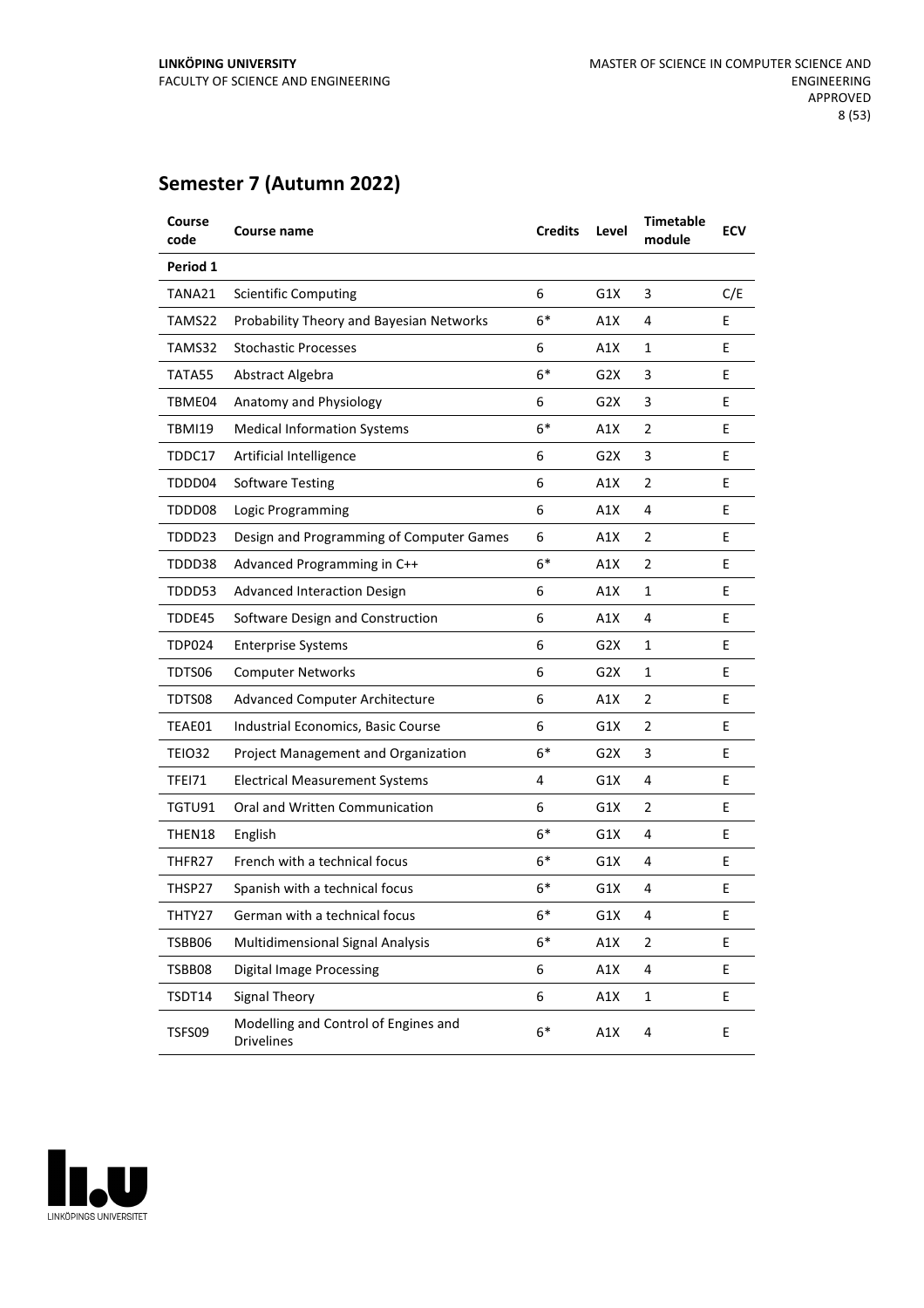#### **LINKÖPING UNIVERSITY** FACULTY OF SCIENCE AND ENGINEERING

| Course<br>code  | Course name                                                      | <b>Credits</b> | Level            | <b>Timetable</b><br>module | <b>ECV</b> |
|-----------------|------------------------------------------------------------------|----------------|------------------|----------------------------|------------|
| TSFS12          | Autonomous Vehicles - Planning, Control, and<br>Learning Systems | 6              | A1X              | $\mathbf{1}$               | E          |
| TSKS01          | <b>Digital Communication</b>                                     | $6*$           | A1X              | 4                          | E          |
| TSKS15          | Detection and Estimation of Signals                              | 6              | A1X              | 2                          | E          |
| TSRT92          | Modelling and Learning for Dynamical Systems                     | 6              | A1X              | 3                          | E          |
| TSTE12          | Design of Digital Systems                                        | 6              | A1X              | 3                          | E          |
| TSTE86          | <b>Digital Integrated Circuits</b>                               | 6              | A1X              | $\overline{2}$             | E          |
| <b>Period 2</b> |                                                                  |                |                  |                            |            |
| TANA09          | Numerical Algorithms in Computer Science                         | 4              | G2X              | $\mathbf{1}$               | C/E        |
| TAMS22          | Probability Theory and Bayesian Networks                         | $6*$           | A1X              | 4                          | E          |
| TAOP61          | <b>Optimization of Realistic Complex Systems</b>                 | 6              | A1X              | 3                          | E          |
| TATA55          | Abstract Algebra                                                 | $6*$           | G <sub>2</sub> X | 3                          | E          |
| TBME03          | <b>Biochemistry and Cell Biology</b>                             | 6              | G2X              | $\overline{2}$             | E          |
| TBMI04          | eHealth: Aims and Applications                                   | 6              | G2X              | 2/4                        | E          |
| TBMI19          | <b>Medical Information Systems</b>                               | $6*$           | A1X              | 3                          | E          |
| TDDC34          | Technical, Economic and Societal Evaluation of<br>IT-products    | 6              | A1X              | 4                          | E          |
| TDDC73          | <b>Interaction Programming</b>                                   | 6              | G2X              | $\mathbf{1}$               | E          |
| TDDD07          | Real Time Systems                                                | 6              | A1X              | 4                          | E          |
| TDDD37          | Database Technology                                              | 6              | G2X              | 1                          | E          |
| TDDD38          | Advanced Programming in C++                                      | $6*$           | A1X              | $\frac{1}{2}$              | E          |
| TDDD49          | Programming in C# and .NET Framework                             | 4              | G <sub>2</sub> X | 3                          | E          |
| TDDD55          | Compilers and Interpreters                                       | 4              | G2X              | 1                          | Е          |
| TDDE01          | Machine Learning                                                 | 6              | A1X              | 1                          | E          |
| TDDE02          | Software Entrepreneurship                                        | 6              | A1X              | $\overline{2}$             | E          |
| <b>TDEI19</b>   | <b>Management Control</b>                                        | 6              | A1X              | $\overline{2}$             | E          |
| TEAE01          | Industrial Economics, Basic Course                               | 6              | G1X              | $\overline{2}$             | E          |
| TEIM13          | <b>Intercultural Communication</b>                               | 6              | G1X              | 4                          | E.         |
| <b>TEIO32</b>   | Project Management and Organization                              | $6*$           | G <sub>2</sub> X | 1                          | E.         |
| TGTU04          | Leadership                                                       | 6              | G2X              | $\overline{2}$             | E          |
| TGTU49          | History of Technology                                            | 6              | G1X              | 3                          | E          |
| THEN18          | English                                                          | $6*$           | G1X              | 4                          | E          |
| THFR27          | French with a technical focus                                    | $6*$           | G1X              | 4                          | E          |

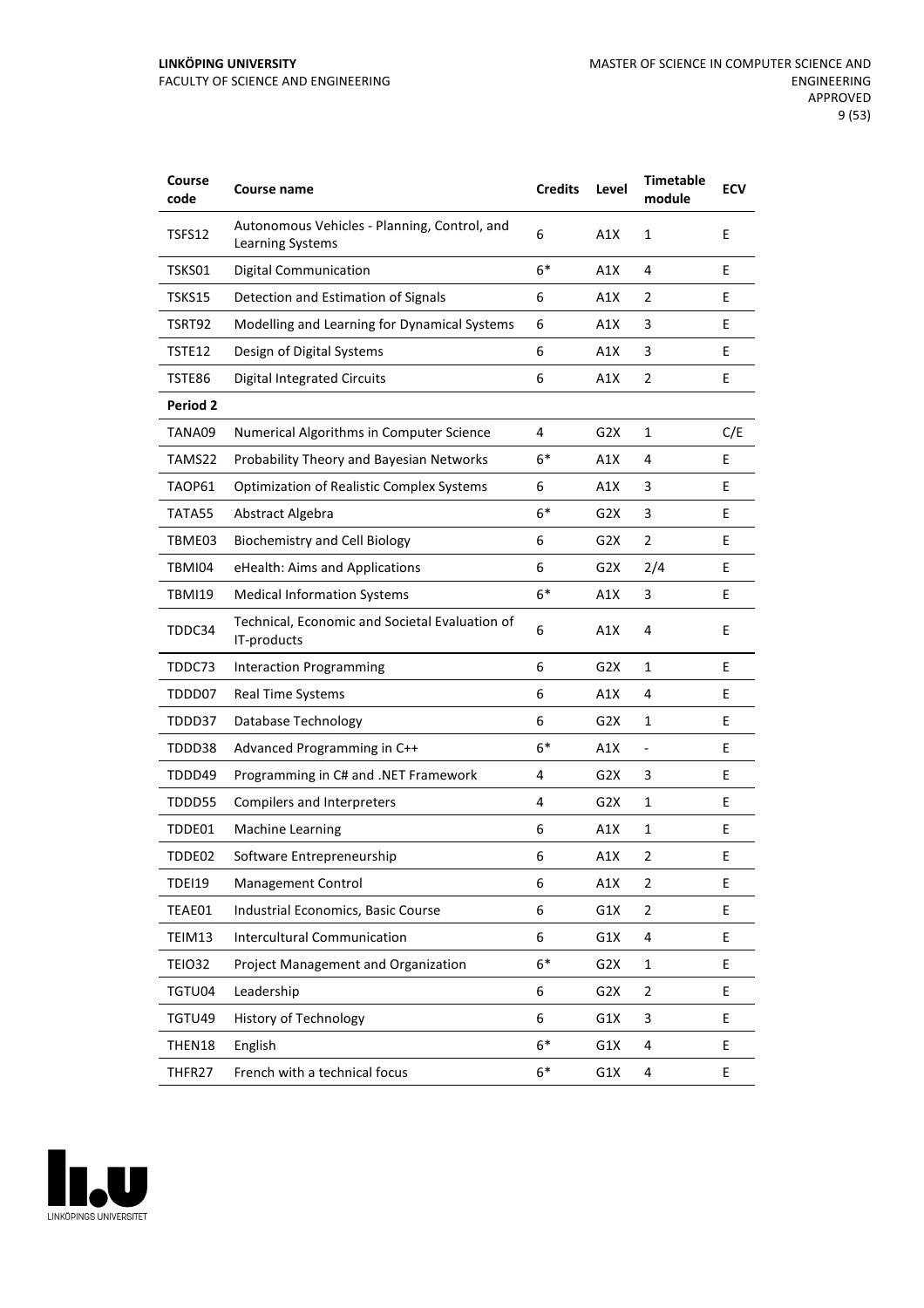#### **LINKÖPING UNIVERSITY** FACULTY OF SCIENCE AND ENGINEERING

| Course<br>code     | Course name                                               | <b>Credits</b> | Level | <b>Timetable</b><br>module | <b>ECV</b> |
|--------------------|-----------------------------------------------------------|----------------|-------|----------------------------|------------|
| THSP27             | Spanish with a technical focus                            | $6*$           | G1X   | 4                          | E          |
| THTY27             | German with a technical focus                             | $6*$           | G1X   | 4                          | E          |
| TKMJ24             | <b>Environmental Engineering</b>                          | 6              | G1X   | 1                          | E          |
| TSBB06             | <b>Multidimensional Signal Analysis</b>                   | $6*$           | A1X   | 3                          | E          |
| TSBB21             | Computational Photography                                 | 6              | A1X   | 4                          | E          |
| TSEK02             | Radio Electronics                                         | 6              | A1X   | 3                          | E          |
| TSEK37             | Analog CMOS Integrated Circuits                           | 6              | A1X   | 1                          | E          |
| TSFS02             | <b>Vehicle Dynamics and Control</b>                       | 6              | A1X   | 1                          | E          |
| TSFS09             | Modelling and Control of Engines and<br><b>Drivelines</b> | $6*$           | A1X   | 3                          | E          |
| TSIN <sub>02</sub> | Internetworking                                           | 6              | A1X   | $\mathbf{1}$               | E          |
| TSIT02             | <b>Computer Security</b>                                  | 6              | G2X   | 2                          | E          |
| TSKS01             | <b>Digital Communication</b>                              | $6*$           | A1X   | 4                          | E          |
| TSKS33             | Complex networks and big data                             | 6              | A1X   | 3                          | E          |
| TSRT08             | <b>Optimal Control</b>                                    | 6              | A1X   | 3                          | E          |

#### *Specialisation: AI and Machine Learning*

| Course<br>code | Course name                             | <b>Credits</b> | Level | <b>Timetable</b><br>module | <b>ECV</b> |
|----------------|-----------------------------------------|----------------|-------|----------------------------|------------|
| Period 1       |                                         |                |       |                            |            |
| TDDC17         | Artificial Intelligence                 | 6              | G2X   | 3                          | C          |
| TBMI19         | <b>Medical Information Systems</b>      | $6*$           | A1X   | 2                          | E          |
| TDDD08         | Logic Programming                       | 6              | A1X   | 4                          | Ε          |
| TSBB06         | <b>Multidimensional Signal Analysis</b> | $6*$           | A1X   | 2                          | E          |
| TSBB08         | Digital Image Processing                | 6              | A1X   | 4                          | E          |
| Period 2       |                                         |                |       |                            |            |
| TDDE01         | Machine Learning                        | 6              | A1X   | 1                          | C          |
| <b>TBMI19</b>  | <b>Medical Information Systems</b>      | $6*$           | A1X   | 3                          | E          |
| TSBB06         | <b>Multidimensional Signal Analysis</b> | $6*$           | A1X   | 3                          | E          |
| TSKS33         | Complex networks and big data           | 6              | A1X   | 3                          | E          |

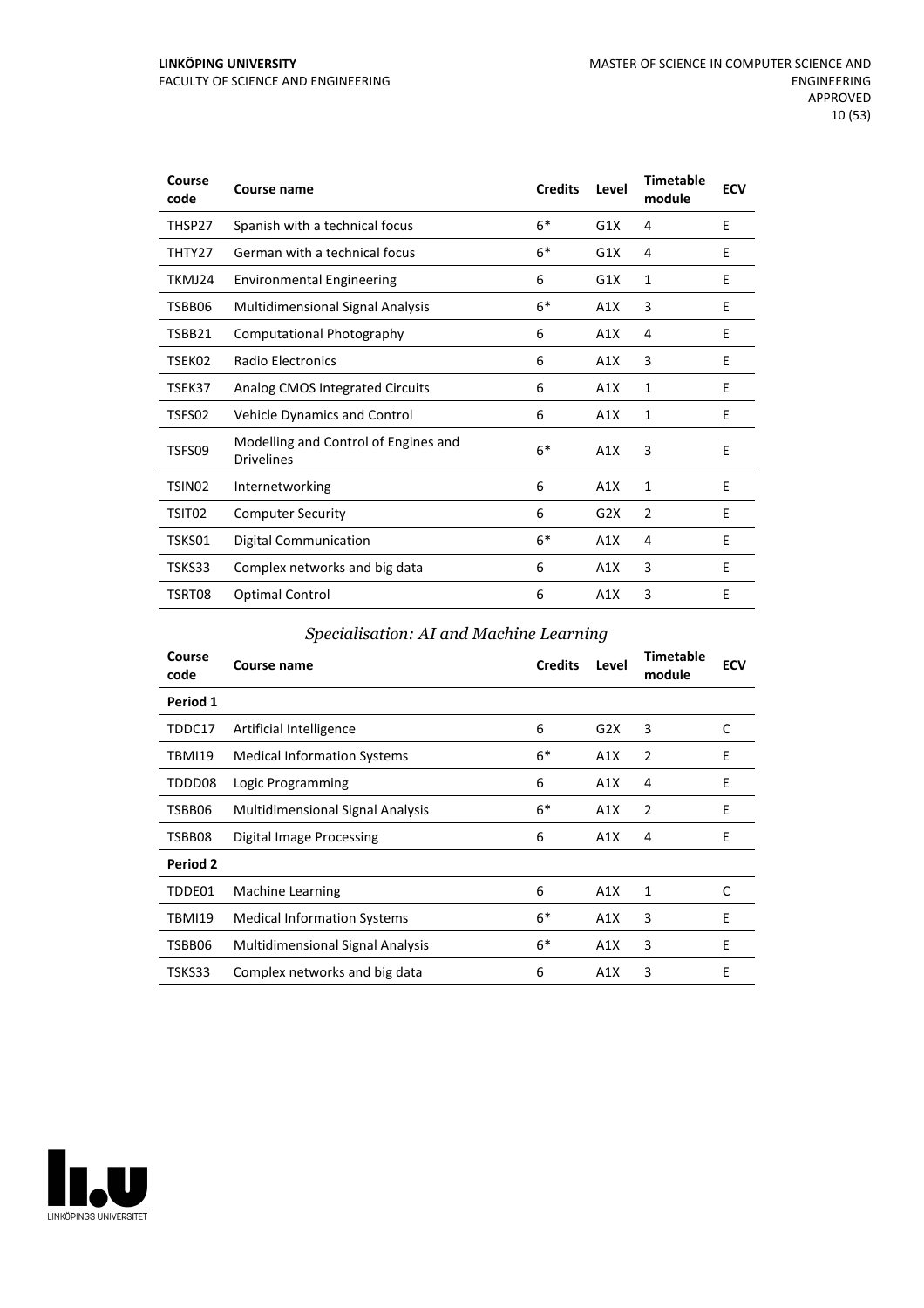| Course<br>code | Course name                                                      | <b>Credits</b> | Level            | Timetable<br>module | <b>ECV</b> |
|----------------|------------------------------------------------------------------|----------------|------------------|---------------------|------------|
| Period 1       |                                                                  |                |                  |                     |            |
| TDDC17         | Artificial Intelligence                                          | 6              | G2X              | 3                   |            |
| TSBB08         | Digital Image Processing                                         | 6              | A1X              | 4                   | C          |
| TSFS12         | Autonomous Vehicles - Planning, Control, and<br>Learning Systems | 6              | A1X              | 1                   |            |
| Period 2       |                                                                  |                |                  |                     |            |
| TSIT02         | <b>Computer Security</b>                                         | 6              | G2X              | 2                   | Е          |
| TSRT08         | <b>Optimal Control</b>                                           | 6              | A <sub>1</sub> X | 3                   | E          |

#### *Specialisation: Autonomus systems*

#### *Specialisation: Communication*

| Course<br>code | Course name                         | <b>Credits</b> | Level | <b>Timetable</b><br>module | <b>ECV</b> |
|----------------|-------------------------------------|----------------|-------|----------------------------|------------|
| Period 1       |                                     |                |       |                            |            |
| TSDT14         | Signal Theory                       | 6              | A1X   | 1                          | C          |
| TSKS01         | Digital Communication               | $6*$           | A1X   | 4                          | C          |
| TSKS15         | Detection and Estimation of Signals | 6              | A1X   | 2                          | C          |
| TDTS06         | <b>Computer Networks</b>            | 6              | G2X   | 1                          | E          |
| Period 2       |                                     |                |       |                            |            |
| TSKS01         | <b>Digital Communication</b>        | $6*$           | A1X   | 4                          | C          |
| TDDE01         | Machine Learning                    | 6              | A1X   | 1                          | E          |
| TSIN02         | Internetworking                     | 6              | A1X   | 1                          | E          |
| TSKS33         | Complex networks and big data       | 6              | A1X   | 3                          | E          |
| TSRT78         | <b>Digital Signal Processing</b>    | 6              | A1X   | 2                          | E          |

#### *Specialisation: Computer Games Programming*

| Course<br>code | Course name                              | <b>Credits</b> | Level | Timetable<br>module | <b>ECV</b> |
|----------------|------------------------------------------|----------------|-------|---------------------|------------|
| Period 1       |                                          |                |       |                     |            |
| TDDD23         | Design and Programming of Computer Games | 6              | A1X   | $\mathcal{P}$       |            |
| TDDC17         | Artificial Intelligence                  | 6              | G2X   | 3                   | E          |
| TDDD53         | <b>Advanced Interaction Design</b>       | 6              | A1X   | 1                   | F          |
| Period 2       |                                          |                |       |                     |            |
| TDDC73         | Interaction Programming                  | 6              | G2X   | 1                   |            |
| TDDE02         | Software Entrepreneurship                | 6              | A1X   | 2                   | E          |

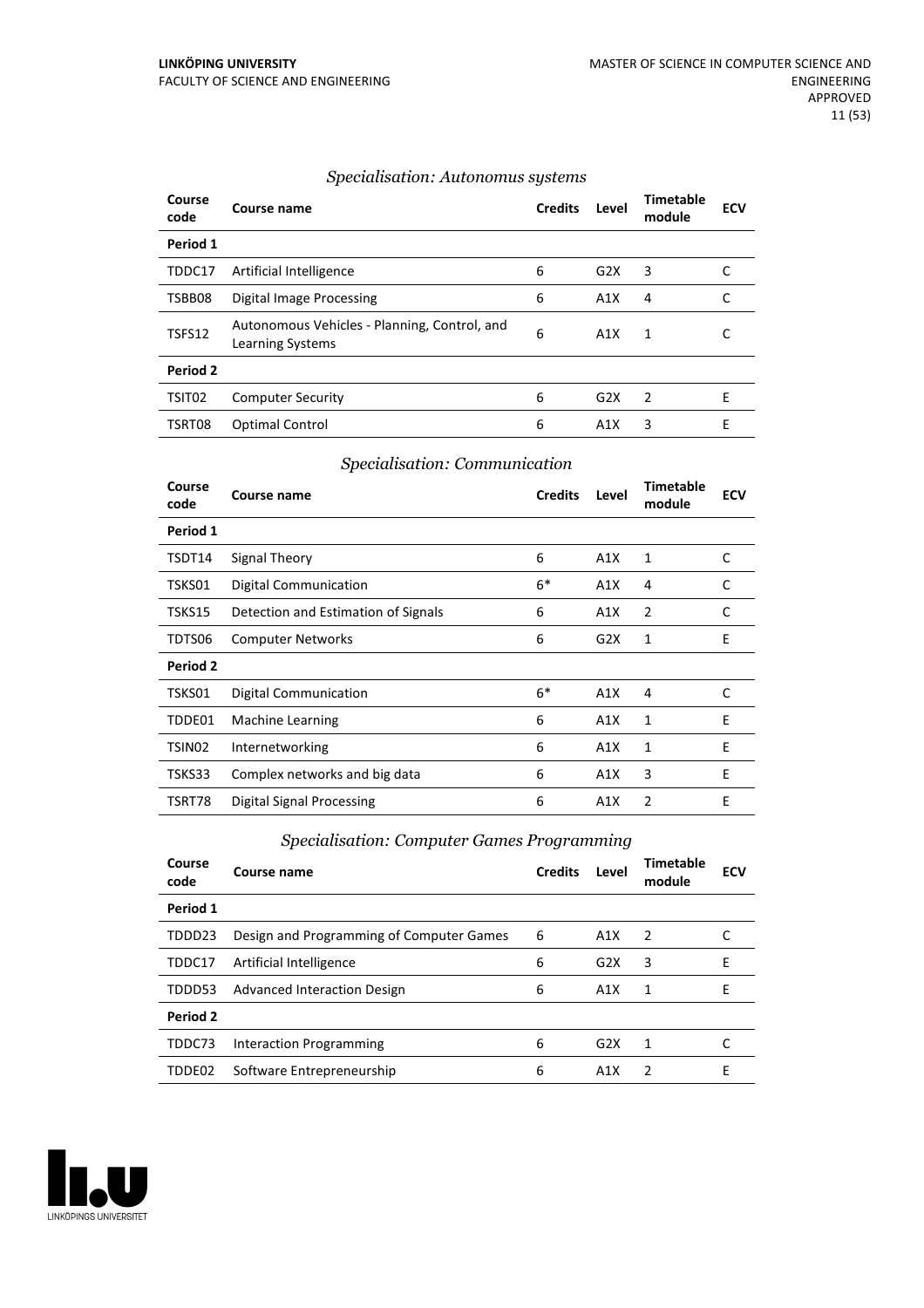| Course<br>code | Course name                           | <b>Credits</b> | Level | Timetable<br>module | <b>ECV</b> |
|----------------|---------------------------------------|----------------|-------|---------------------|------------|
| Period 1       |                                       |                |       |                     |            |
| TDDD04         | <b>Software Testing</b>               | 6              | A1X   | 2                   | E          |
| TDTS06         | <b>Computer Networks</b>              | 6              | G2X   | 1                   | E          |
| TDTS08         | <b>Advanced Computer Architecture</b> | 6              | A1X   | 2                   | E          |
| TSTE86         | Digital Integrated Circuits           | 6              | A1X   | 2                   | E          |
| Period 2       |                                       |                |       |                     |            |
| TDDD07         | <b>Real Time Systems</b>              | 6              | A1X   | 4                   | E          |
| TSEA26         | Design of Embedded DSP Processor      | 6              | A1X   | 2                   | E          |
| TSIT02         | <b>Computer Security</b>              | 6              | G2X   | $\overline{2}$      | E          |
| TSKS33         | Complex networks and big data         | 6              | A1X   | 3                   | E          |

#### *Specialisation: Computer Systems Architecture*

#### *Specialisation: Electronics*

| Course<br>code | Course name                      | <b>Credits</b> | Level | <b>Timetable</b><br>module | <b>ECV</b> |
|----------------|----------------------------------|----------------|-------|----------------------------|------------|
| Period 1       |                                  |                |       |                            |            |
| TSKS01         | <b>Digital Communication</b>     | $6*$           | A1X   | 4                          | C          |
| TSTE86         | Digital Integrated Circuits      | 6              | A1X   | $\overline{2}$             | C          |
| TSTE12         | Design of Digital Systems        | 6              | A1X   | 3                          | Е          |
| Period 2       |                                  |                |       |                            |            |
| TSEK37         | Analog CMOS Integrated Circuits  | 6              | A1X   | 1                          | C          |
| TSKS01         | <b>Digital Communication</b>     | $6*$           | A1X   | 4                          | C          |
| TSEA26         | Design of Embedded DSP Processor | 6              | A1X   | $\overline{2}$             | E          |
| TSEK02         | Radio Electronics                | 6              | A1X   | 3                          | E          |

#### *Specialisation: Industrial Economics*

| Course<br>code | Course name                         | <b>Credits</b> | Level | Timetable<br>module | ECV |
|----------------|-------------------------------------|----------------|-------|---------------------|-----|
| Period 1       |                                     |                |       |                     |     |
| TEAE01         | Industrial Economics, Basic Course  | 6              | G1X   | - 2                 |     |
| <b>TEIO32</b>  | Project Management and Organization | $6*$           | G2X   | 3                   |     |
| Period 2       |                                     |                |       |                     |     |
| TDDE02         | Software Entrepreneurship           | 6              | A1X   | $\mathcal{P}$       |     |
| <b>TEIO32</b>  | Project Management and Organization | $6*$           | G2X   | 1                   |     |

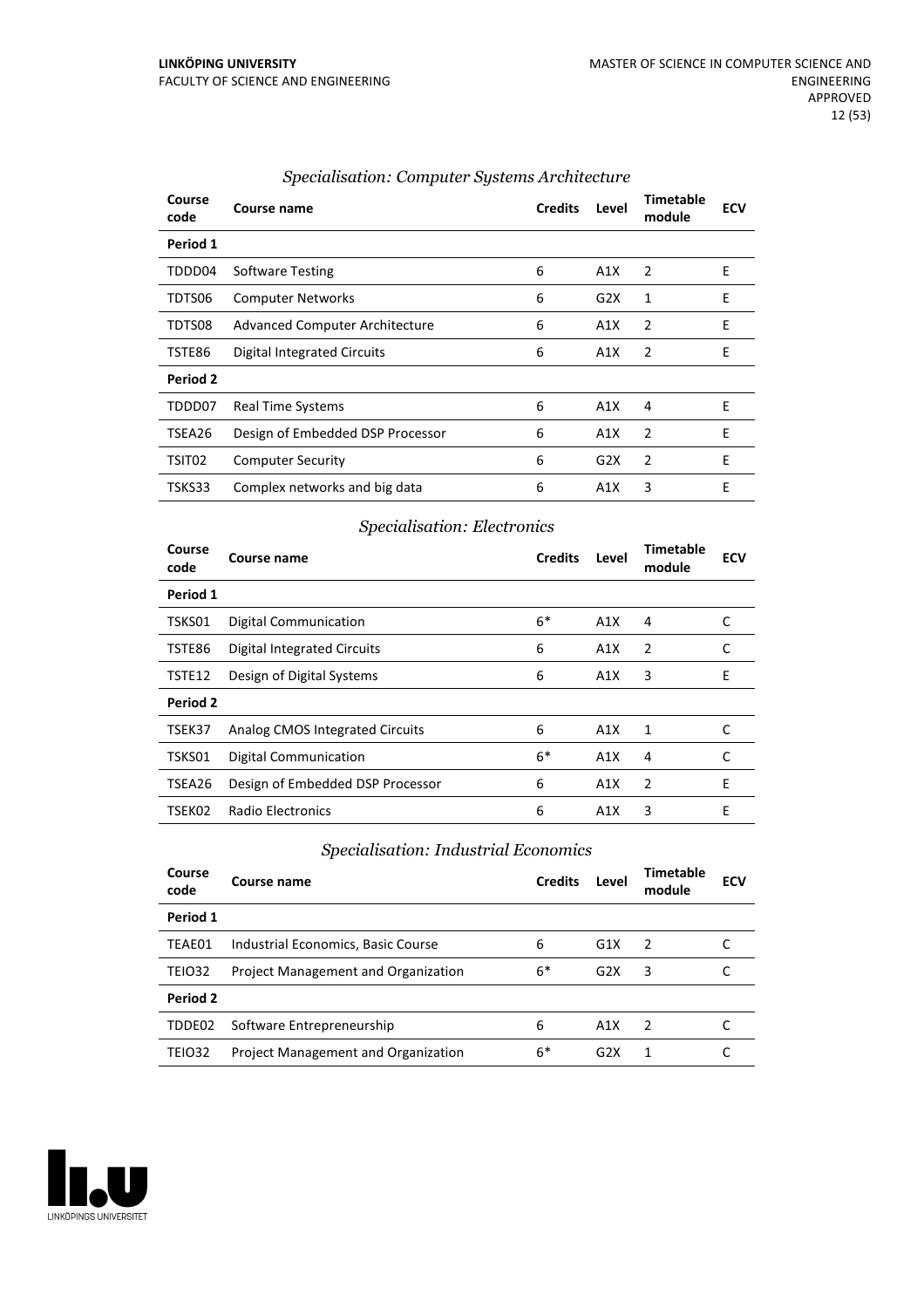| Course<br>code | Course name                        | <b>Credits</b> | Level | <b>Timetable</b><br>module | <b>ECV</b> |
|----------------|------------------------------------|----------------|-------|----------------------------|------------|
| Period 1       |                                    |                |       |                            |            |
| TDDD04         | Software Testing                   | 6              | A1X   | 2                          | Ε          |
| TDDD38         | Advanced Programming in C++        | $6*$           | A1X   | 2                          | Ε          |
| TDDE45         | Software Design and Construction   | 6              | A1X   | 4                          | E          |
| Period 2       |                                    |                |       |                            |            |
| TEAE01         | Industrial Economics, Basic Course | 6              | G1X   | 2                          | C          |
| TDDD38         | Advanced Programming in C++        | $6*$           | A1X   |                            | E          |
| TDDE02         | Software Entrepreneurship          | 6              | A1X   | $\overline{2}$             | E          |
| TDEI19         | Management Control                 | 6              | A1X   | $\overline{2}$             | E          |
| TEIM13         | Intercultural Communication        | 6              | G1X   | 4                          | E          |
| TSIT02         | <b>Computer Security</b>           | 6              | G2X   | 2                          | E          |

#### *Specialisation: International Software Engineering*

#### *Specialisation: Large Scale Software Engineering*

| Course<br>code | Course name                                                   | <b>Credits</b> | Level | Timetable<br>module | <b>ECV</b> |
|----------------|---------------------------------------------------------------|----------------|-------|---------------------|------------|
| Period 1       |                                                               |                |       |                     |            |
| TDDD04         | <b>Software Testing</b>                                       | 6              | A1X   | 2                   | E          |
| TDDE45         | Software Design and Construction                              | 6              | A1X   | 4                   | E          |
| Period 2       |                                                               |                |       |                     |            |
| TDDC34         | Technical, Economic and Societal Evaluation of<br>IT-products | 6              | A1X   | 4                   | E          |
| TDDD37         | Database Technology                                           | 6              | G2X   | 1                   | F          |
| TDDE02         | Software Entrepreneurship                                     | 6              | A1X   | $\mathcal{P}$       | F          |

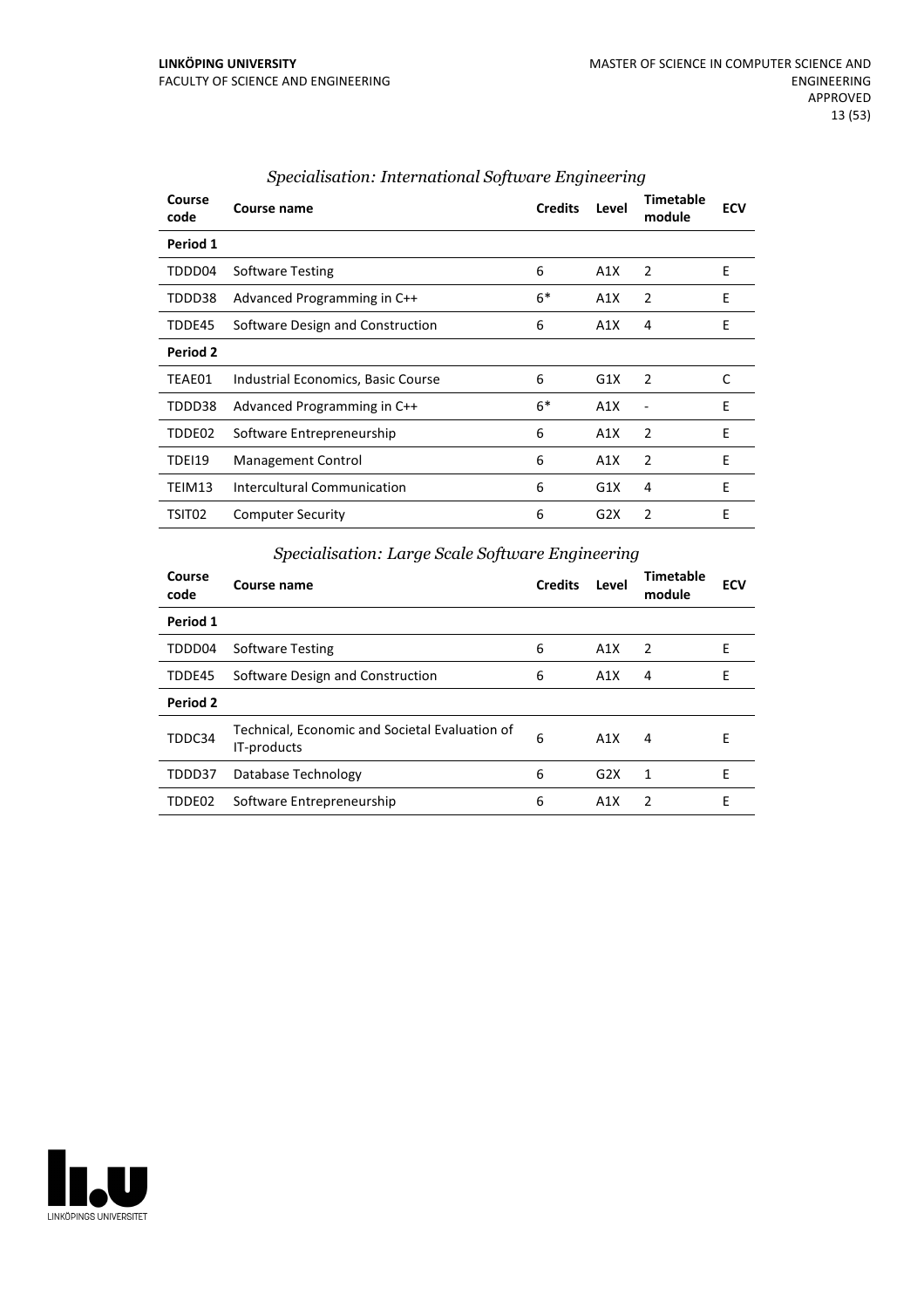| Course<br>code | Course name                        | <b>Credits</b> | Level | <b>Timetable</b><br>module | <b>ECV</b> |
|----------------|------------------------------------|----------------|-------|----------------------------|------------|
| Period 1       |                                    |                |       |                            |            |
| TBME04         | Anatomy and Physiology             | 6              | G2X   | 3                          | C          |
| TBMI19         | <b>Medical Information Systems</b> | $6*$           | A1X   | 2                          | C          |
| TDDC17         | Artificial Intelligence            | 6              | G2X   | 3                          | E          |
| TDDD53         | Advanced Interaction Design        | 6              | A1X   | 1                          | E          |
| Period 2       |                                    |                |       |                            |            |
| TBMI19         | <b>Medical Information Systems</b> | $6*$           | A1X   | 3                          | C          |
| TBME03         | Biochemistry and Cell Biology      | 6              | G2X   | $\overline{2}$             | E          |
| TBMI04         | eHealth: Aims and Applications     | 6              | G2X   | 2/4                        | E          |
| TDDD37         | Database Technology                | 6              | G2X   | 1                          | E          |
| TSIT02         | <b>Computer Security</b>           | 6              | G2X   | 2                          | E          |
|                |                                    |                |       |                            |            |

#### *Specialisation: Medical Informatics*

#### *Specialisation: Programming and Algorithms*

| Course<br>code     | Course name                   | <b>Credits</b> | Level            | <b>Timetable</b><br>module | <b>ECV</b> |
|--------------------|-------------------------------|----------------|------------------|----------------------------|------------|
| Period 1           |                               |                |                  |                            |            |
| TSIT03             | Cryptology                    | 6              | A1X              | $\overline{2}$             |            |
| TDDD08             | Logic Programming             | 6              | A1X              | 4                          | C/E        |
| TDDC17             | Artificial Intelligence       | 6              | G2X              | 3                          | E          |
| TDTS06             | <b>Computer Networks</b>      | 6              | G2X              | 1                          | E          |
| Period 2           |                               |                |                  |                            |            |
| TDDD37             | Database Technology           | 6              | G <sub>2</sub> X | 1                          | C          |
| TSIT <sub>02</sub> | <b>Computer Security</b>      | 6              | G <sub>2</sub> X | $\overline{2}$             | C          |
| TSKS33             | Complex networks and big data | 6              | A1X              | 3                          | E          |

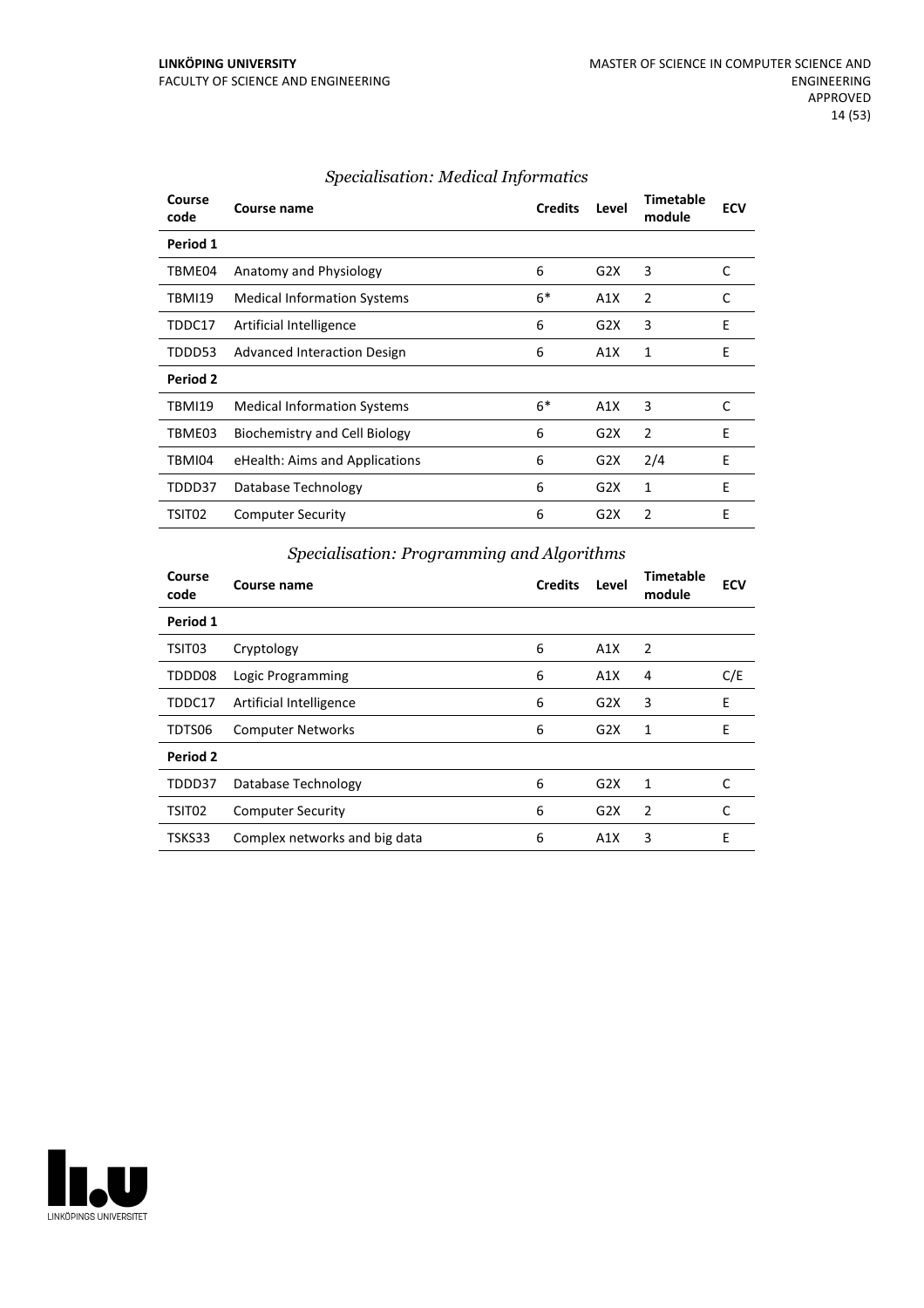| <b>Specialisation: Secure Systems</b> |  |  |
|---------------------------------------|--|--|
|                                       |  |  |

| Course<br>code | Course name                      | <b>Credits</b> | Level | <b>Timetable</b><br>module | <b>ECV</b> |
|----------------|----------------------------------|----------------|-------|----------------------------|------------|
| Period 1       |                                  |                |       |                            |            |
| TDDE45         | Software Design and Construction | 6              | A1X   | 4                          | C          |
| TDDD38         | Advanced Programming in C++      | $6*$           | A1X   | 2                          | E          |
| TDTS06         | <b>Computer Networks</b>         | 6              | G2X   | 1                          | E          |
| TSIT03         | Cryptology                       | 6              | A1X   | 2                          | E          |
| Period 2       |                                  |                |       |                            |            |
| TDDC90         | Software Security                | 6              | A1X   | 1                          | C          |
| TSIT02         | <b>Computer Security</b>         | 6              | G2X   | 2                          | C          |
| TDDD37         | Database Technology              | 6              | G2X   | 1                          | E          |
| TDDD38         | Advanced Programming in C++      | $6*$           | A1X   |                            | E          |

| Specialisation: Signal and Image Processing |  |  |  |
|---------------------------------------------|--|--|--|
|                                             |  |  |  |

| Course<br>code | Course name                             | <b>Credits</b> | Level | <b>Timetable</b><br>module | <b>ECV</b> |
|----------------|-----------------------------------------|----------------|-------|----------------------------|------------|
| Period 1       |                                         |                |       |                            |            |
| TSBB06         | <b>Multidimensional Signal Analysis</b> | $6*$           | A1X   | 2                          |            |
| TSBB08         | <b>Digital Image Processing</b>         | 6              | A1X   | 4                          | C          |
| TSDT14         | Signal Theory                           | 6              | A1X   | 1                          | E          |
| Period 2       |                                         |                |       |                            |            |
| TSBB06         | <b>Multidimensional Signal Analysis</b> | $6*$           | A1X   | 3                          |            |
| TSBB21         | Computational Photography               | 6              | A1X   | 4                          | C          |
| TSRT78         | Digital Signal Processing               | 6              | A1X   | 2                          |            |

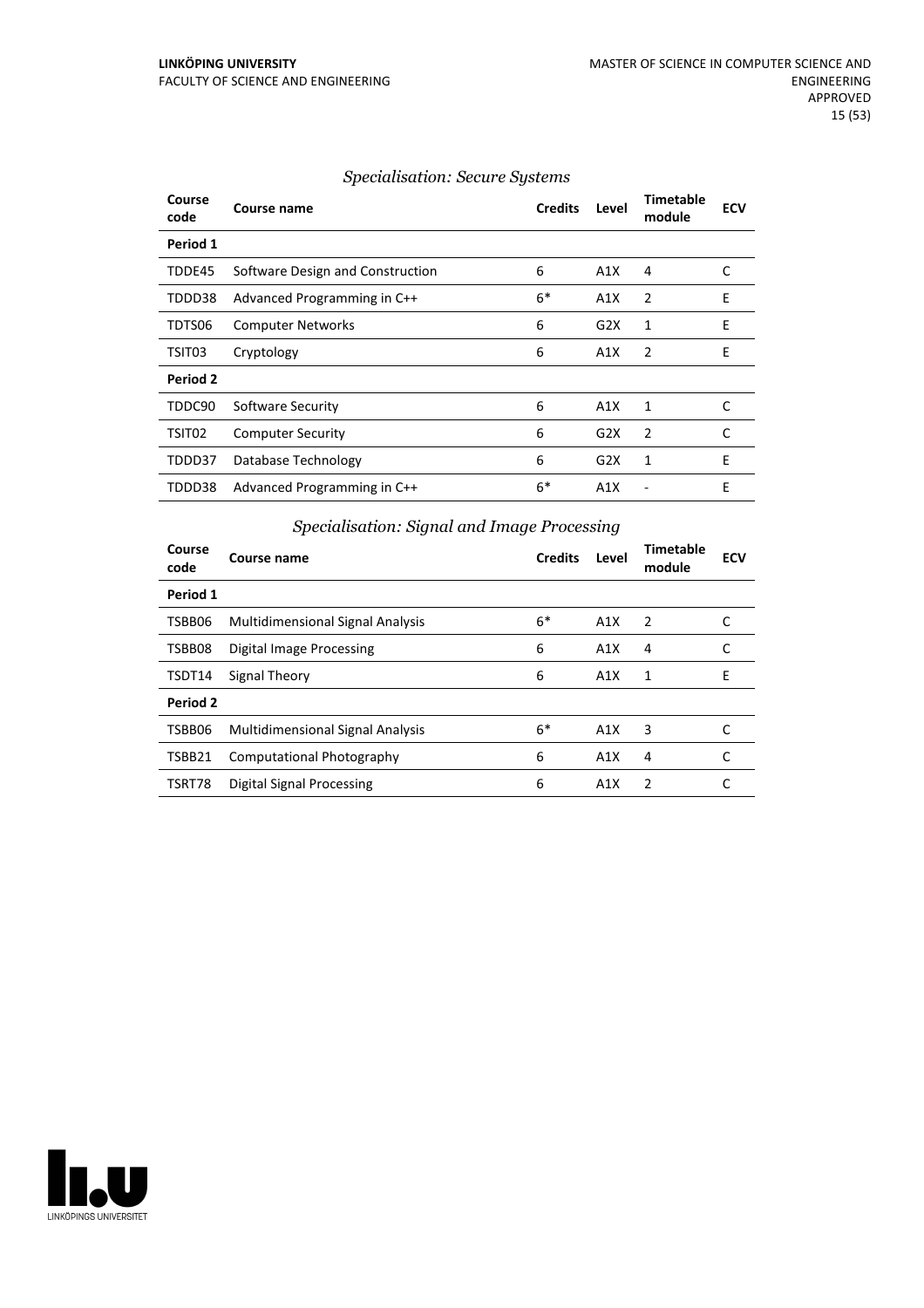| Course<br>code | <b>Course name</b>               | <b>Credits</b> | Level | <b>Timetable</b><br>module | <b>ECV</b> |
|----------------|----------------------------------|----------------|-------|----------------------------|------------|
| Period 1       |                                  |                |       |                            |            |
| TSTE12         | Design of Digital Systems        | 6              | A1X   | 3                          | C          |
| TSTE86         | Digital Integrated Circuits      | 6              | A1X   | 2                          | C          |
| TDTS06         | <b>Computer Networks</b>         | 6              | G2X   | 1                          | Ε          |
| TSKS01         | Digital Communication            | $6*$           | A1X   | 4                          | E          |
| Period 2       |                                  |                |       |                            |            |
| TSEA26         | Design of Embedded DSP Processor | 6              | A1X   | 2                          | C          |
| TDDD07         | Real Time Systems                | 6              | A1X   | 4                          | E          |
| TDDD55         | Compilers and Interpreters       | 4              | G2X   | 1                          | E          |
| TSEK37         | Analog CMOS Integrated Circuits  | 6              | A1X   | 1                          | E          |
| TSKS01         | <b>Digital Communication</b>     | $6*$           | A1X   | 4                          | E          |

#### *Specialisation: System-on-chip*

## **Semester 8 (Spring 2023)**

#### *Preliminary courses*

| Course<br>code | Course name                                          | <b>Credits</b> | Level | Timetable<br>module | <b>ECV</b> |
|----------------|------------------------------------------------------|----------------|-------|---------------------|------------|
| Period 1       |                                                      |                |       |                     |            |
| TANA15         | Numerical Linear Algebra                             | 6              | A1X   | $\mathbf{1}$        | E          |
| TATA53         | Linear Algebra, Honours Course                       | $6*$           | G2X   | $\overline{a}$      | E          |
| TATA54         | Number Theory                                        | $6*$           | G2X   | 3                   | E          |
| TATA64         | <b>Graph Theory</b>                                  | $6*$           | A1X   | $\overline{2}$      | E          |
| TBMI26         | Neural Networks and Learning Systems                 | 6              | A1X   | $\overline{2}$      | F          |
| TBMI31         | Medical Information and Knowledge                    | 6              | A1X   | 4                   | E          |
| TBMT02         | <b>Medical Imaging</b>                               | 6              | A1X   | 3                   | E          |
| TBMT09         | <b>Physiological Pressures and Flows</b>             | 6              | A1X   | 1                   | E          |
| TBMT32         | Perspectives on Biomedical Engineering               | $2*$           | G1X   | 3                   | E          |
| TDDD17         | Information Security, Second Course                  | $6*$           | A1X   | 4                   | E          |
| TDDD20         | Design and Analysis of Algorithms                    | 6              | A1X   | 3                   | E          |
| TDDD25         | <b>Distributed Systems</b>                           | 6              | A1X   | 2                   | E          |
| TDDD38         | Advanced Programming in C++                          | $6*$           | A1X   | $\overline{2}$      | E          |
| TDDD41         | Data Mining - Clustering and Association<br>Analysis | 6              | A1X   | 3                   | E          |

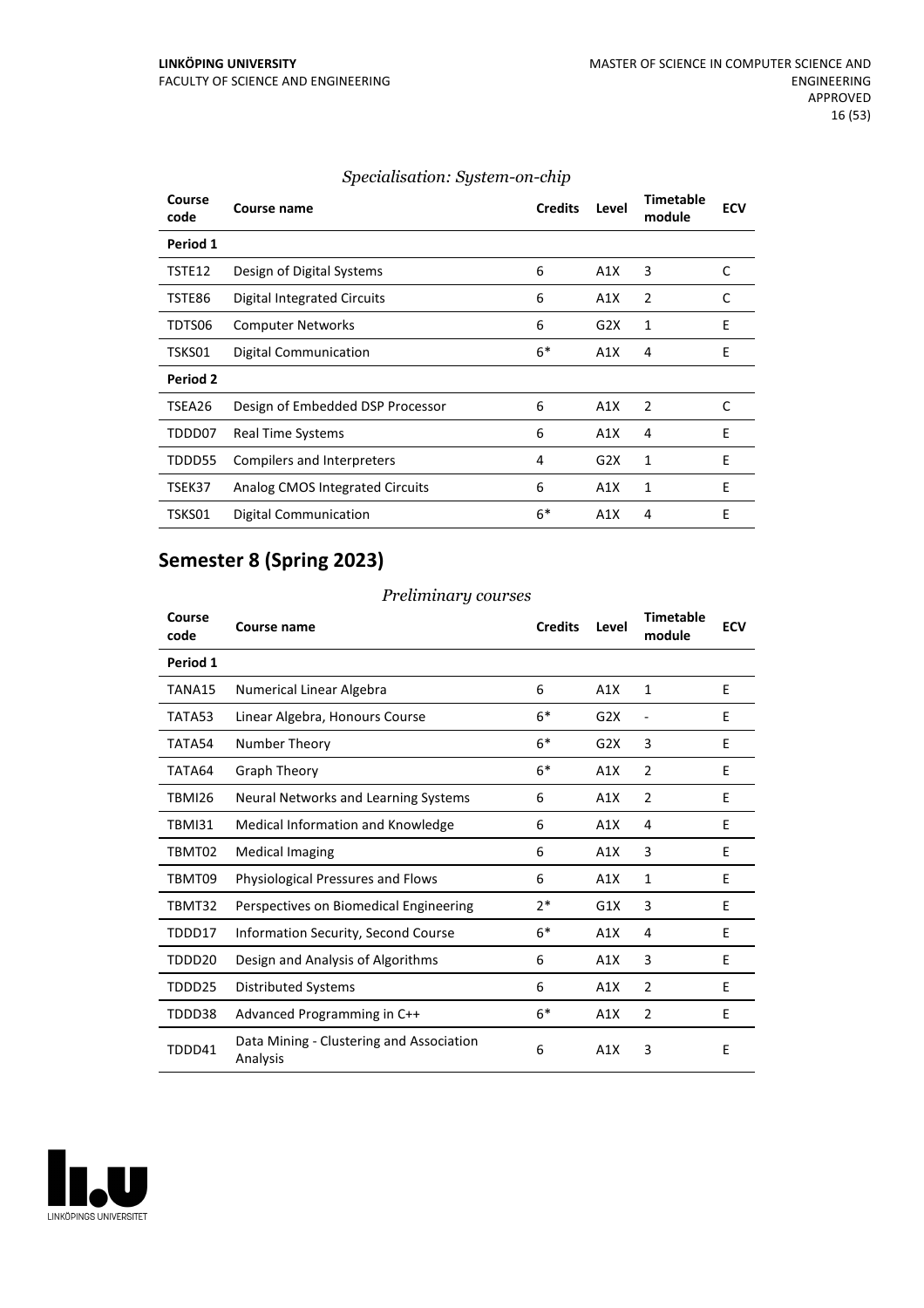| Course<br>code | <b>Course name</b>                                                              | <b>Credits</b> | Level            | <b>Timetable</b><br>module | <b>ECV</b> |
|----------------|---------------------------------------------------------------------------------|----------------|------------------|----------------------------|------------|
| TDDD50         | <b>Green Computing</b>                                                          | 4              | G2X              | 4                          | E          |
| TDDD57         | Physical Interaction and Game Programming                                       | 6              | A1X              | $\mathbf{1}$               | E          |
| TDDD75         | Effect-Driven Development and Human-<br>Centered Design of Interactive Systems  | 6              | G2X              | 3                          | E          |
| TDDD95         | Algorithmic Problem Solving                                                     | $6*$           | A1X              | 1                          | E          |
| TDDD97         | <b>Web Programming</b>                                                          | 6              | G2X              | 3                          | E          |
| TDDE05         | Al Robotics                                                                     | $6*$           | A1X              | 4                          | E          |
| TDDE09         | <b>Natural Language Processing</b>                                              | 6              | A1X              | 2                          | E          |
| TDDE46         | Software Quality                                                                | $6*$           | A1X              | $\overline{2}$             | E          |
| TDDE50         | Megagame - Design for Sustainable<br>Development in the light of Climate Change | $6*$           | G <sub>2</sub> X |                            | E          |
| TDDE51         | Methods and tools for large distributed<br>projects                             | $6*$           | A1X              | 4                          | E          |
| TDDE55         | Data and Program Structures                                                     | $6*$           | G2X              | 3                          | E          |
| TDTS07         | System Design and Methodology                                                   | 6              | A1X              | 1                          | E          |
| TDTS21         | <b>Advanced Networking</b>                                                      | $6*$           | A1X              | 1                          | E          |
| TEIE88         | Computer Law                                                                    | 4              | G1X              | $\mathbf{1}$               | E          |
| TEIO13         | Leadership and Organizational Change                                            | 6              | A1X              | 4                          | E          |
| TEIO94         | Entrepreneurship and Idea Development                                           | $6*$           | G2X              | 4                          | E          |
| TFFM12         | Perspectives on Physics                                                         | 2*             | G1X              | $\overline{\phantom{a}}$   | E          |
| TGTU94         | <b>Technology and Ethics</b>                                                    | 6              | G1X              | 1                          | E          |
| THEN18         | English                                                                         | $6*$           | G1X              | 4                          | Е          |
| THFR27         | French with a technical focus                                                   | $6*$           | G1X              | 4                          | E          |
| THSP27         | Spanish with a technical focus                                                  | $6*$           | G1X              | 4                          | E          |
| THTY27         | German with a technical focus                                                   | 6*             | G1X              | 4                          | E          |
| TKMJ15         | <b>Environmental Management Strategies</b>                                      | 6              | G1X              | 3                          | E          |
| <b>TNM048</b>  | <b>Information Visualisation</b>                                                | 6              | A1X              | 3                          | E.         |
| TSBB15         | <b>Computer Vision</b>                                                          | $12*$          | A1X              | $\mathbf{1}$               | E          |
| TSBK07         | <b>Computer Graphics</b>                                                        | $6*$           | A1X              | 4                          | E          |
| TSBK08         | Data Compression                                                                | 6              | A1X              | $\overline{2}$             | E          |
| TSEK06         | <b>VLSI Design</b>                                                              | $12*$          | A1X              | 4                          | E          |
| TSEK38         | Radio Frequency Transceiver Design                                              | 6              | A1X              | $\overline{2}$             | E          |
| TSKS13         | <b>Wireless Communications</b>                                                  | 6              | A1X              | 4                          | E          |

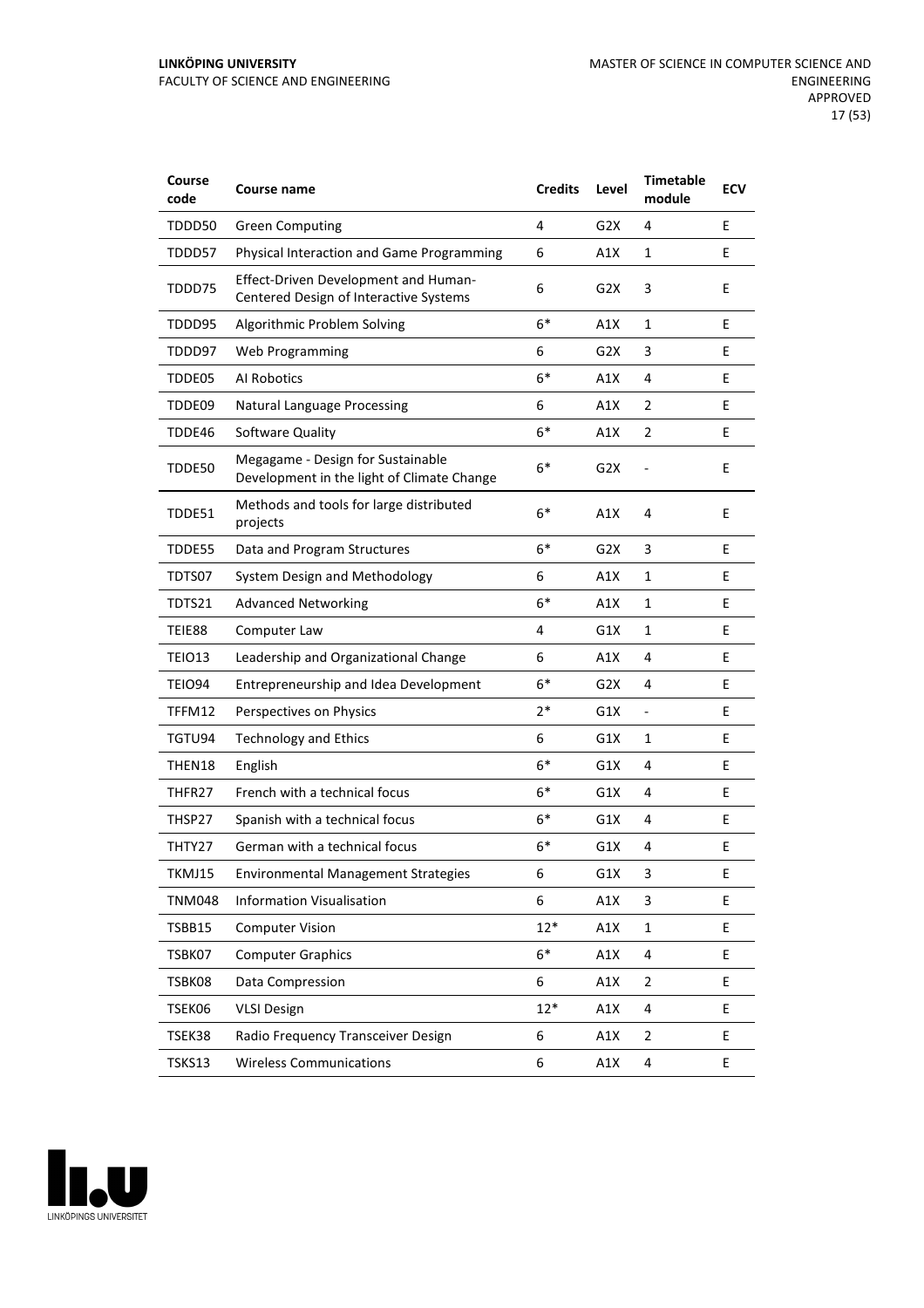| Course<br>code  | <b>Course name</b>                                                              | <b>Credits</b> | Level            | <b>Timetable</b><br>module   | <b>ECV</b> |
|-----------------|---------------------------------------------------------------------------------|----------------|------------------|------------------------------|------------|
| TSRT07          | <b>Industrial Control Systems</b>                                               | 6              | A1X              | 2                            | E          |
| TSRT09          | <b>Control Theory</b>                                                           | 6              | A1X              | 3                            | E          |
| TSTE14          | <b>Analog Filters</b>                                                           | 6              | A1X              | 2                            | E          |
| TSTE27          | Analog and Discrete-Time Integrated Circuits                                    | 6              | A1X              | 3                            | E          |
| <b>Period 2</b> |                                                                                 |                |                  |                              |            |
| TAOP87          | <b>Applied Optimization Project Course</b>                                      | 6              | A1X              | 3                            | E          |
| TATA53          | Linear Algebra, Honours Course                                                  | $6*$           | G2X              | $\qquad \qquad \blacksquare$ | Е          |
| TATA54          | Number Theory                                                                   | $6*$           | G2X              | 1                            | E          |
| TATA64          | Graph Theory                                                                    | $6*$           | A1X              | $\overline{2}$               | E          |
| TBMT26          | Technology in Intensive Care and Surgery                                        | 6              | A1X              | $\mathbf{1}$                 | E          |
| TBMT32          | Perspectives on Biomedical Engineering                                          | $2*$           | G1X              | 3                            | E          |
| TDDC78          | Programming of Parallel Computers - Methods<br>and Tools                        | 6              | A1X              | $\overline{2}$               | E          |
| TDDD14          | Formal Languages and Automata Theory                                            | 6              | G <sub>2</sub> X | 2                            | E          |
| TDDD17          | Information Security, Second Course                                             | $6*$           | A1X              | 4                            | E          |
| TDDD27          | Advanced Web Programming                                                        | 6              | A1X              | 3                            | E          |
| TDDD38          | Advanced Programming in C++                                                     | $6*$           | A1X              | $\overline{\phantom{a}}$     | E          |
| TDDD48          | <b>Automated Planning</b>                                                       | 6              | A1X              | 1                            | E          |
| TDDD95          | Algorithmic Problem Solving                                                     | $6*$           | A1X              | 4                            | E          |
| TDDE05          | Al Robotics                                                                     | $6*$           | A1X              | 4                            | E          |
| TDDE07          | <b>Bayesian Learning</b>                                                        | 6              | A1X              | $\overline{2}$               | E          |
| TDDE31          | <b>Big Data Analytics</b>                                                       | 6              | A1X              | 3                            | Е          |
| TDDE34          | Software Verification                                                           | 6              | A1X              | 1                            | E          |
| TDDE41          | Software Architectures                                                          | 6              | A1X              | 1                            | E          |
| TDDE46          | Software Quality                                                                | $6*$           | A1X              | 2                            | Ε          |
| TDDE50          | Megagame - Design for Sustainable<br>Development in the light of Climate Change | $6*$           | G <sub>2</sub> X |                              | E          |
| TDDE51          | Methods and tools for large distributed<br>projects                             | $6*$           | A1X              | 4                            | E          |
| TDDE55          | Data and Program Structures                                                     | $6*$           | G <sub>2</sub> X | $\mathbf{1}$                 | E          |
| TDTS21          | <b>Advanced Networking</b>                                                      | $6*$           | A1X              | $\mathbf{1}$                 | E          |
| TEAE13          | Civil and Commercial Law                                                        | 6              | G1X              | $\mathbf 2$                  | E          |
| TEIE44          | <b>Intellectual Property Rights</b>                                             | 4              | G1X              | $\mathbf{1}$                 | E          |

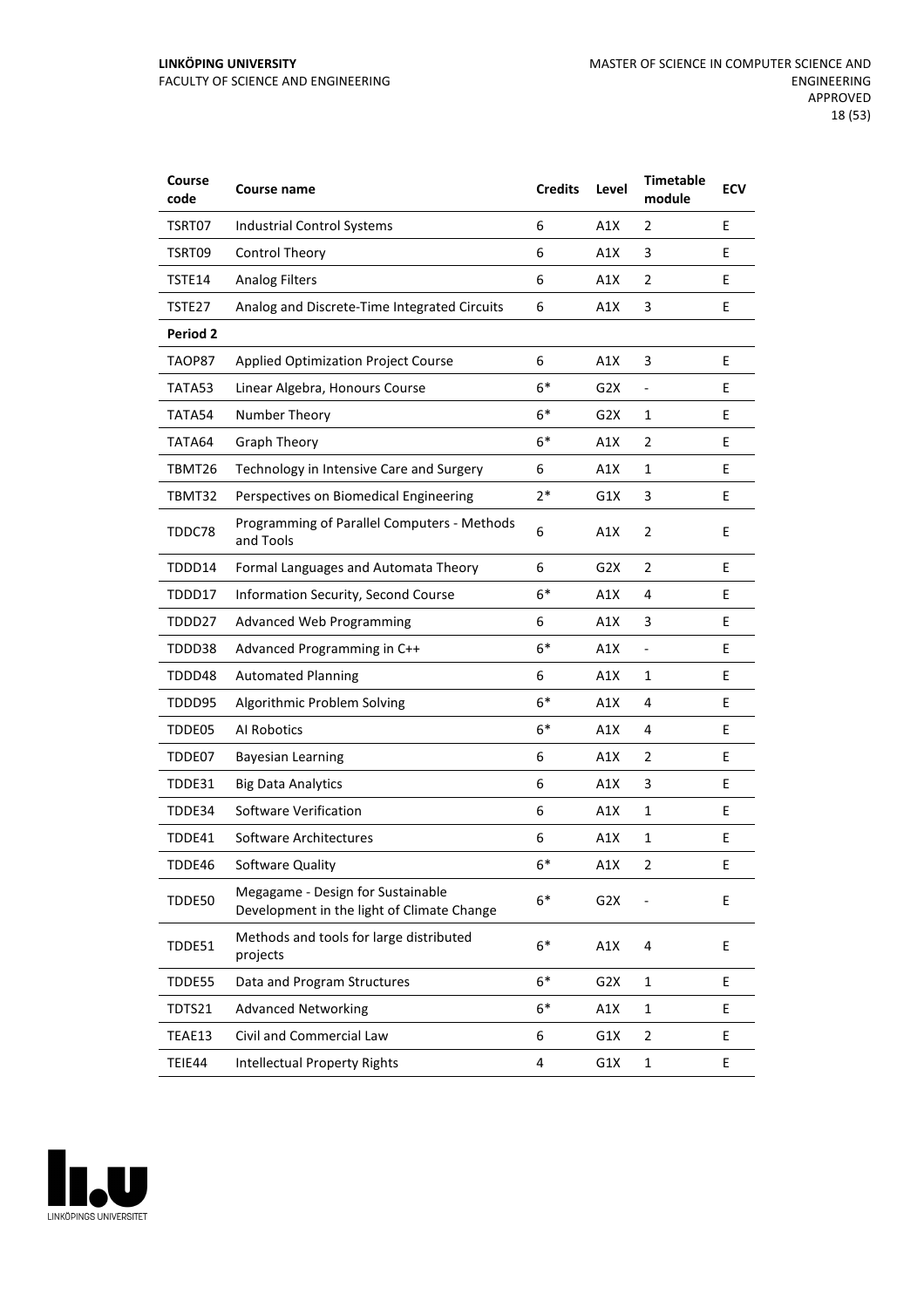#### **LINKÖPING UNIVERSITY** FACULTY OF SCIENCE AND ENGINEERING

| Course<br>code | <b>Course name</b>                              | <b>Credits</b> | Level | <b>Timetable</b><br>module | <b>ECV</b> |
|----------------|-------------------------------------------------|----------------|-------|----------------------------|------------|
| <b>TEIO06</b>  | Innovative Entrepreneurship                     | 6              | A1X   | $\overline{2}$             | E          |
| <b>TEIO94</b>  | Entrepreneurship and Idea Development           | $6*$           | G2X   | 4                          | E          |
| <b>TEIO95</b>  | eHealth: Innovation and Entrepreneurship        | 6              | G2X   | 2/4                        | E          |
| TFFM12         | Perspectives on Physics                         | $2*$           | G1X   | $\overline{\phantom{a}}$   | E          |
| TGTU95         | Philosophy of Science and Technology            | 6              | G1X   | 4                          | E          |
| THEN18         | English                                         | $6*$           | G1X   | 4                          | E          |
| THFR27         | French with a technical focus                   | $6*$           | G1X   | 4                          | E          |
| THSP27         | Spanish with a technical focus                  | $6*$           | G1X   | 4                          | E          |
| THTY27         | German with a technical focus                   | $6*$           | G1X   | 4                          | E          |
| <b>TNM079</b>  | <b>Modelling and Animation</b>                  | 6              | A1X   | $\overline{2}$             | E          |
| TSBB15         | <b>Computer Vision</b>                          | $12*$          | A1X   | 3                          | E          |
| TSBK02         | Image and Audio Coding                          | 6              | A1X   | 4                          | E          |
| TSBK07         | <b>Computer Graphics</b>                        | $6*$           | A1X   | $\mathbf{1}$               | E          |
| TSEK06         | <b>VLSI Design</b>                              | $12*$          | A1X   | 4                          | E          |
| TSFS06         | Diagnosis and Supervision                       | 6              | A1X   | $\mathbf{1}$               | E          |
| TSKS14         | <b>Multiple Antenna Communications</b>          | 6              | A1X   | 3                          | E          |
| <b>TSKS16</b>  | Signal Processing for Communications            | 6              | A1X   | $\mathbf{1}$               | E          |
| TSRT14         | <b>Sensor Fusion</b>                            | 6              | A1X   | $\overline{2}$             | E          |
| TSTE06         | <b>Digital Filters</b>                          | 6              | A1X   | 3                          | E          |
| TSTE87         | <b>Application-Specific Integrated Circuits</b> | 6              | A1X   | 2                          | E          |

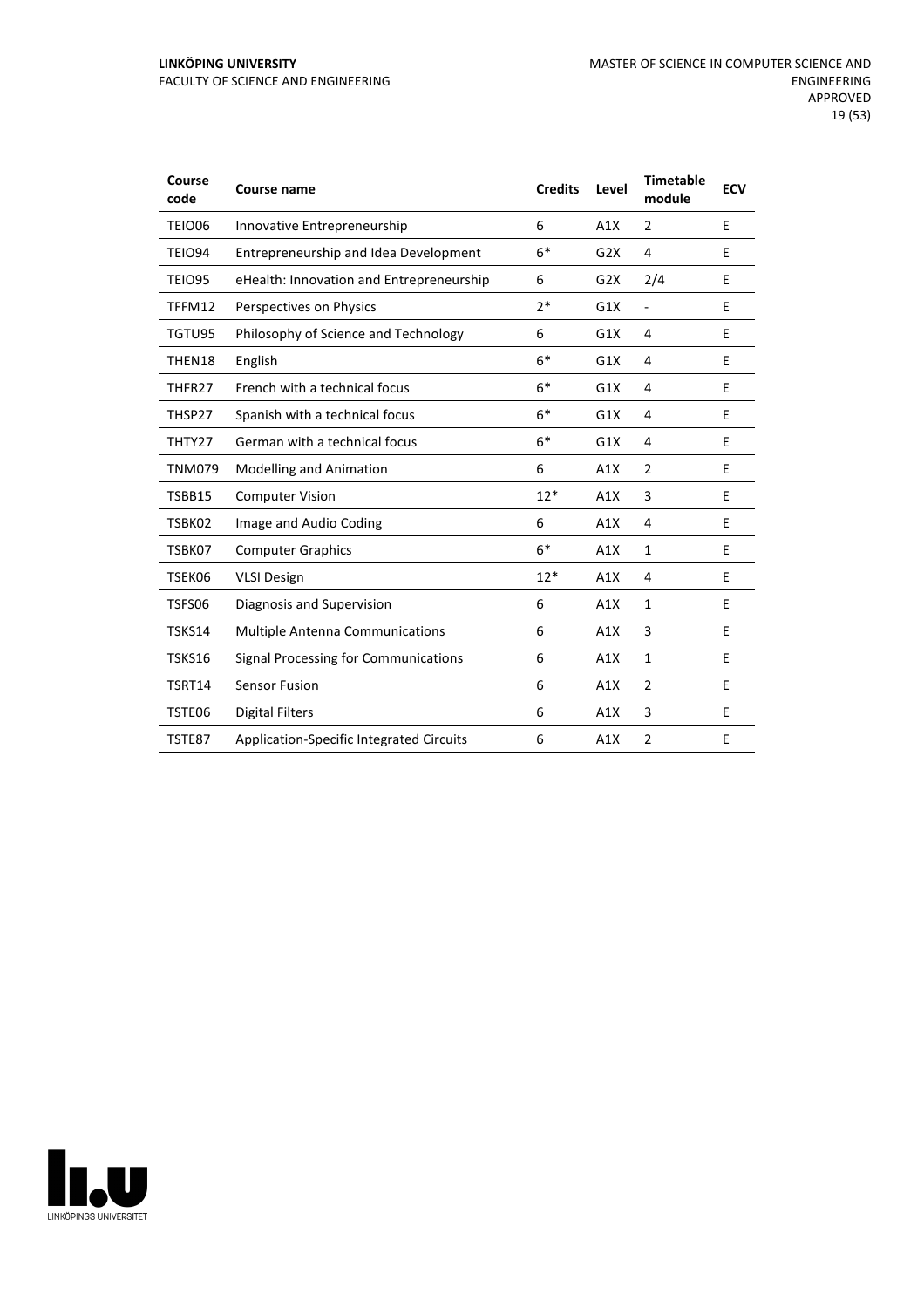| Course<br>code | Course name                                          | <b>Credits</b> | Level | <b>Timetable</b><br>module | <b>ECV</b> |
|----------------|------------------------------------------------------|----------------|-------|----------------------------|------------|
| Period 1       |                                                      |                |       |                            |            |
| <b>TBMI26</b>  | Neural Networks and Learning Systems                 | 6              | A1X   | $\overline{2}$             | E          |
| TDDD20         | Design and Analysis of Algorithms                    | 6              | A1X   | 3                          | E          |
| TDDD41         | Data Mining - Clustering and Association<br>Analysis | 6              | A1X   | 3                          | E          |
| TDDD95         | Algorithmic Problem Solving                          | $6*$           | A1X   | $\mathbf{1}$               | E          |
| TDDE05         | Al Robotics                                          | $6*$           | A1X   | 4                          | E          |
| TDDE09         | <b>Natural Language Processing</b>                   | 6              | A1X   | $\overline{2}$             | E          |
| TSRT07         | <b>Industrial Control Systems</b>                    | 6              | A1X   | $\overline{2}$             | E          |
| Period 2       |                                                      |                |       |                            |            |
| TDDD48         | <b>Automated Planning</b>                            | 6              | A1X   | $\mathbf{1}$               | E          |
| TDDD95         | Algorithmic Problem Solving                          | $6*$           | A1X   | 4                          | E          |
| TDDE05         | Al Robotics                                          | $6*$           | A1X   | 4                          | E          |
| TDDE07         | <b>Bayesian Learning</b>                             | 6              | A1X   | $\overline{2}$             | E          |
| TDDE31         | <b>Big Data Analytics</b>                            | 6              | A1X   | 3                          | E          |
| TSFS06         | Diagnosis and Supervision                            | 6              | A1X   | $\mathbf{1}$               | E          |
| TSRT14         | Sensor Fusion                                        | 6              | A1X   | $\overline{2}$             | E          |

#### *Specialisation: AI and Machine Learning — Preliminary courses*

#### *Specialisation: Autonomous systems — Preliminary courses*

| Course<br>code | <b>Course name</b>                | <b>Credits</b> | Level | <b>Timetable</b><br>module | <b>ECV</b> |
|----------------|-----------------------------------|----------------|-------|----------------------------|------------|
| Period 1       |                                   |                |       |                            |            |
| TSRT07         | <b>Industrial Control Systems</b> | 6              | A1X   | 2                          | C          |
| TDDE05         | Al Robotics                       | $6*$           | A1X   | 4                          | E          |
| TSBB15         | <b>Computer Vision</b>            | $12*$          | A1X   | 1                          | E          |
| TSRT09         | Control Theory                    | 6              | A1X   | 3                          | E          |
| Period 2       |                                   |                |       |                            |            |
| TDDE05         | Al Robotics                       | $6*$           | A1X   | 4                          | E          |
| TSBB15         | <b>Computer Vision</b>            | $12*$          | A1X   | 3                          | E          |
| TSFS06         | Diagnosis and Supervision         | 6              | A1X   | 1                          | E          |
| TSRT14         | <b>Sensor Fusion</b>              | 6              | A1X   | 2                          | E          |

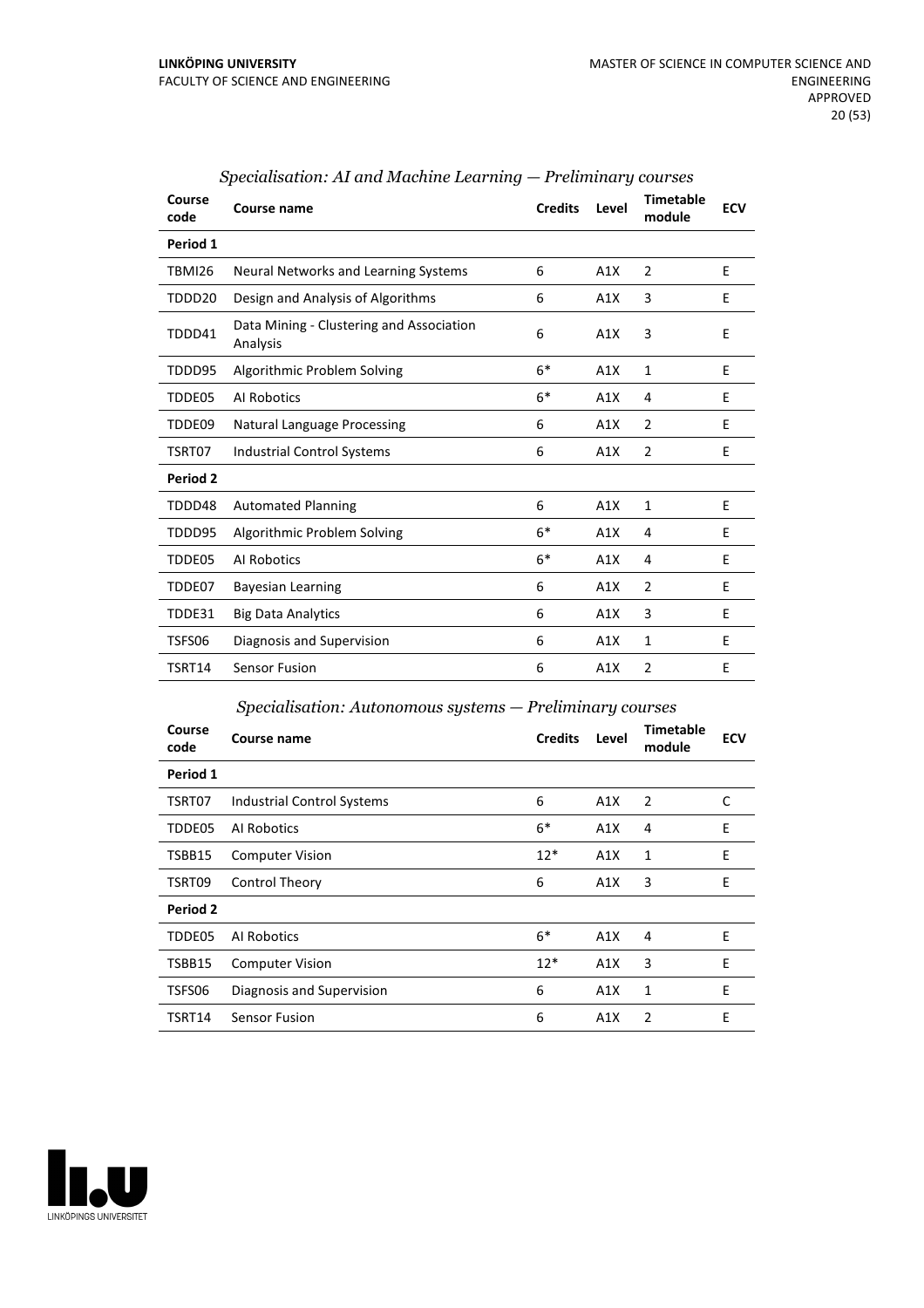| Course<br>code | Course name                            | <b>Credits</b> | Level | Timetable<br>module | <b>ECV</b> |
|----------------|----------------------------------------|----------------|-------|---------------------|------------|
| Period 1       |                                        |                |       |                     |            |
| TBMI26         | Neural Networks and Learning Systems   | 6              | A1X   | $\overline{2}$      | E          |
| TDTS21         | <b>Advanced Networking</b>             | $6*$           | A1X   | 1                   | E          |
| TSBK08         | Data Compression                       | 6              | A1X   | $\overline{2}$      | E          |
| TSKS13         | <b>Wireless Communications</b>         | 6              | A1X   | 4                   | E          |
| Period 2       |                                        |                |       |                     |            |
| TDTS21         | <b>Advanced Networking</b>             | $6*$           | A1X   | 1                   | E          |
| TSBK02         | Image and Audio Coding                 | 6              | A1X   | 4                   | E          |
| TSKS14         | <b>Multiple Antenna Communications</b> | 6              | A1X   | 3                   | E          |
| TSKS16         | Signal Processing for Communications   | 6              | A1X   | 1                   | E          |

#### *Specialisation: Communication — Preliminary courses*

*Specialisation: Computer Games Programming — Preliminary courses*

| Course<br>code | Course name                                      | <b>Credits</b> | Level | Timetable<br>module | <b>ECV</b> |
|----------------|--------------------------------------------------|----------------|-------|---------------------|------------|
| Period 1       |                                                  |                |       |                     |            |
| TDDD57         | <b>Physical Interaction and Game Programming</b> | 6              | A1X   | 1                   |            |
| TSBK07         | <b>Computer Graphics</b>                         | $6*$           | A1X   | 4                   |            |
| TBMI26         | Neural Networks and Learning Systems             | 6              | A1X   | -2                  | F          |
| Period 2       |                                                  |                |       |                     |            |
| TSBK07         | <b>Computer Graphics</b>                         | $6*$           | A1X   | 1                   |            |
| <b>TNM079</b>  | <b>Modelling and Animation</b>                   | 6              | A1X   | $\mathcal{P}$       | Е          |

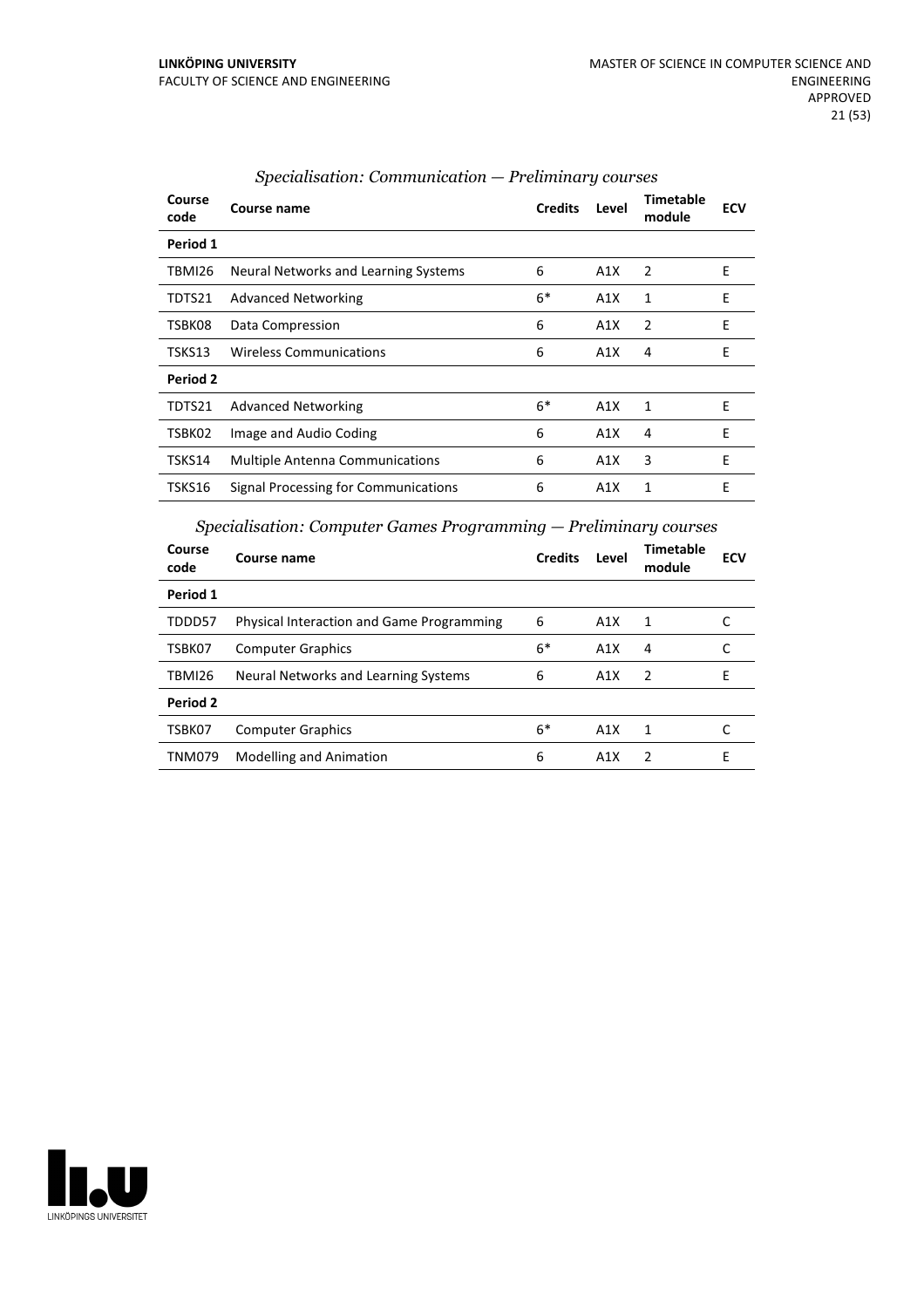| Course<br>code | Course name                                              | <b>Credits</b> | Level | <b>Timetable</b><br>module   | <b>ECV</b> |
|----------------|----------------------------------------------------------|----------------|-------|------------------------------|------------|
| Period 1       |                                                          |                |       |                              |            |
| TDDD25         | <b>Distributed Systems</b>                               | 6              | A1X   | $\overline{2}$               | E          |
| TDDD38         | Advanced Programming in C++                              | $6*$           | A1X   | 2                            | E          |
| TDDD97         | Web Programming                                          | 6              | G2X   | 3                            | E          |
| TDDE55         | Data and Program Structures                              | $6*$           | G2X   | 3                            | E          |
| TDTS07         | System Design and Methodology                            | 6              | A1X   | 1                            | F          |
| TDTS21         | <b>Advanced Networking</b>                               | $6*$           | A1X   | 1                            | E          |
| Period 2       |                                                          |                |       |                              |            |
| TDDC78         | Programming of Parallel Computers - Methods<br>and Tools | 6              | A1X   | 2                            | E          |
| TDDD14         | Formal Languages and Automata Theory                     | 6              | G2X   | $\overline{2}$               | E          |
| TDDD27         | <b>Advanced Web Programming</b>                          | 6              | A1X   | 3                            | E          |
| TDDD38         | Advanced Programming in C++                              | $6*$           | A1X   | $\qquad \qquad \blacksquare$ | E          |
| TDDE34         | Software Verification                                    | 6              | A1X   | 1                            | E          |
| TDDE41         | Software Architectures                                   | 6              | A1X   | 1                            | E          |
| TDDE55         | Data and Program Structures                              | $6*$           | G2X   | 1                            | E          |
| TDTS21         | <b>Advanced Networking</b>                               | $6*$           | A1X   | 1                            | E          |

#### *Specialisation: Computer Systems Architecture — Preliminary courses*

#### *Specialisation: Electronics — Preliminary courses*

| Course<br>code | Course name                                  | <b>Credits</b> | Level | <b>Timetable</b><br>module | <b>ECV</b> |
|----------------|----------------------------------------------|----------------|-------|----------------------------|------------|
| Period 1       |                                              |                |       |                            |            |
| TSTE27         | Analog and Discrete-Time Integrated Circuits | 6              | A1X   | 3                          | C          |
| TSEK06         | <b>VLSI Design</b>                           | $12*$          | A1X   | 4                          | E          |
| TSEK38         | Radio Frequency Transceiver Design           | 6              | A1X   | $\overline{2}$             | E          |
| TSTE14         | <b>Analog Filters</b>                        | 6              | A1X   | 2                          | E          |
| TSTE93         | <b>Analog Circuits</b>                       | $6*$           | G2X   | 1                          | E          |
| Period 2       |                                              |                |       |                            |            |
| TSTE87         | Application-Specific Integrated Circuits     | 6              | A1X   | 2                          | C          |
| TSEK06         | <b>VLSI Design</b>                           | $12*$          | A1X   | 4                          | E          |
| TSKS16         | Signal Processing for Communications         | 6              | A1X   | 1                          | E          |
| TSTE06         | Digital Filters                              | 6              | A1X   | 3                          | E          |
| TSTE93         | <b>Analog Circuits</b>                       | $6*$           | G2X   | 1                          | E          |

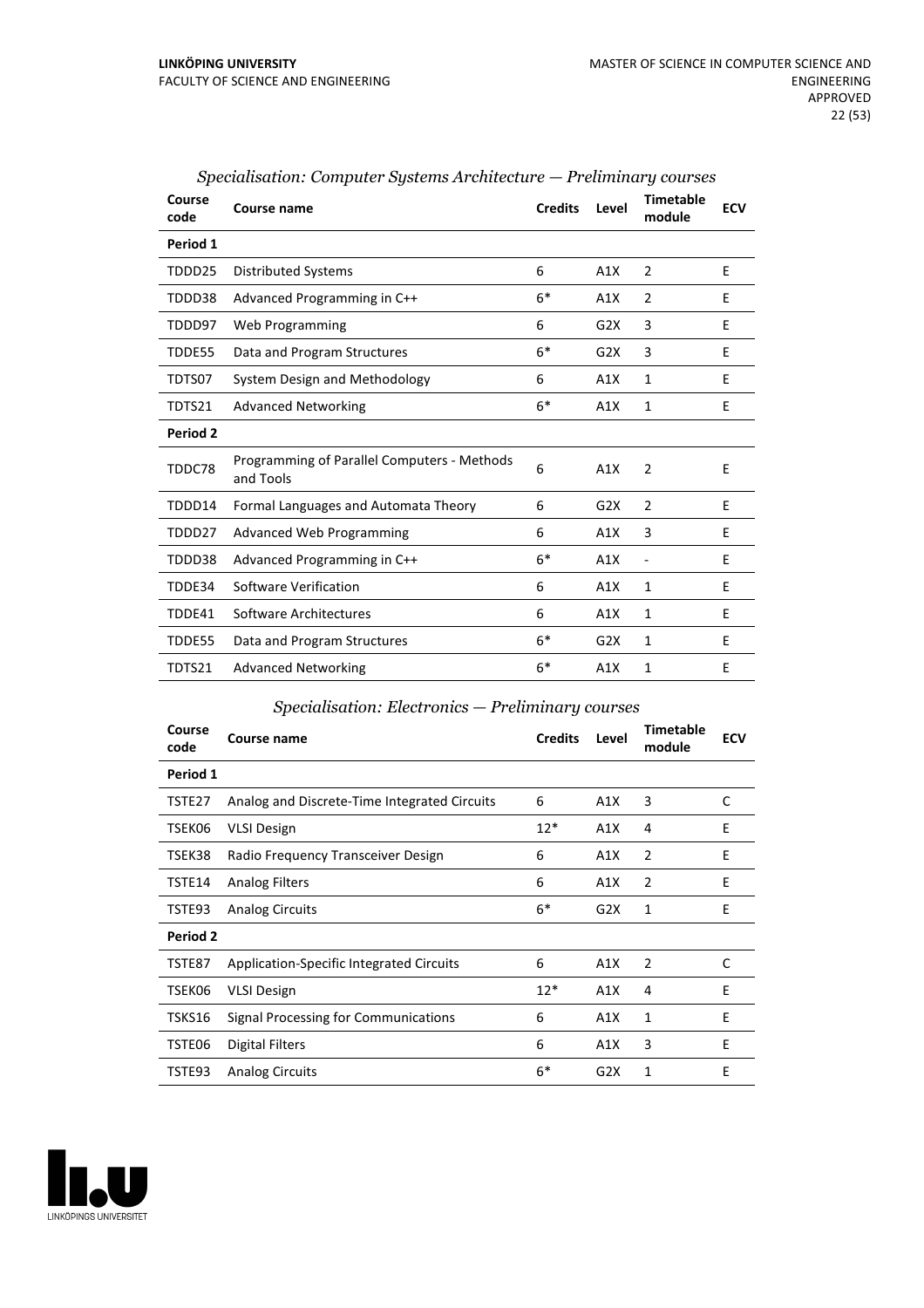| Course<br>code | Course name                          | <b>Credits</b> | Level | Timetable<br>module | <b>ECV</b> |
|----------------|--------------------------------------|----------------|-------|---------------------|------------|
| Period 1       |                                      |                |       |                     |            |
| TEIO13         | Leadership and Organizational Change | 6              | A1X   | 4                   |            |
| Period 2       |                                      |                |       |                     |            |
| TEIO06         | Innovative Entrepreneurship          | 6              | A1X   |                     |            |

#### *Specialisation: Industrial Economics — Preliminary courses*

*Specialisation: Large Scale Software Engineering — Preliminary courses*

| Course<br>code | Course name                                         | <b>Credits</b> | Level            | Timetable<br>module | ECV |
|----------------|-----------------------------------------------------|----------------|------------------|---------------------|-----|
| Period 1       |                                                     |                |                  |                     |     |
| TDDE46         | Software Quality                                    | $6*$           | A1X              | 2                   | E   |
| TDDE51         | Methods and tools for large distributed<br>projects | $6*$           | A1X              | 4                   | E   |
| Period 2       |                                                     |                |                  |                     |     |
| TDDE34         | Software Verification                               | 6              | A1X              | 1                   | E   |
| TDDE41         | Software Architectures                              | 6              | A1X              | 1                   | E   |
| TDDE46         | Software Quality                                    | $6*$           | A1X              | $\overline{2}$      | E   |
| TDDE51         | Methods and tools for large distributed<br>projects | $6*$           | A <sub>1</sub> X | 4                   | E   |

#### *Specialisation: Medical Informatics — Preliminary courses*

| Course<br>code | Course name                              | <b>Credits</b> | Level            | Timetable<br>module | <b>ECV</b> |
|----------------|------------------------------------------|----------------|------------------|---------------------|------------|
| Period 1       |                                          |                |                  |                     |            |
| TBMI26         | Neural Networks and Learning Systems     | 6              | A1X              | 2                   | E          |
| TBMI31         | Medical Information and Knowledge        | 6              | A <sub>1</sub> X | 4                   | Е          |
| TDDD17         | Information Security, Second Course      | $6*$           | A1X              | 4                   | E          |
| Period 2       |                                          |                |                  |                     |            |
| TBMT26         | Technology in Intensive Care and Surgery | 6              | A1X              | 1                   | E          |
| TDDD17         | Information Security, Second Course      | $6*$           | A1X              | 4                   | Е          |
| TDDE31         | <b>Big Data Analytics</b>                | 6              | A1X              | 3                   | E          |
| TEIO95         | eHealth: Innovation and Entrepreneurship | 6              | G2X              | 2/4                 | E          |

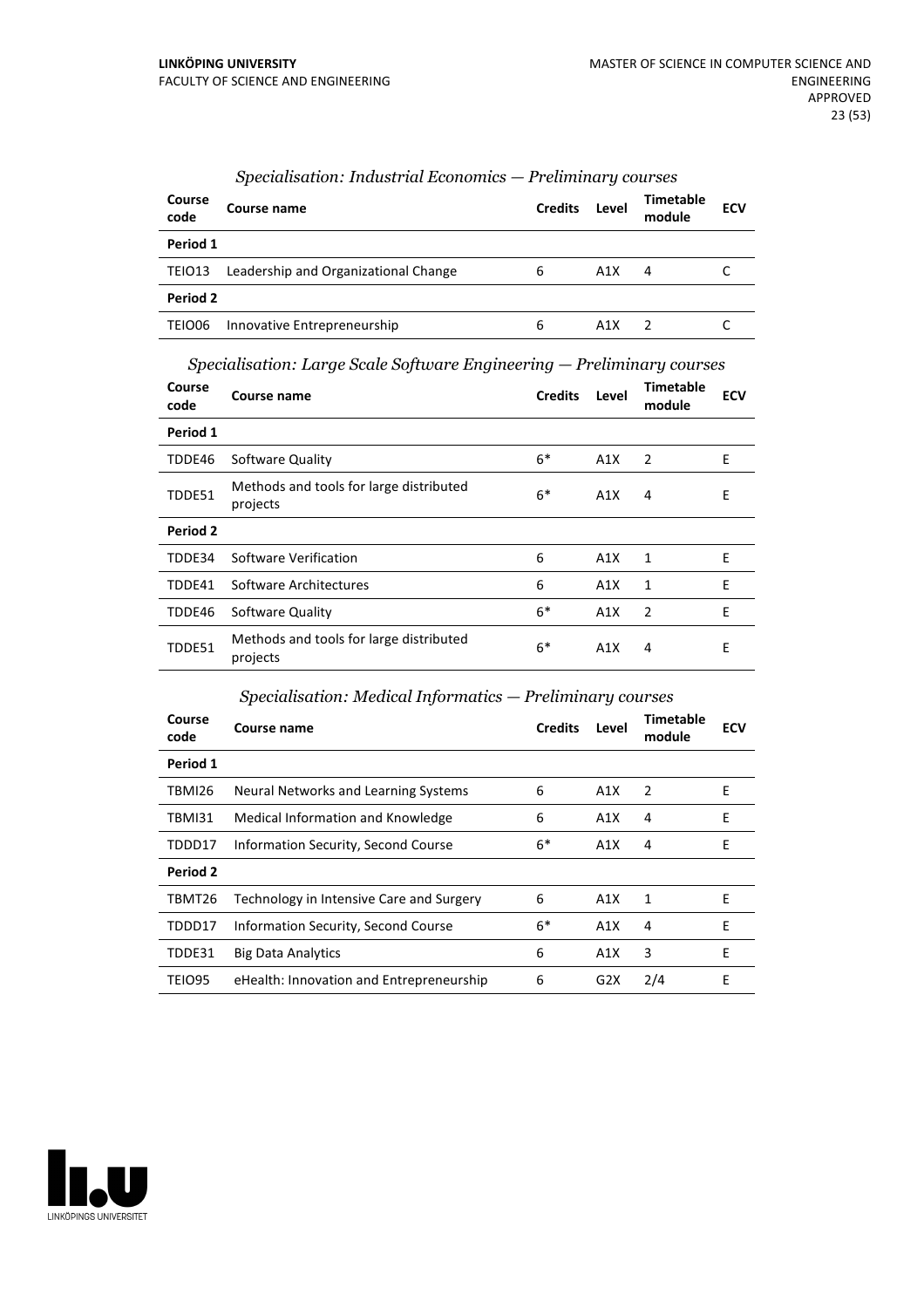| Course<br>code | Course name                                              | <b>Credits</b> | Level            | <b>Timetable</b><br>module | <b>ECV</b> |
|----------------|----------------------------------------------------------|----------------|------------------|----------------------------|------------|
| Period 1       |                                                          |                |                  |                            |            |
| TATA64         | Graph Theory                                             | $6*$           | A1X              | 2                          | C/E        |
| TDDD20         | Design and Analysis of Algorithms                        | 6              | A1X              | 3                          | C/E        |
| TDDD41         | Data Mining - Clustering and Association<br>Analysis     | 6              | A1X              | 3                          | E          |
| TDDD95         | Algorithmic Problem Solving                              | $6*$           | A1X              | 1                          | E          |
| TDDE09         | <b>Natural Language Processing</b>                       | 6              | A1X              | 2                          | E          |
| TDDE55         | Data and Program Structures                              | $6*$           | G <sub>2</sub> X | 3                          | E          |
| Period 2       |                                                          |                |                  |                            |            |
| TATA64         | Graph Theory                                             | $6*$           | A1X              | 2                          | C/E        |
| TDDD14         | Formal Languages and Automata Theory                     | 6              | G2X              | 2                          | C/E        |
| TDDE34         | Software Verification                                    | 6              | A1X              | 1                          | C/E        |
| TDDC78         | Programming of Parallel Computers - Methods<br>and Tools | 6              | A1X              | $\overline{2}$             | E          |
| TDDD95         | Algorithmic Problem Solving                              | $6*$           | A1X              | 4                          | E          |
| TDDE55         | Data and Program Structures                              | $6*$           | G <sub>2</sub> X | 1                          | E          |

#### *Specialisation: Programming and Algorithms — Preliminary courses*

#### *Specialisation: Secure Systems — Preliminary courses*

| Course<br>code | Course name                         | <b>Credits</b> | Level | Timetable<br>module | <b>ECV</b> |
|----------------|-------------------------------------|----------------|-------|---------------------|------------|
| Period 1       |                                     |                |       |                     |            |
| TDDD17         | Information Security, Second Course | $6*$           | A1X   | 4                   | C          |
| TDDD38         | Advanced Programming in C++         | $6*$           | A1X   | $\overline{2}$      | E          |
| TDDD97         | Web Programming                     | 6              | G2X   | 3                   | Ε          |
| TDDE46         | Software Quality                    | $6*$           | A1X   | $\overline{2}$      | E          |
| TDTS21         | <b>Advanced Networking</b>          | $6*$           | A1X   | 1                   | E          |
| Period 2       |                                     |                |       |                     |            |
| TDDD17         | Information Security, Second Course | $6*$           | A1X   | 4                   | C          |
| TDDD27         | <b>Advanced Web Programming</b>     | 6              | A1X   | 3                   | E          |
| TDDD38         | Advanced Programming in C++         | $6*$           | A1X   |                     | E          |
| TDDE46         | Software Quality                    | $6*$           | A1X   | $\overline{2}$      | E          |
| TDTS21         | <b>Advanced Networking</b>          | $6*$           | A1X   | 1                   | E          |

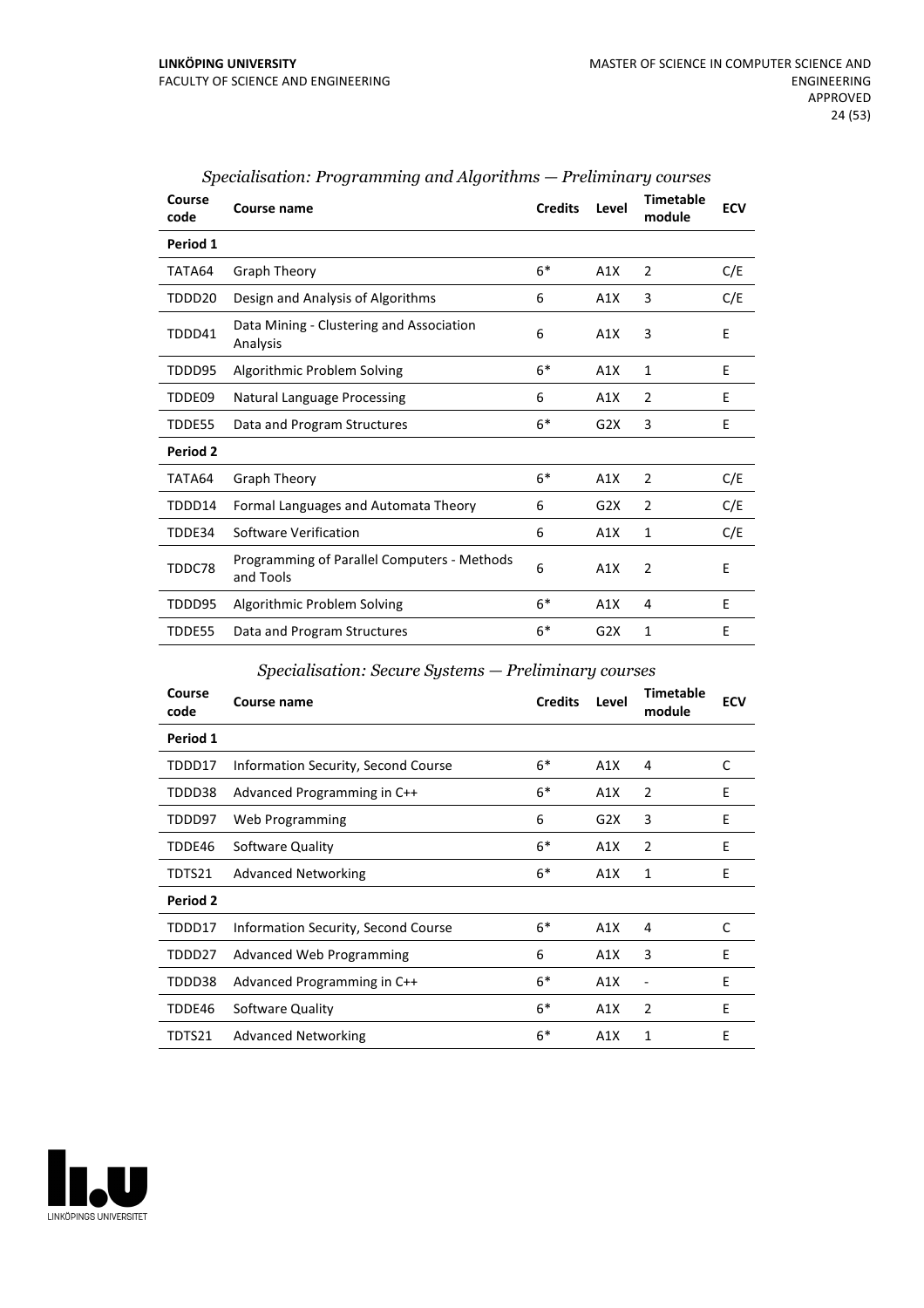| Course<br>code | Course name                          | <b>Credits</b> | Level | <b>Timetable</b><br>module | <b>ECV</b> |
|----------------|--------------------------------------|----------------|-------|----------------------------|------------|
| Period 1       |                                      |                |       |                            |            |
| TBMI26         | Neural Networks and Learning Systems | 6              | A1X   | 2                          | E          |
| TBMT02         | <b>Medical Imaging</b>               | 6              | A1X   | 3                          | E          |
| TDDE09         | Natural Language Processing          | 6              | A1X   | 2                          | E          |
| TNM048         | <b>Information Visualisation</b>     | 6              | A1X   | 3                          | E          |
| TSBB15         | <b>Computer Vision</b>               | $12*$          | A1X   | 1                          | E          |
| TSBK07         | <b>Computer Graphics</b>             | $6*$           | A1X   | 4                          | E          |
| TSBK08         | Data Compression                     | 6              | A1X   | $\overline{2}$             | E          |
| Period 2       |                                      |                |       |                            |            |
| TSBB15         | <b>Computer Vision</b>               | $12*$          | A1X   | 3                          | E          |
| TSBK02         | Image and Audio Coding               | 6              | A1X   | 4                          | E          |
| TSBK07         | <b>Computer Graphics</b>             | $6*$           | A1X   | 1                          | E          |
| TSRT14         | <b>Sensor Fusion</b>                 | 6              | A1X   | 2                          | E          |

| Specialisation: Signal and Image Processing — Preliminary courses |  |  |  |  |
|-------------------------------------------------------------------|--|--|--|--|
|-------------------------------------------------------------------|--|--|--|--|

*Specialisation: System-on-chip — Preliminary courses*

| Course<br>code  | Course name                                     | <b>Credits</b> | Level | <b>Timetable</b><br>module | <b>ECV</b> |
|-----------------|-------------------------------------------------|----------------|-------|----------------------------|------------|
| Period 1        |                                                 |                |       |                            |            |
| TDTS07          | System Design and Methodology                   | 6              | A1X   | 1                          | C          |
| TSBK07          | <b>Computer Graphics</b>                        | $6*$           | A1X   | 4                          | E          |
| TSEK06          | <b>VLSI Design</b>                              | $12*$          | A1X   | 4                          | E          |
| TSTE27          | Analog and Discrete-Time Integrated Circuits    | 6              | A1X   | 3                          | E          |
| <b>Period 2</b> |                                                 |                |       |                            |            |
| TEIE44          | Intellectual Property Rights                    | 4              | G1X   | 1                          | E          |
| TSBK07          | <b>Computer Graphics</b>                        | $6*$           | A1X   | $\mathbf{1}$               | E          |
| TSEK06          | <b>VLSI Design</b>                              | $12*$          | A1X   | 4                          | E          |
| TSKS16          | Signal Processing for Communications            | 6              | A1X   | 1                          | E          |
| TSTE06          | Digital Filters                                 | 6              | A1X   | 3                          | E          |
| TSTE87          | <b>Application-Specific Integrated Circuits</b> | 6              | A1X   | $\overline{2}$             | E          |

## **Semester 9 (Autumn 2023)**

*Preliminary courses*

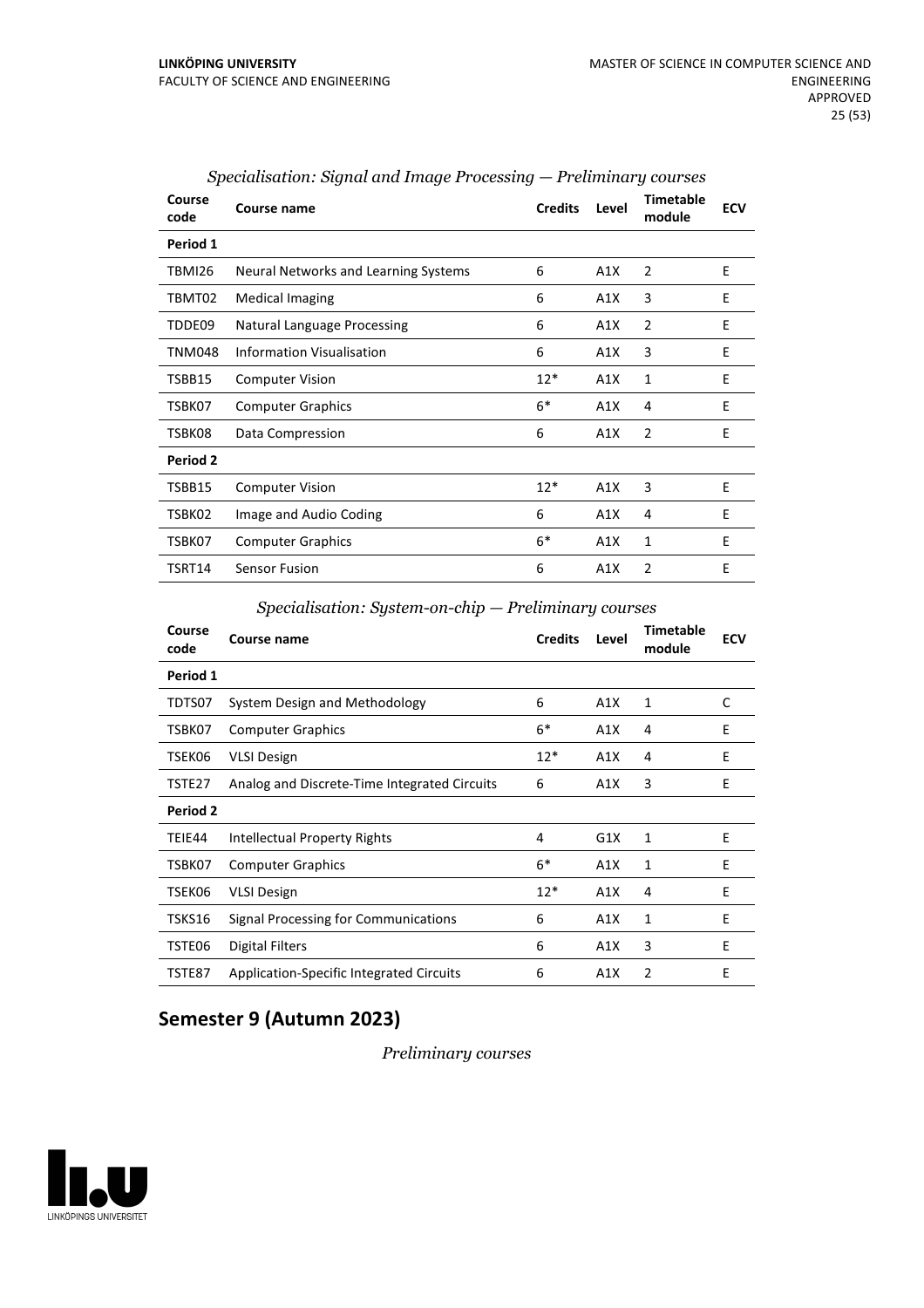| Course<br>code | <b>Course name</b>                                                              | <b>Credits</b> | Level | <b>Timetable</b><br>module | <b>ECV</b> |
|----------------|---------------------------------------------------------------------------------|----------------|-------|----------------------------|------------|
| Period 1       |                                                                                 |                |       |                            |            |
| TANA21         | <b>Scientific Computing</b>                                                     | 6              | G1X   | 3                          | C/E        |
| TAMS39         | <b>Multivariate Statistical Methods</b>                                         | 6              | A1X   | 4                          | E          |
| TBMI28         | eHealth Project                                                                 | $12*$          | A1X   | 2/4                        | E          |
| TBMT14         | <b>Biomedical Engineering - Project Course</b>                                  | $12*$          | A1X   | 4                          | E          |
| TDDD43         | Advanced Data Models and Databases                                              | $6*$           | A1X   | 2                          | E          |
| TDDD53         | <b>Advanced Interaction Design</b>                                              | 6              | A1X   | 1                          | E          |
| TDDE15         | <b>Advanced Machine Learning</b>                                                | 6              | A1X   | 1                          | E          |
| TDDE19         | Advanced Project Course - AI and Machine<br>Learning                            | $6*$           | A1X   | 4                          | E          |
| TDDE20         | Advanced Project Course - Game, App and<br>Web Development                      | $6*$           | A1X   | 4                          | E          |
| TDDE21         | Advanced Project Course: Secure Distributed<br>and Embedded Systems             | $6*$           | A1X   | 4                          | E          |
| TDDE45         | Software Design and Construction                                                | 6              | A1X   | 4                          | E          |
| TDDE52         | Programming Project with Open Source Code                                       | 6*             | A1X   | 4                          | Ε          |
| TDEI13         | <b>Enterprise Resource Planning Systems: Process</b><br>and Implementation      | 6              | A1X   | $\overline{2}$             | E          |
| TDEI72         | Strategy and Digitisation - Technology,<br><b>Standards and Network Effects</b> | 6              | A1X   | 4                          | E          |
| TDTS06         | <b>Computer Networks</b>                                                        | 6              | G2X   | 1                          | E          |
| TEIM11         | <b>Industrial Marketing</b>                                                     | 6              | G2X   | 3                          | E          |
| TEIO90         | Innovation Management                                                           | 6              | A1X   | 2                          | Ε          |
| TNCG15         | Advanced Global Illumination and Rendering                                      | 6              | A1X   | 4                          | E          |
| <b>TNM067</b>  | <b>Scientific Visualization</b>                                                 | 6              | A1X   | 3                          | E          |
| TNM095         | Artificial Intelligence for Interactive Media                                   | 6              | A1X   | 2                          | E          |
| TSBB11         | Images and Graphics, Project Course CDIO                                        | $12*$          | A1X   | 4                          | E          |
| TSBB19         | Machine Learning for Computer Vision                                            | 6              | A1X   | 2                          | E          |
| TSBK03         | <b>Advanced Game Programming</b>                                                | $6*$           | A1X   | $\mathbf 1$                | E          |
| TSEA84         | Digital Design Project                                                          | $6*$           | A1X   | 1                          | E          |
| TSEK03         | Radio Frequency Integrated Circuits                                             | 6              | A1X   | $\overline{2}$             | E          |
| TSFS12         | Autonomous Vehicles - Planning, Control, and<br>Learning Systems                | 6              | A1X   | $\mathbf 1$                | E          |
| TSIN01         | <b>Information Networks</b>                                                     | 6              | A1X   | 3                          | E          |

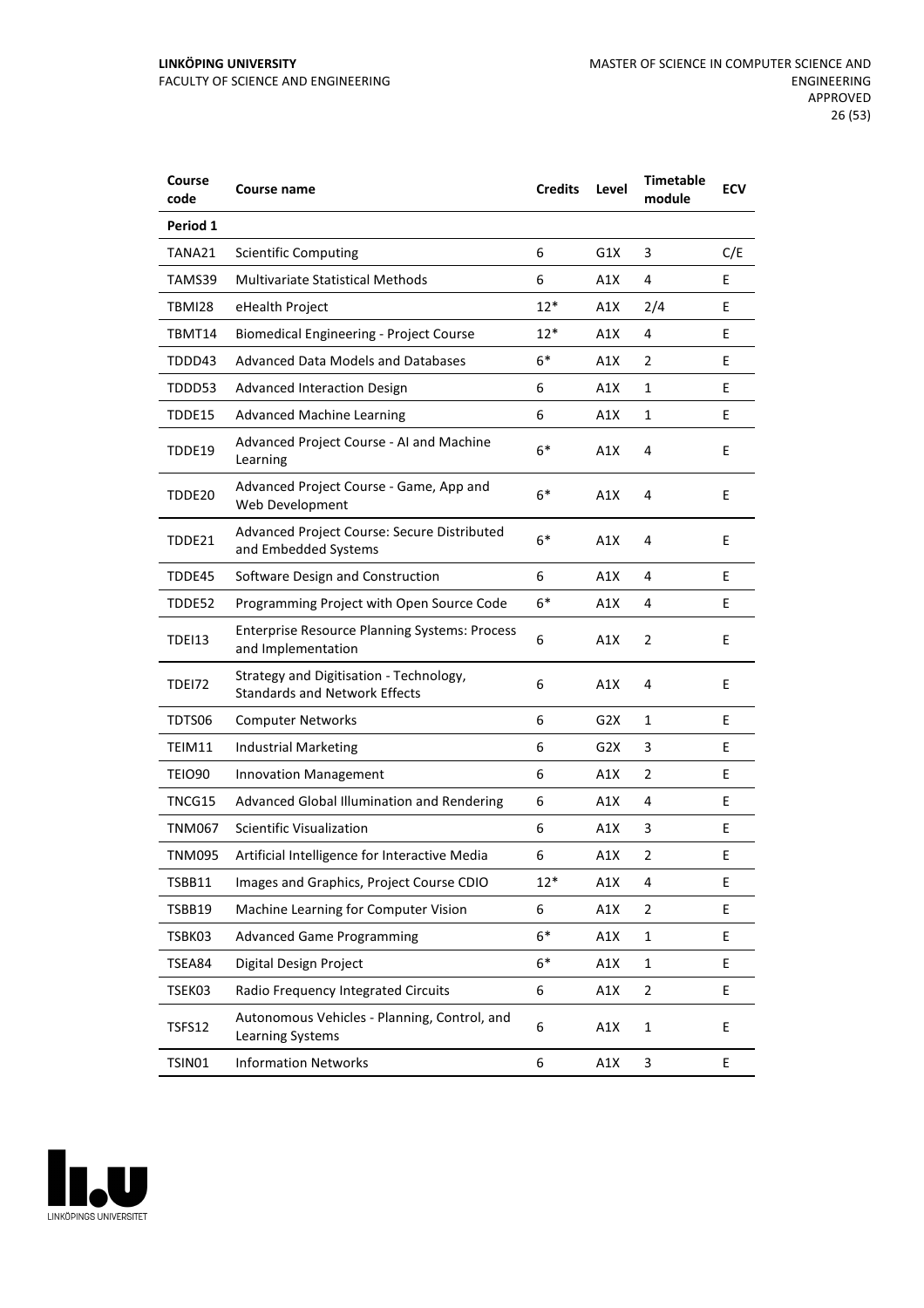| Course<br>code  | <b>Course name</b>                                                          | <b>Credits</b> | Level | <b>Timetable</b><br>module | <b>ECV</b> |
|-----------------|-----------------------------------------------------------------------------|----------------|-------|----------------------------|------------|
| TSKS12          | Modern Channel Coding, Inference and<br>Learning                            | 6              | A1X   | 1                          | E          |
| TSKS23          | Project Course in Signal Processing,<br>Communications and Networking, CDIO | 12*            | A1X   | 4                          | E          |
| TSRT10          | Automatic Control - Project Course                                          | $12*$          | A1X   | 4                          | E          |
| TSTE17          | <b>System Design</b>                                                        | $12*$          | A1X   | 4                          | E          |
| TSTE25          | <b>Power Electronics</b>                                                    | 6              | A1X   | 3                          | E          |
| <b>Period 2</b> |                                                                             |                |       |                            |            |
| TDDD89          | Scientific Method                                                           | 6              | A1X   | 3                          | C          |
| TANA09          | Numerical Algorithms in Computer Science                                    | 4              | G2X   | 1                          | C/E        |
| TBMI02          | <b>Medical Image Analysis</b>                                               | 6              | A1X   | 1                          | E          |
| <b>TBMI28</b>   | eHealth Project                                                             | $12*$          | A1X   | $\blacksquare$             | E          |
| TBMT14          | <b>Biomedical Engineering - Project Course</b>                              | $12*$          | A1X   | 4                          | E          |
| TDDB44          | <b>Compiler Construction</b>                                                | 6              | A1X   | 1                          | E          |
| TDDC90          | Software Security                                                           | 6              | A1X   | 1                          | E          |
| TDDD07          | <b>Real Time Systems</b>                                                    | 6              | A1X   | 4                          | E          |
| TDDD43          | <b>Advanced Data Models and Databases</b>                                   | $6*$           | A1X   | 2                          | E          |
| TDDD56          | Multicore and GPU Programming                                               | 6              | A1X   | 2                          | E          |
| TDDE13          | Multi Agent Systems                                                         | 6              | A1X   | 1                          | E          |
| TDDE16          | <b>Text Mining</b>                                                          | 6              | A1X   | 2                          | E          |
| TDDE19          | Advanced Project Course - AI and Machine<br>Learning                        | $6*$           | A1X   | 4                          | E          |
| TDDE20          | Advanced Project Course - Game, App and<br>Web Development                  | $6*$           | A1X   | 4                          | E          |
| TDDE21          | Advanced Project Course: Secure Distributed<br>and Embedded Systems         | $6*$           | A1X   | 4                          | E          |
| TDDE52          | Programming Project with Open Source Code                                   | $6*$           | A1X   | 4                          | E          |
| <b>TNM086</b>   | <b>Virtual Reality Techniques</b>                                           | 6              | A1X   | 2                          | E          |
| TSBB11          | Images and Graphics, Project Course CDIO                                    | $12*$          | A1X   | 4                          | E.         |
| TSBK03          | <b>Advanced Game Programming</b>                                            | $6*$           | A1X   |                            | E          |
| TSEA26          | Design of Embedded DSP Processor                                            | 6              | A1X   | 2                          | E          |
| TSEA44          | Computer Hardware - a System on Chip                                        | 6              | A1X   | $\mathbf 1$                | E          |
| TSEA84          | Digital Design Project                                                      | $6*$           | A1X   | 3                          | E          |
| TSEK11          | Evaluation of an Integrated Circuit                                         | $\overline{2}$ | A1X   | $\overline{\phantom{0}}$   | E          |

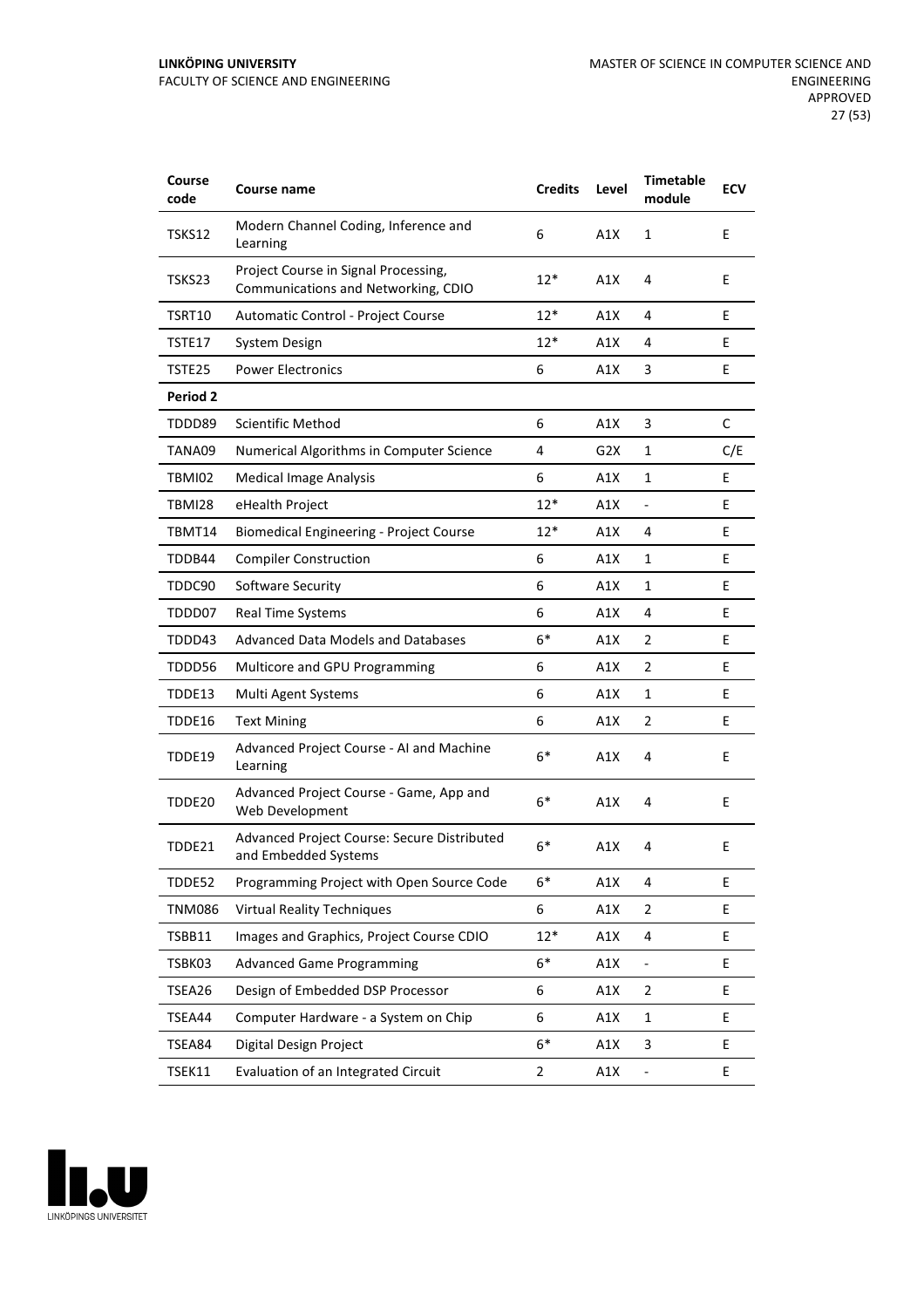| Course<br>code     | Course name                                                                 | <b>Credits</b> | Level | Timetable<br>module | <b>ECV</b> |
|--------------------|-----------------------------------------------------------------------------|----------------|-------|---------------------|------------|
| TSIN <sub>02</sub> | Internetworking                                                             | 6              | A1X   | 1                   | Е          |
| TSKS23             | Project Course in Signal Processing,<br>Communications and Networking, CDIO | $12*$          | A1X   | 4                   | E          |
| TSRT10             | Automatic Control - Project Course                                          | $12*$          | A1X   | 4                   | F          |
| TSTE17             | System Design                                                               | $12*$          | A1X   | 4                   | F          |
| TSTE26             | Powergrid and Technology for Renewable<br>Production                        | 6              | A1X   | 3                   | F          |
| TSTE85             | <b>Low Power Electronics</b>                                                | 6              | A1X   | 2                   | F          |

#### *Specialisation: AI and Machine Learning — Preliminary courses*

| Course<br>code | Course name                                                      | <b>Credits</b> | Level | Timetable<br>module | ECV |
|----------------|------------------------------------------------------------------|----------------|-------|---------------------|-----|
| Period 1       |                                                                  |                |       |                     |     |
| TDDE19         | Advanced Project Course - AI and Machine<br>Learning             | $6*$           | A1X   | 4                   | C   |
| TDDE15         | <b>Advanced Machine Learning</b>                                 | 6              | A1X   | 1                   | E   |
| TSBB19         | Machine Learning for Computer Vision                             | 6              | A1X   | 2                   | E   |
| TSFS12         | Autonomous Vehicles - Planning, Control, and<br>Learning Systems | 6              | A1X   | 1                   | E   |
| TSRT92         | Modelling and Learning for Dynamical Systems                     | 6              | A1X   | 3                   | E   |
| Period 2       |                                                                  |                |       |                     |     |
| TDDE19         | Advanced Project Course - AI and Machine<br>Learning             | $6*$           | A1X   | 4                   | C   |
| TDDE13         | Multi Agent Systems                                              | 6              | A1X   | 1                   | E   |
| TDDE16         | <b>Text Mining</b>                                               | 6              | A1X   | 2                   | E   |

*Specialisation: Autonomous systems — Preliminary courses*

| Course<br>code | Course name                          | <b>Credits</b> | Level | Timetable<br>module | <b>ECV</b> |
|----------------|--------------------------------------|----------------|-------|---------------------|------------|
| Period 1       |                                      |                |       |                     |            |
| TSBB19         | Machine Learning for Computer Vision | 6              | A1X   | $\overline{2}$      | F          |
| TSRT10         | Automatic Control - Project Course   | $12*$          | A1X   | 4                   | F          |
| Period 2       |                                      |                |       |                     |            |
| TDDE01         | Machine Learning                     | 6              | A1X   | -1                  |            |
| TSRT10         | Automatic Control - Project Course   | $12*$          | A1X   | 4                   | F          |

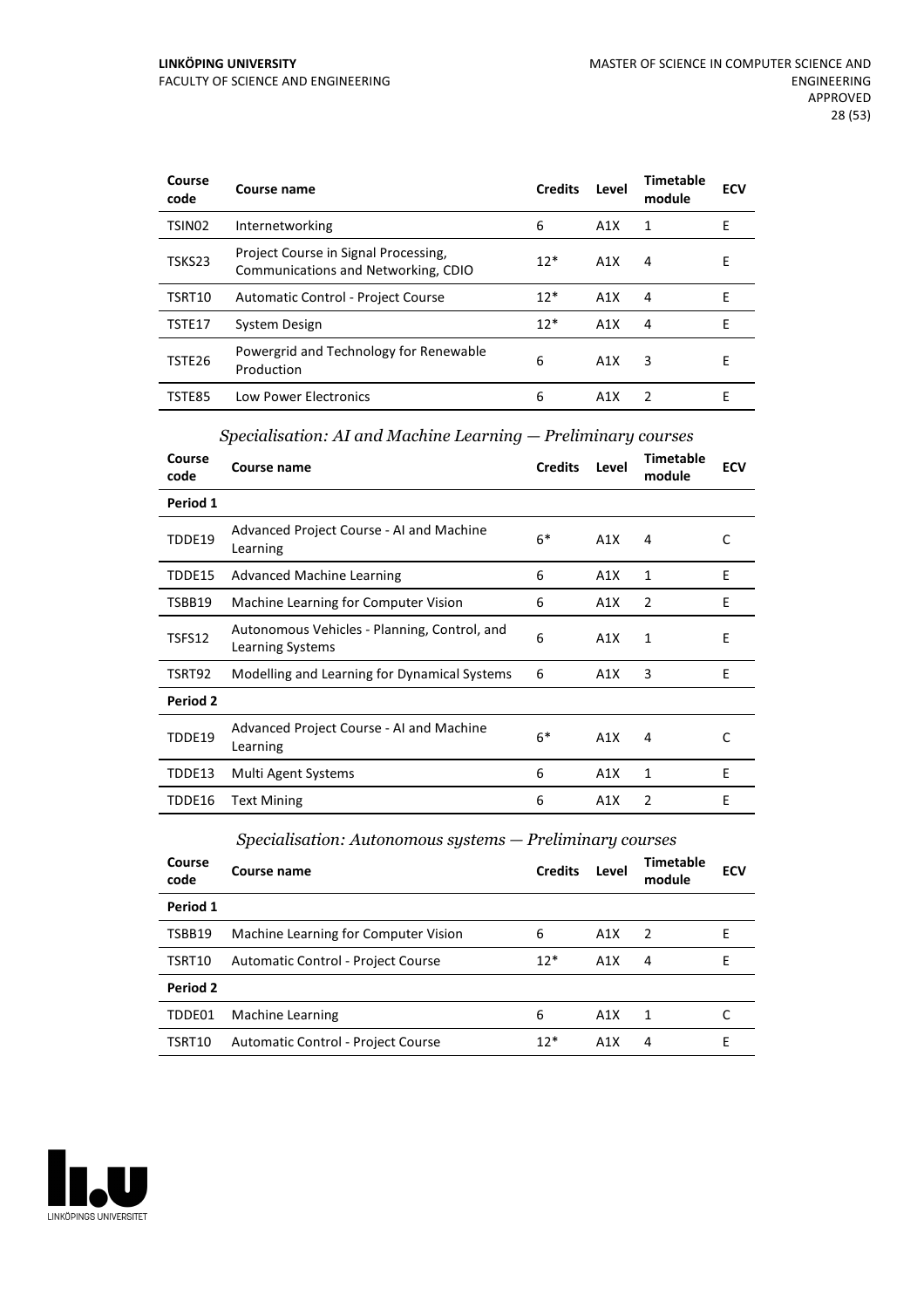| Course<br>code | Course name                                                                 | <b>Credits</b> | Level | Timetable<br>module | <b>ECV</b> |
|----------------|-----------------------------------------------------------------------------|----------------|-------|---------------------|------------|
| Period 1       |                                                                             |                |       |                     |            |
| TSIN01         | <b>Information Networks</b>                                                 | 6              | A1X   | 3                   | C          |
| TSIT03         | Cryptology                                                                  | 6              | A1X   | 2                   | E          |
| TSKS12         | Modern Channel Coding, Inference and<br>Learning                            | 6              | A1X   | 1                   | E          |
| TSKS23         | Project Course in Signal Processing,<br>Communications and Networking, CDIO | $12*$          | A1X   | 4                   | E          |
| Period 2       |                                                                             |                |       |                     |            |
| TDDD07         | <b>Real Time Systems</b>                                                    | 6              | A1X   | 4                   | E          |
| TSKS23         | Project Course in Signal Processing,<br>Communications and Networking, CDIO | $12*$          | A1X   | 4                   | Ε          |

#### *Specialisation: Communication — Preliminary courses*

*Specialisation: Computer Games Programming — Preliminary courses*

| Course<br>code | Course name                                                | <b>Credits</b> | Level | <b>Timetable</b><br>module | <b>ECV</b> |
|----------------|------------------------------------------------------------|----------------|-------|----------------------------|------------|
| Period 1       |                                                            |                |       |                            |            |
| TSBK03         | <b>Advanced Game Programming</b>                           | $6*$           | A1X   | 1                          | C          |
| TDDE20         | Advanced Project Course - Game, App and Web<br>Development | $6*$           | A1X   | 4                          | Ε          |
| TNCG15         | Advanced Global Illumination and Rendering                 | 6              | A1X   | 4                          | E          |
| TSBB11         | Images and Graphics, Project Course CDIO                   | $12*$          | A1X   | 4                          | E          |
| Period 2       |                                                            |                |       |                            |            |
| TSBK03         | <b>Advanced Game Programming</b>                           | $6*$           | A1X   |                            | C          |
| TDDE20         | Advanced Project Course - Game, App and Web<br>Development | $6*$           | A1X   | 4                          | Е          |
| TSBB11         | Images and Graphics, Project Course CDIO                   | $12*$          | A1X   | 4                          | F          |
| TSIN02         | Internetworking                                            | 6              | A1X   | 1                          | E          |

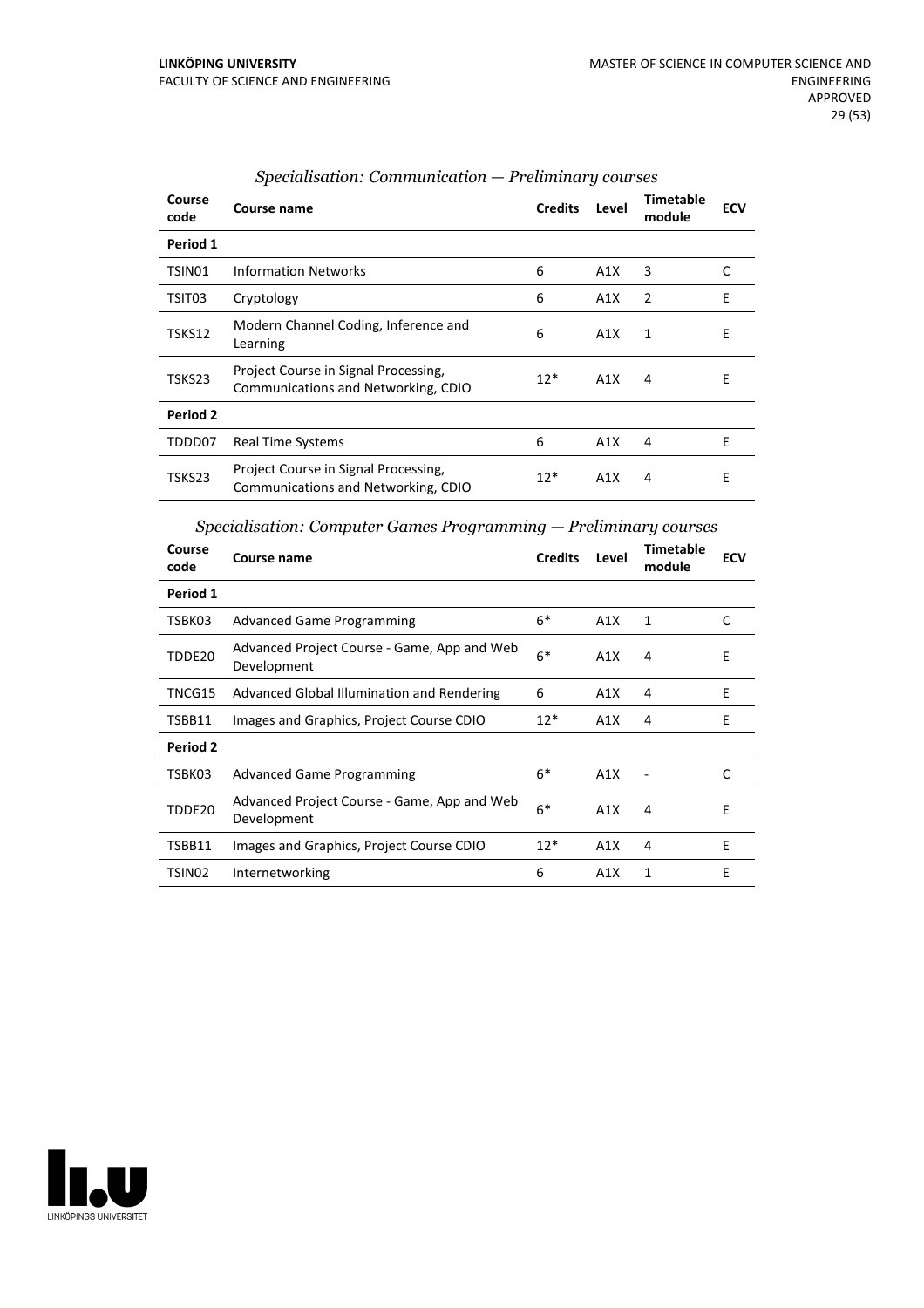| Course<br>code | Course name                                                                | <b>Credits</b> | Level | <b>Timetable</b><br>module | <b>ECV</b> |
|----------------|----------------------------------------------------------------------------|----------------|-------|----------------------------|------------|
| Period 1       |                                                                            |                |       |                            |            |
| TDDD43         | Advanced Data Models and Databases                                         | $6*$           | A1X   | 2                          | E          |
| TDDE21         | <b>Advanced Project Course: Secure Distributed</b><br>and Embedded Systems | $6*$           | A1X   | 4                          | E          |
| TSIT03         | Cryptology                                                                 | 6              | A1X   | $\overline{2}$             | E          |
| TSKS01         | <b>Digital Communication</b>                                               | $6*$           | A1X   | 4                          | E          |
| Period 2       |                                                                            |                |       |                            |            |
| TDDB44         | <b>Compiler Construction</b>                                               | 6              | A1X   | $\mathbf{1}$               | E          |
| TDDC90         | Software Security                                                          | 6              | A1X   | $\mathbf{1}$               | E          |
| TDDD37         | Database Technology                                                        | 6              | G2X   | $\mathbf{1}$               | E          |
| TDDD43         | Advanced Data Models and Databases                                         | $6*$           | A1X   | $\overline{2}$             | E          |
| TDDD56         | Multicore and GPU Programming                                              | 6              | A1X   | $\overline{2}$             | E          |
| TDDE21         | <b>Advanced Project Course: Secure Distributed</b><br>and Embedded Systems | $6*$           | A1X   | 4                          | E          |
| TSEA26         | Design of Embedded DSP Processor                                           | 6              | A1X   | 2                          | E          |
| TSIN02         | Internetworking                                                            | 6              | A1X   | 1                          | E          |
| TSKS01         | Digital Communication                                                      | $6*$           | A1X   | 4                          | E          |

*Specialisation: Computer Systems Architecture — Preliminary courses*

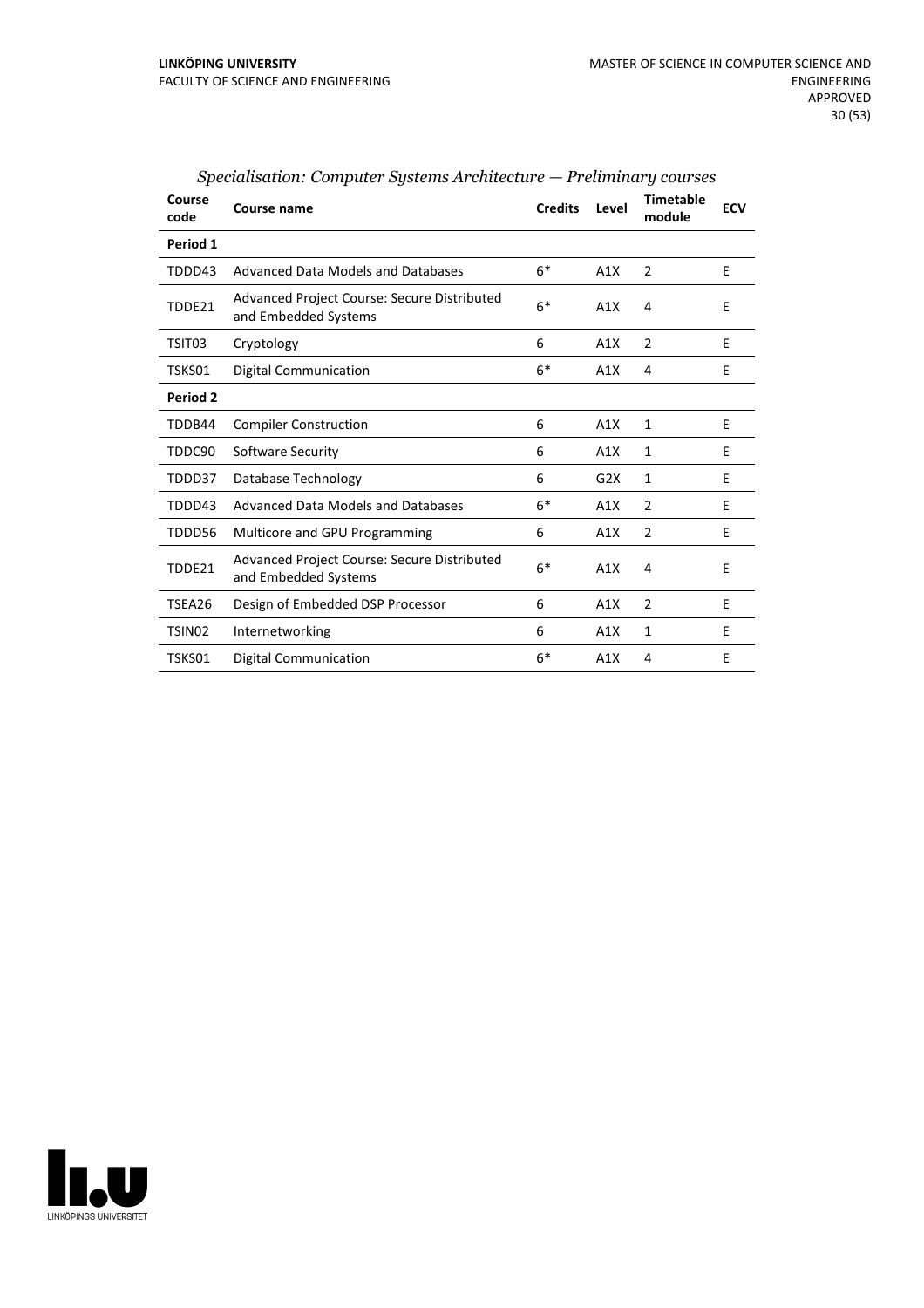| Course<br>code  | Course name                                          | <b>Credits</b> | Level | <b>Timetable</b><br>module | <b>ECV</b> |
|-----------------|------------------------------------------------------|----------------|-------|----------------------------|------------|
| Period 1        |                                                      |                |       |                            |            |
| TSEA84          | Digital Design Project                               | $6*$           | A1X   | 1                          | E          |
| TSEK03          | Radio Frequency Integrated Circuits                  | 6              | A1X   | $\overline{2}$             | E          |
| TSTE17          | System Design                                        | $12*$          | A1X   | 4                          | E          |
| TSTE25          | <b>Power Electronics</b>                             | 6              | A1X   | 3                          | Ε          |
| <b>Period 2</b> |                                                      |                |       |                            |            |
| TSEA26          | Design of Embedded DSP Processor                     | 6              | A1X   | $\overline{2}$             | E          |
| TSEA44          | Computer Hardware - a System on Chip                 | 6              | A1X   | $\mathbf{1}$               | E          |
| TSEA84          | Digital Design Project                               | $6*$           | A1X   | 3                          | Ε          |
| TSEK11          | Evaluation of an Integrated Circuit                  | 2              | A1X   | -                          | E          |
| TSTE17          | System Design                                        | $12*$          | A1X   | 4                          | E          |
| TSTE26          | Powergrid and Technology for Renewable<br>Production | 6              | A1X   | 3                          | E          |
| <b>TSTE85</b>   | <b>Low Power Electronics</b>                         | 6              | A1X   | $\overline{2}$             | E          |

#### *Specialisation: Electronics — Preliminary courses*

#### *Specialisation: Industrial Economics — Preliminary courses*

| Course<br>code     | Course name                                                                     | <b>Credits</b> | Level | <b>Timetable</b><br>module | <b>ECV</b> |
|--------------------|---------------------------------------------------------------------------------|----------------|-------|----------------------------|------------|
| Period 1           |                                                                                 |                |       |                            |            |
| TEIM11             | Industrial Marketing                                                            | 6              | G2X   | 3                          |            |
| TEIO <sub>90</sub> | Innovation Management                                                           | 6              | A1X   | $\mathcal{L}$              |            |
| <b>TDE172</b>      | Strategy and Digitisation - Technology,<br><b>Standards and Network Effects</b> | 6              | A1X   | 4                          |            |

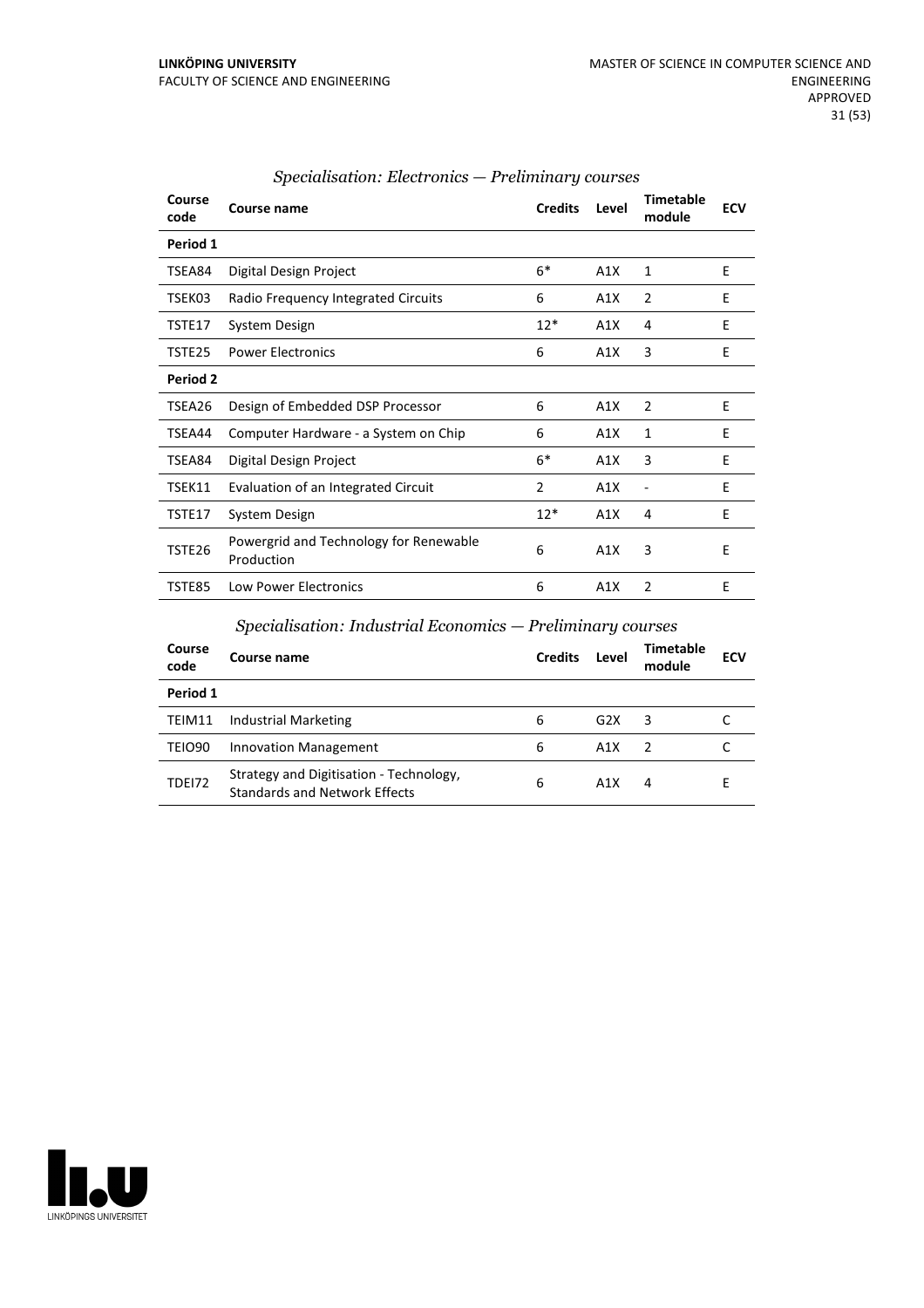| Course<br>code | Course name                                                                | <b>Credits</b> | Level | <b>Timetable</b><br>module | <b>ECV</b>   |
|----------------|----------------------------------------------------------------------------|----------------|-------|----------------------------|--------------|
| Period 1       |                                                                            |                |       |                            |              |
| TDDD69         | Software Engineering - Company Project                                     | $6*$           | A1X   | $\mathbf{1}$               | C            |
| TDDD04         | <b>Software Testing</b>                                                    | 6              | A1X   | $\overline{2}$             | E            |
| TDDD38         | Advanced Programming in C++                                                | $6*$           | A1X   | 2                          | E            |
| TDDD43         | <b>Advanced Data Models and Databases</b>                                  | $6*$           | A1X   | $\overline{2}$             | E            |
| TDDE45         | Software Design and Construction                                           | 6              | A1X   | 4                          | E            |
| <b>TDEI13</b>  | <b>Enterprise Resource Planning Systems: Process</b><br>and Implementation | 6              | A1X   | $\overline{2}$             | E            |
| Period 2       |                                                                            |                |       |                            |              |
| TDDC34         | Technical, Economic and Societal Evaluation of<br>IT-products              | 6              | A1X   | 4                          | $\mathsf{C}$ |
| TDDD69         | Software Engineering - Company Project                                     | $6*$           | A1X   | $\mathbf{1}$               | C            |
| TDDC90         | Software Security                                                          | 6              | A1X   | $\mathbf{1}$               | E            |
| TDDD07         | Real Time Systems                                                          | 6              | A1X   | 4                          | E            |
| TDDD38         | Advanced Programming in C++                                                | $6*$           | A1X   | $\overline{\phantom{a}}$   | E            |
| TDDD43         | Advanced Data Models and Databases                                         | $6*$           | A1X   | $\overline{2}$             | E            |
| <b>TDEI19</b>  | Management Control                                                         | 6              | A1X   | 2                          | E            |
| TEIM13         | <b>Intercultural Communication</b>                                         | 6              | G1X   | 4                          | E            |
|                | $Specialisation: Large Scale Software Engineering - Preliminary courses$   |                |       |                            |              |
| Course<br>code | Course name                                                                | <b>Credits</b> | Level | Timetable<br>module        | <b>ECV</b>   |
| Period 1       |                                                                            |                |       |                            |              |
| TDDE52         | Programming Project with Open Source Code                                  | $6*$           | A1X   | 4                          | C            |

TDDE52 Programming Project with Open Source Code 6\* A1X 4 C

| Specialisation: International Software Engineering — Preliminary courses |  |  |
|--------------------------------------------------------------------------|--|--|
|                                                                          |  |  |

# LINKÖPINGS UNIVERSITET

**Period 2**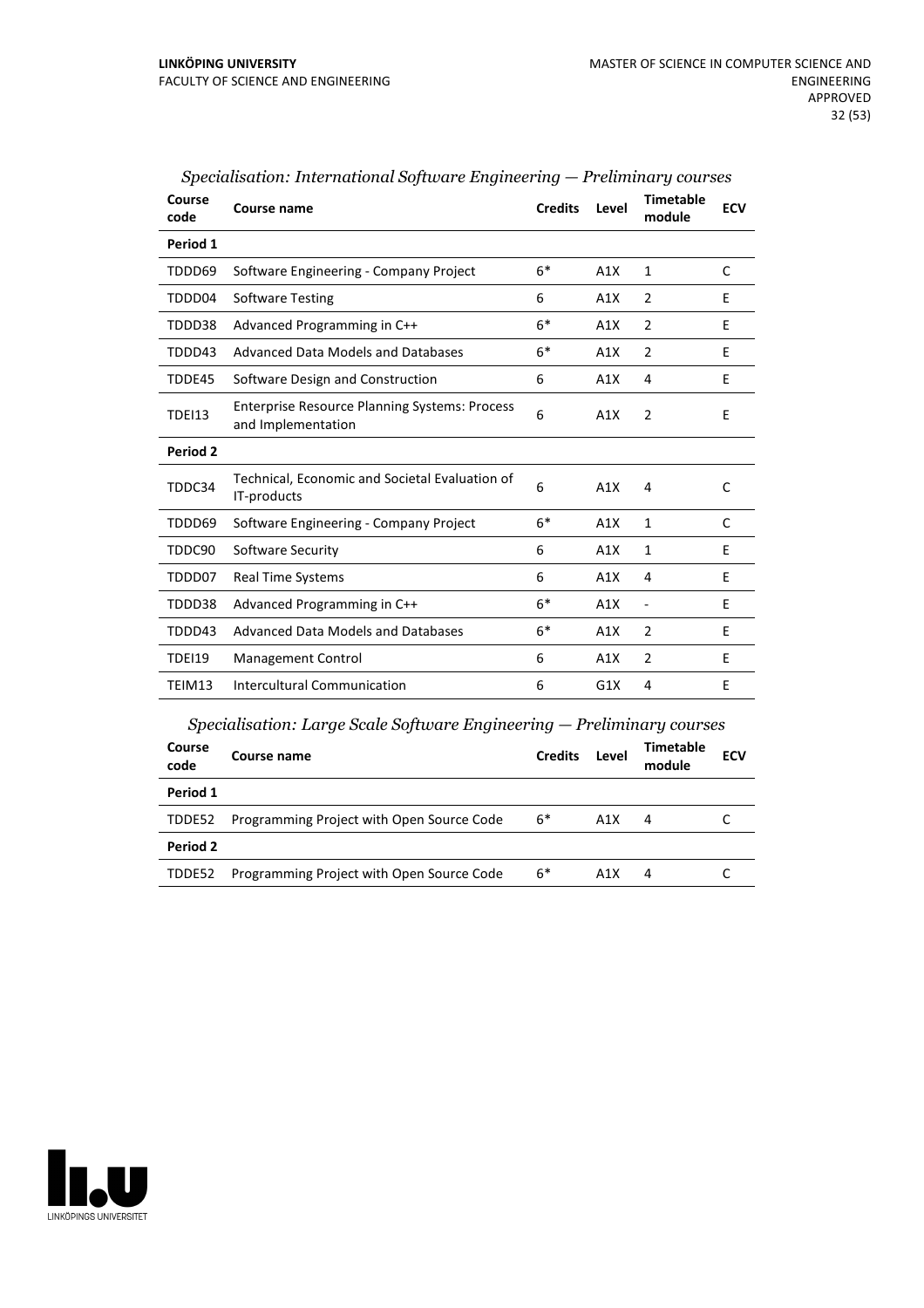| Course<br>code  | Course name                                    | <b>Credits</b> | Level | Timetable<br>module | <b>ECV</b> |
|-----------------|------------------------------------------------|----------------|-------|---------------------|------------|
| Period 1        |                                                |                |       |                     |            |
| TBMI28          | eHealth Project                                | $12*$          | A1X   | 2/4                 | E          |
| TBMT14          | <b>Biomedical Engineering - Project Course</b> | $12*$          | A1X   | 4                   | E          |
| TDDC17          | Artificial Intelligence                        | 6              | G2X   | 3                   | E          |
| TDDD43          | Advanced Data Models and Databases             | $6*$           | A1X   | 2                   | E          |
| <b>Period 2</b> |                                                |                |       |                     |            |
| TBMI28          | eHealth Project                                | $12*$          | A1X   |                     | E          |
| TBMT14          | <b>Biomedical Engineering - Project Course</b> | $12*$          | A1X   | 4                   | E          |
| TDDD43          | Advanced Data Models and Databases             | $6*$           | A1X   | $\overline{2}$      | E          |
| TDDE01          | Machine Learning                               | 6              | A1X   | 1                   | E          |

#### *Specialisation: Medical Informatics — Preliminary courses*

*Specialisation: Programming and Algorithms — Preliminary courses*

| Course<br>code | Course name                               | <b>Credits</b> | Level | <b>Timetable</b><br>module | <b>ECV</b> |
|----------------|-------------------------------------------|----------------|-------|----------------------------|------------|
| Period 1       |                                           |                |       |                            |            |
| TDDD08         | Logic Programming                         | 6              | A1X   | 4                          | C/E        |
| TDDE52         | Programming Project with Open Source Code | $6*$           | A1X   | 4                          | E          |
| TSIT03         | Cryptology                                | 6              | A1X   | 2                          | Е          |
| Period 2       |                                           |                |       |                            |            |
| TDDB44         | <b>Compiler Construction</b>              | 6              | A1X   | 1                          | F          |
| TDDD56         | Multicore and GPU Programming             | 6              | A1X   | 2                          | F          |
| TDDE52         | Programming Project with Open Source Code | $6*$           | A1X   | 4                          | F          |

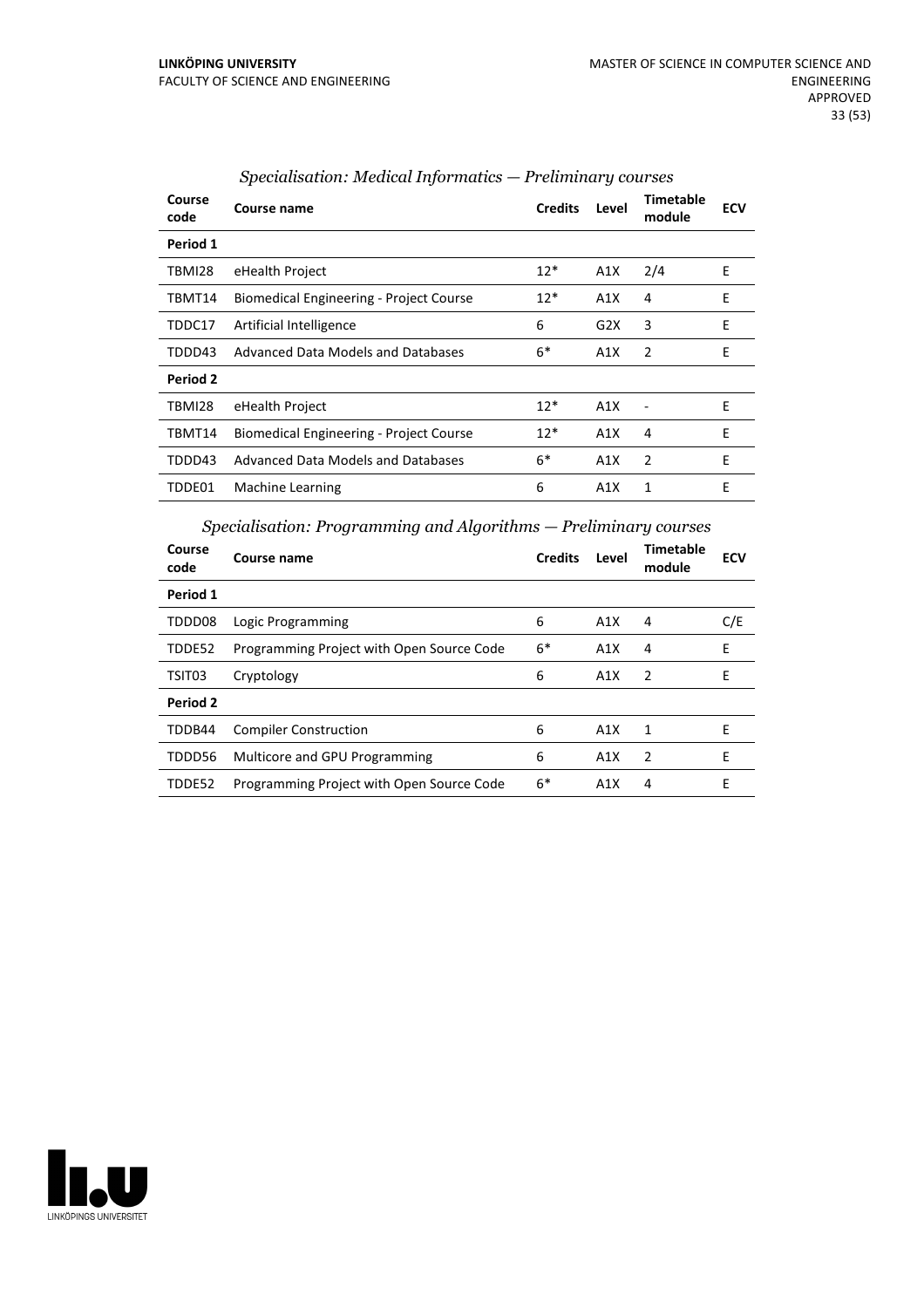| Course<br>code | Course name                                                         | <b>Credits</b> | Level | <b>Timetable</b><br>module | <b>ECV</b> |
|----------------|---------------------------------------------------------------------|----------------|-------|----------------------------|------------|
| Period 1       |                                                                     |                |       |                            |            |
| TDDD04         | Software Testing                                                    | 6              | A1X   | 2                          | C          |
| TDDE45         | Software Design and Construction                                    | 6              | A1X   | 4                          | C          |
| TDDD38         | Advanced Programming in C++                                         | $6*$           | A1X   | $\overline{2}$             | E          |
| TDDE21         | Advanced Project Course: Secure Distributed<br>and Embedded Systems | $6*$           | A1X   | 4                          | E          |
| TSIT03         | Cryptology                                                          | 6              | A1X   | $\overline{2}$             | Ε          |
| Period 2       |                                                                     |                |       |                            |            |
| TDDC90         | Software Security                                                   | 6              | A1X   | 1                          | C          |
| TDDD37         | Database Technology                                                 | 6              | G2X   | 1                          | E          |
| TDDD38         | Advanced Programming in C++                                         | $6*$           | A1X   |                            | E          |
| TDDE21         | Advanced Project Course: Secure Distributed<br>and Embedded Systems | $6*$           | A1X   | 4                          | E          |

#### *Specialisation: Secure Systems — Preliminary courses*

*Specialisation: Signal and Image Processing — Preliminary courses*

| Course<br>code | Course name                              | <b>Credits</b> | Level | <b>Timetable</b><br>module | <b>ECV</b> |
|----------------|------------------------------------------|----------------|-------|----------------------------|------------|
| Period 1       |                                          |                |       |                            |            |
| TNM067         | Scientific Visualization                 | 6              | A1X   | 3                          | E          |
| TSBB11         | Images and Graphics, Project Course CDIO | $12*$          | A1X   | 4                          | E          |
| TSBB19         | Machine Learning for Computer Vision     | 6              | A1X   | $\overline{2}$             | E          |
| TSBK03         | <b>Advanced Game Programming</b>         | $6*$           | A1X   | 1                          | F          |
| TSKS15         | Detection and Estimation of Signals      | 6              | A1X   | 2                          | E          |
| Period 2       |                                          |                |       |                            |            |
| TBMI02         | <b>Medical Image Analysis</b>            | 6              | A1X   | $\mathbf{1}$               | E          |
| TDDD56         | Multicore and GPU Programming            | 6              | A1X   | 2                          | E          |
| TDDE01         | Machine Learning                         | 6              | A1X   | 1                          | E          |
| TNM086         | <b>Virtual Reality Techniques</b>        | 6              | A1X   | 2                          | E          |
| TSBB11         | Images and Graphics, Project Course CDIO | $12*$          | A1X   | 4                          | E          |
| TSBK03         | <b>Advanced Game Programming</b>         | $6*$           | A1X   |                            | E          |

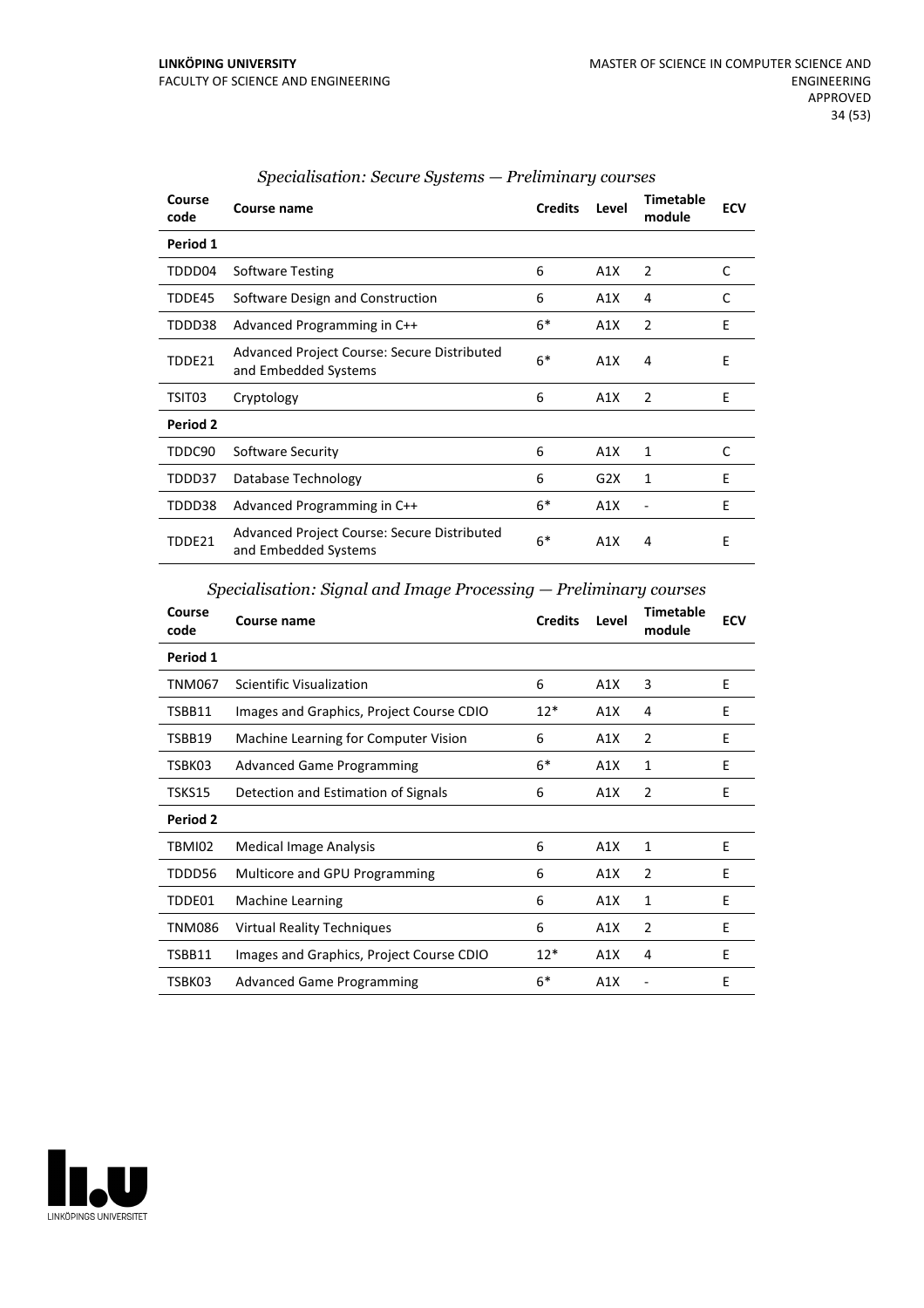| Course<br>code | Course name                           | <b>Credits</b> | Level | <b>Timetable</b><br>module | <b>ECV</b> |
|----------------|---------------------------------------|----------------|-------|----------------------------|------------|
| Period 1       |                                       |                |       |                            |            |
| TDTS08         | <b>Advanced Computer Architecture</b> | 6              | A1X   | $\overline{2}$             | E          |
| TSEA84         | Digital Design Project                | $6*$           | A1X   | 1                          | E          |
| TSTE17         | System Design                         | $12*$          | A1X   | 4                          | E          |
| Period 2       |                                       |                |       |                            |            |
| TSEA26         | Design of Embedded DSP Processor      | 6              | A1X   | 2                          | C          |
| TDDB44         | <b>Compiler Construction</b>          | 6              | A1X   | 1                          | E          |
| TDDD56         | Multicore and GPU Programming         | 6              | A1X   | $\overline{2}$             | Е          |
| TSEA44         | Computer Hardware - a System on Chip  | 6              | A1X   | 1                          | E          |
| TSEA84         | Digital Design Project                | $6*$           | A1X   | 3                          | E          |
| TSEK11         | Evaluation of an Integrated Circuit   | 2              | A1X   |                            | E          |
| TSIT02         | <b>Computer Security</b>              | 6              | G2X   | 2                          | E          |
| TSTE17         | System Design                         | $12*$          | A1X   | 4                          | E          |
| <b>TSTE85</b>  | <b>Low Power Electronics</b>          | 6              | A1X   | 2                          | E          |

#### *Specialisation: System-on-chip — Preliminary courses*

#### **Semester 10 (Spring 2024)**

#### *Preliminary courses*

| Course<br>code  | Course name                      | <b>Credits</b> | Level | <b>Timetable</b><br>module | <b>ECV</b> |
|-----------------|----------------------------------|----------------|-------|----------------------------|------------|
| Period 1        |                                  |                |       |                            |            |
| TQXX33          | Degree project - Master's Thesis | $30*$          | A1X   | $\overline{\phantom{a}}$   |            |
| <b>Period 2</b> |                                  |                |       |                            |            |
| TQXX33          | Degree project - Master's Thesis | $30*$          | A1X   | ٠                          |            |

ECV = Elective / Compulsory /Voluntary

\*The course is divided into several semesters and/or periods

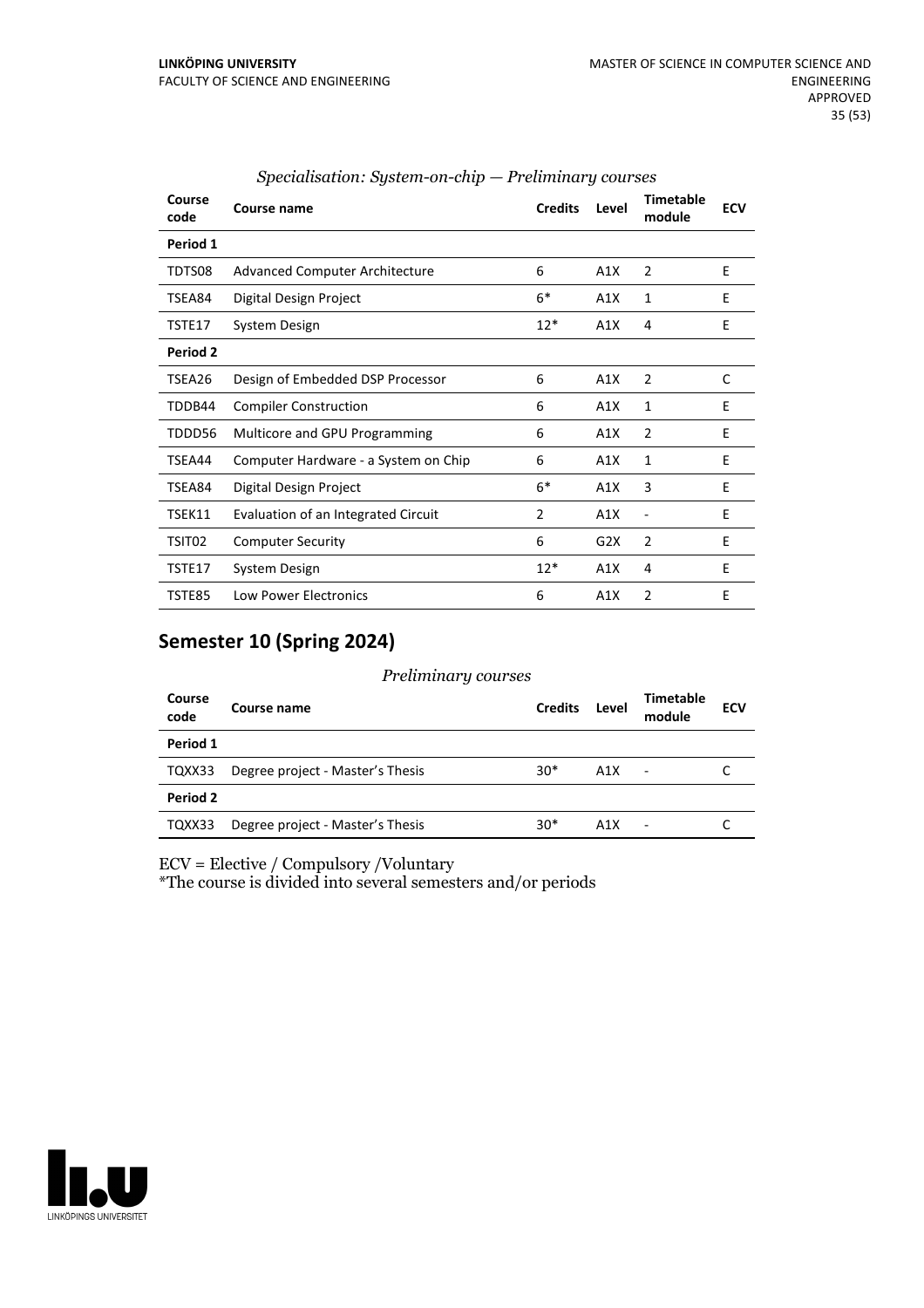## **Common rules**

#### **Structure and organisation of study programmes**

The contents and design of the programmes are to be continuously revised such that new knowledge is integrated into courses and specialisations. Within one programme, several study specialisations or profiles may be available. The identities of the study specialisations or profiles and the regulations governing how these may be selected are given in the syllabus and curriculum for the particular field of study and programmes.

The structure and organisation of the programmes are to follow specified criteria that are summarised in the syllabus for each programme.

- 
- The syllabus defines the aims of the study programme.<br>• The curriculum, which constitutes one part of the syllabus for the field of study, gives details of the terms in which the various courses have been
- timetabled, and their scheduling through the academic year.<br>• The course syllabus specifies, among other things, the aim and contents of the course, and the prior knowledge that a student must have in order to be able to benefit from the course.

#### **Qualification requirements**

The qualification requirements specified in the Higher Education Ordinance 2007 apply to students admitted after 1 July 2007. A student who has completed components of a programme after 1 July 2007 has the right to be assessed with respect to the qualification requirements specified by the Higher Education Ordinance 2007. In addition, local regulations laid down by the faculty boards and university board apply, see

http://styrdokument.liu.se/Regelsamling/Innehall/Utbildning\_pa\_grund- \_och\_avancerad\_niva/Examina.

Higher Education Act Chapter 1, Section 8:

First-cycle courses and study programmes are to develop:

- the ability to make independent and critical assessments
- the ability to identify, formulate and solve problems autonomously, and
- $\bullet$  the preparedness to deal with changes in working life.

In addition to knowledge and skills in their field of study, students shall develop the ability to:

- gather and interpret information at a scholarly level
- stay abreast of the development of knowledge, and
- communicate their knowledge to others, including those who lack specialist knowledge in the field.

#### **Qualifications within a study programme**

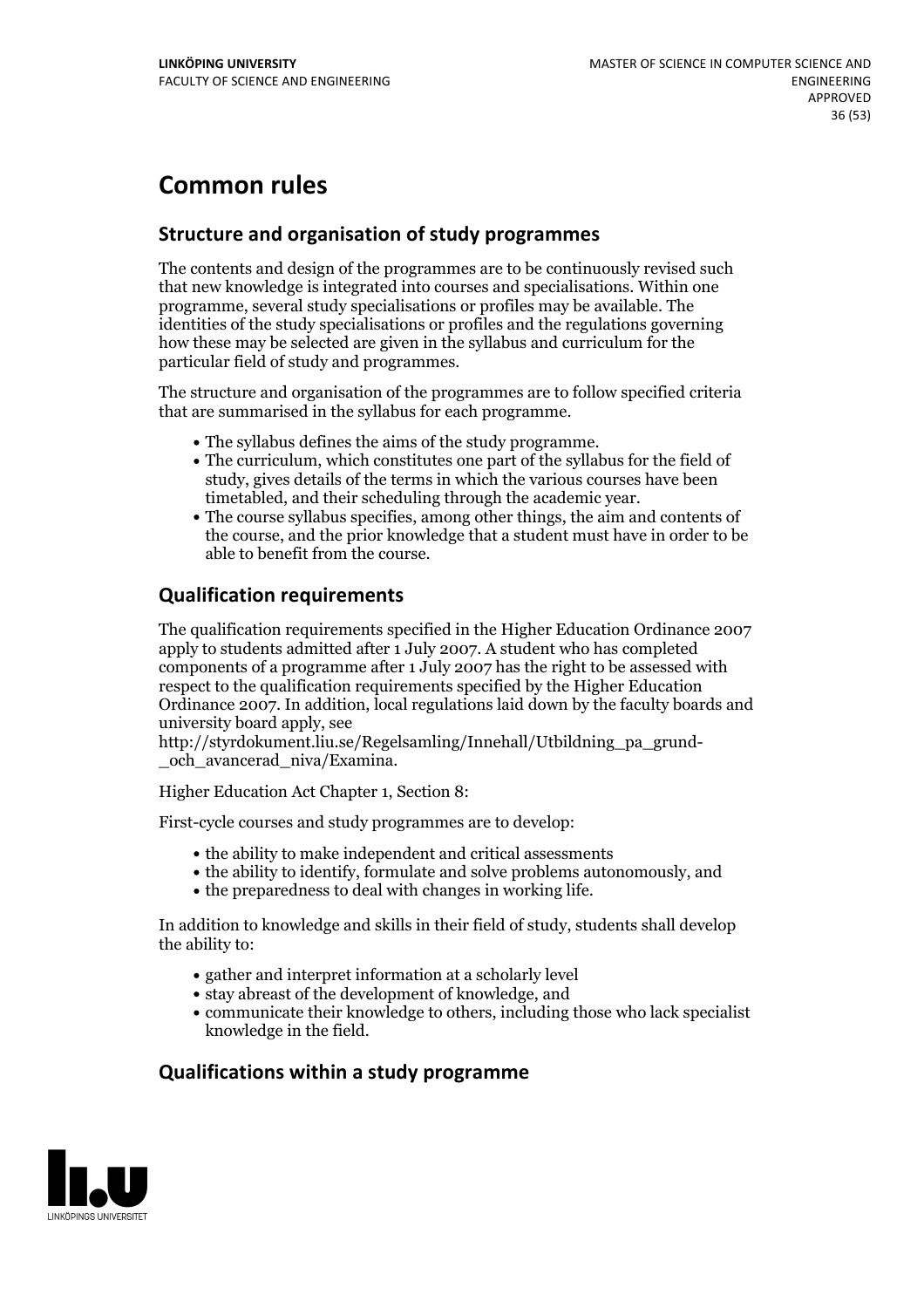Qualification requirements that are specific to a study programme are given in the syllabus for that programme.

#### **Matriculation and postponement of matriculation**

A person who has been accepted for a study programme is to start their studies (matriculate) in the term that is specified in the decision about admission. The date and location of the compulsory matriculation procedure will be communicated to those admitted to the first term of the programme.

At any one admission occasion, it is possible to be admitted to only one place on a study programme. A student who has been granted a place on a study programme and who is offered and accepts a place on another study programme during a supplementary round of admission will lose the place offered for the first study programme.

Regulations concerning postponement of matriculation have been laid down in the admission regulations for Linköping University, http://styrdokument.liu.se/Regelsamling/VisaBeslut/622645.

A person who has been granted postponement must present to the admitting authority, before the term in which the studies are to be started and before the date of application, a renewed registration for the programme and a copy of the decision granting postponement.

#### **Admission to a later part of a programme**

Admission to a part of a study programme is used here to refer to admission with the purpose of completing the programme and taking a degree. Admission to a later part of a programme may take place only if sufficient resources and space on the programme are available. Furthermore, the applicant must satisfy the entry requirements for the relevant term of the programme, as specified in http://styrdokument.liu.se/Regelsamling/Innehall/Utbildning\_pa\_grund- \_och\_avancerad\_niva/Tekniska\_fakulteten.

#### **Interruption in studies**

Notification of an interruption in studies is to be made through the Student Portal. If such <sup>a</sup> notification is not made and if the student does not register for the first term during which the interruption is to take place, the interruption will be considered to be a withdrawal. An interruption in studies must cover a complete term, and notification of interruptions can be given for a maximum of two consecutive terms. Notification of resumption of studies is to take place at the term registration for the term that follows the interruption. If the student does not register at the term registration, this will be regarded as withdrawal from studies.

A student who is taking an interruption in studies may during this period retake examinations if he or she has re-registered for the most recent study term of the programme. A student who wishes to take another course during the interruption in studies must apply for this separately. The student is responsible that

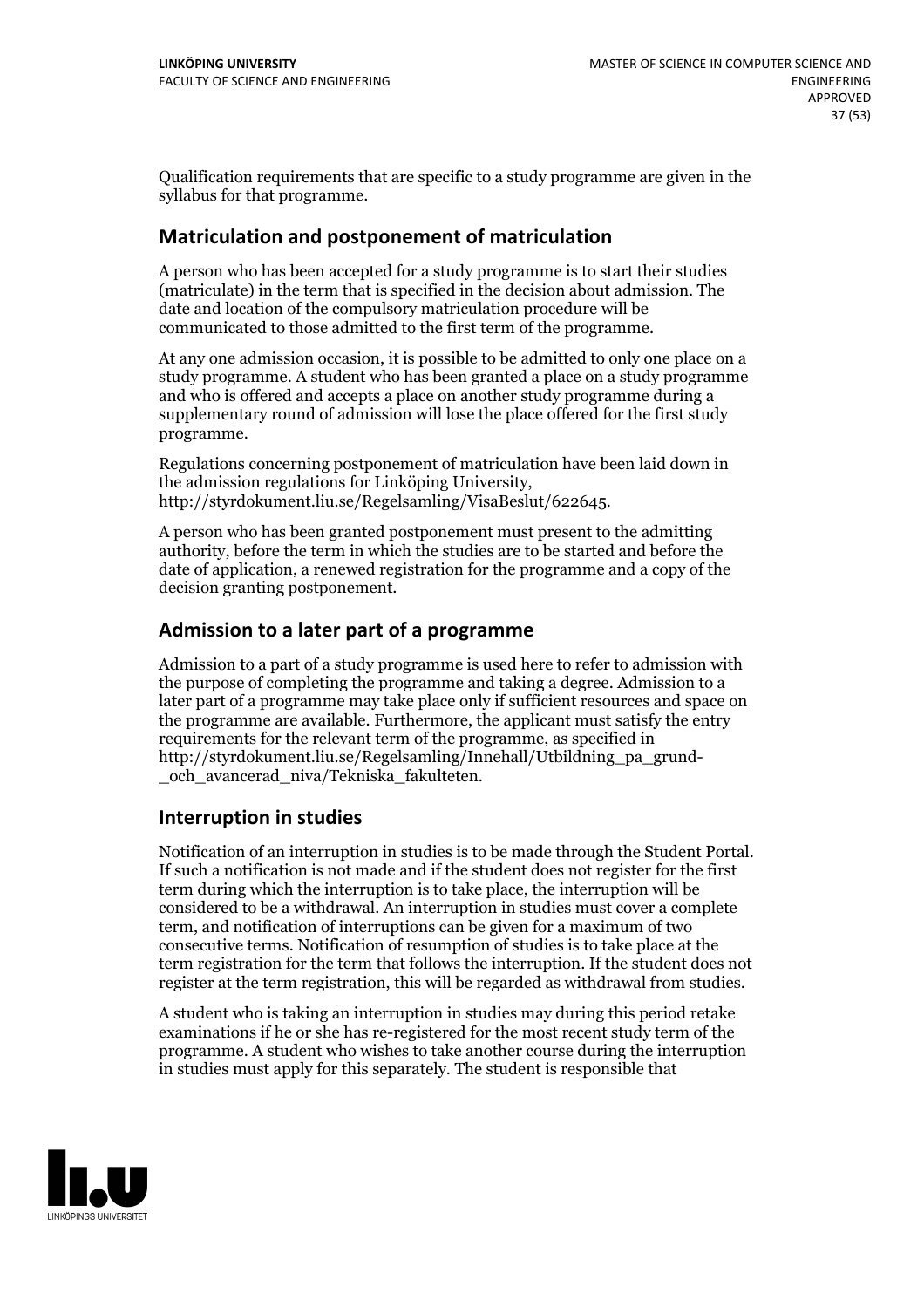registration for courses is carried outat the correct times in preparation for the resumption of studies.

#### **Withdrawal from a study programme**

A student who wishes to withdraw from a study programme must notify the study guidance counsellor. A student who leaves the studies without giving notification of an interruption in study and who fails to register for the immediately subsequent term is considered to have withdrawn. A student who has withdrawn may return to the study programme if a vacancy is available that is not required for students returning after an interruption in study, and notrequired for students who are changing their location of study and/or study programme.

#### **Courses within a study programme**

The curriculum for the various years of a study programme specify which courses are compulsory (o), elective (v) and voluntary (f). If a student wishes to study a different combination than the one specified in the curriculum, an application must be made to the board of studies.

#### **Voluntarycourses**

The course specified as voluntary (labelled with "f") in the programme syllabus are assessed solely as voluntary courses, and credits from these may not contribute to the requirements for a degree.

#### **Courses from another study programme**

Courses that are elective courses in another study programme may be included as elective courses in a degree, if the board of studies so decides. If such a decision is not taken, such courses are regarded as voluntary courses.

When selecting a course from another programme, the admission requirements specified in the course syllabus must be satisfied.

Admission is granted to the extent that resources allow, provided that places are available on the course.

#### **Students taking a master's programme in engineering**

Students taking a master's programme in engineering can take courses given in Term 7 and later terms of the programme from all engineering master's programmes. Admission to courses at advanced level requires the possession of at least 150 credits within the programme to which the student has been admitted.

#### **Students taking a Bachelor of Science (Engineering)**

Student taking Bachelor of Science (Engineering) degrees may take courses specified in the programme syllabuses of all Bachelor of Science (Engineering) programmes.

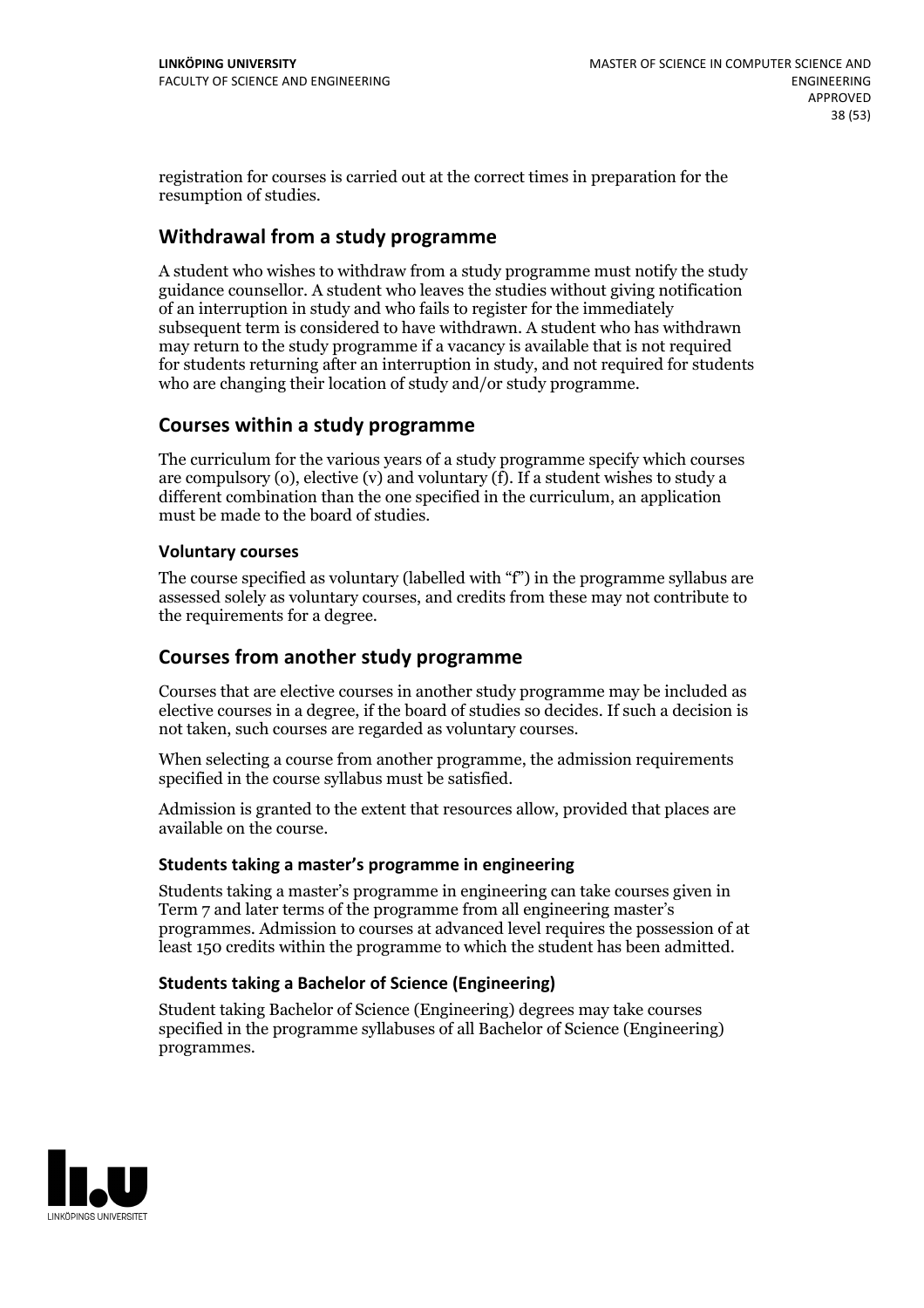#### **Students taking a Bachelor of Science**

Student taking Bachelor of Science degrees may take courses specified in the programme syllabuses of all Bachelor of Science programmes.

#### **Third-cycle courses**

The credits from third-cycle courses may be included as elective courses in a degree, if the board of studies so decides. If such a decision is not taken, such courses are regarded as voluntary courses.

#### **Students taking a master's programme in engineering**

It is possible for students taking master's programmes in engineering to take certain third-cycle courses. It is, however, required in this case that the student has achieved master's level (i.e. year 4 or 5 of the study programme). Information can be obtained from the relevant director of advanced studies.

#### **Students on Master's programmes**

It is possible for students taking master's programmes to take certain third-cycle courses. Information can be obtained from the relevant director of advanced studies.

#### **Registration for programme courses**

Registration for courses that are given as part of a study programme must be made during the specified period, which has been preliminarily set to 1-10 April for the autumn term, and 1-10 October for the spring term. Information about course registration is published on a webpage, sent to students by email, and disseminated at scheduled information meetings.

#### **Registration for programme courses as single-subject courses**

Admission to a programme course as a single-subject subject course may take place only if sufficient resources and space on the course are available. Furthermore, the applicant must satisfy the entry requirements for the relevant course.

In the event of a scarcity of resources, the board of LiTH can decide to limit the possibilities of taking courses that are part of a programme as freestanding courses.

#### **Timetabling**

Courses are timetabled after a decision has been made concerning the assignment of the course to a timetable module. A central timetable is not drawn up for courses with fewer than five participants. Most project courses do not have a central timetable.

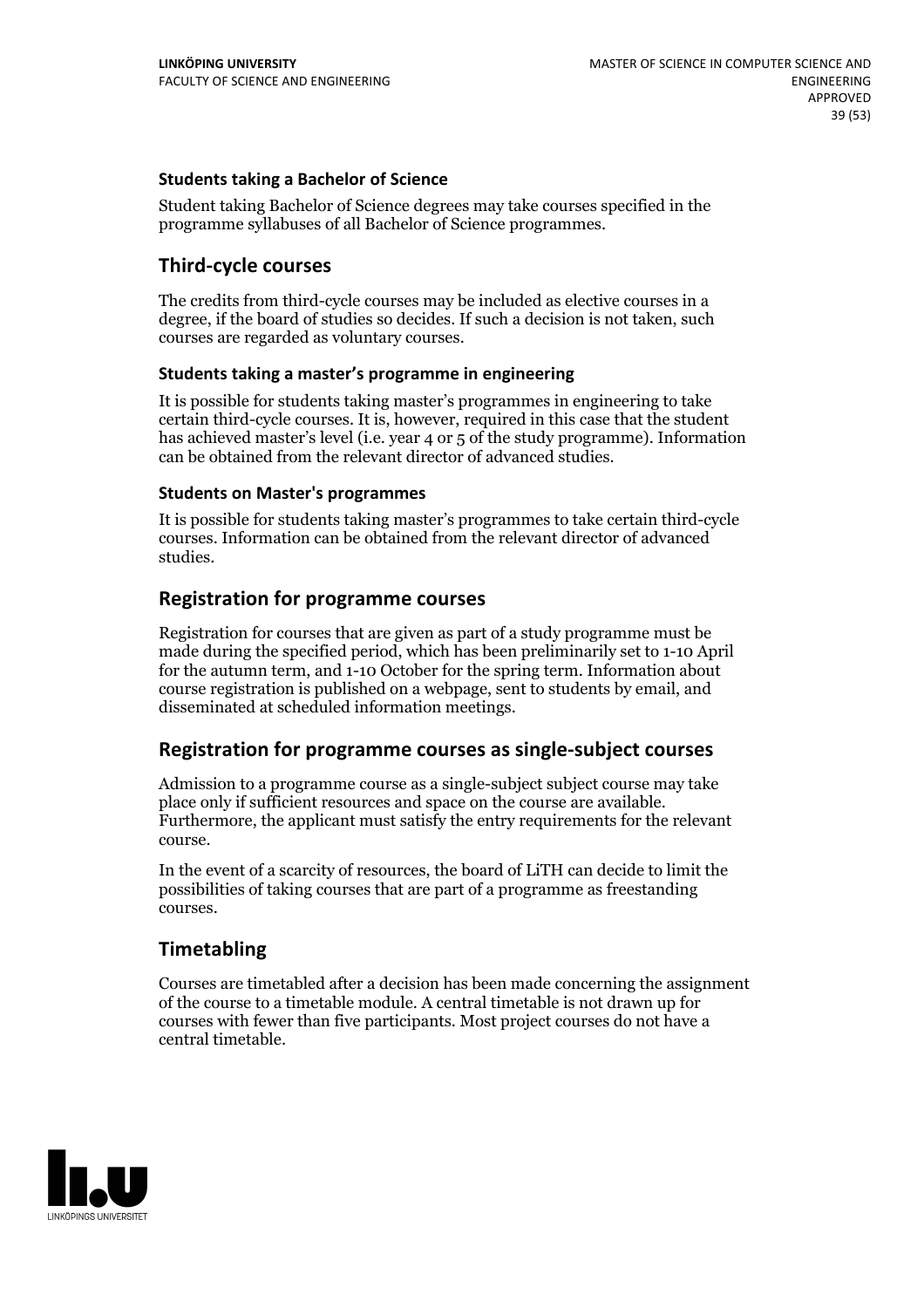#### **Study planning**

Students who require support in planning their continued studies can contact the study guidance counsellor of the programme. Study planning involves the student and the study guidance counsellor together drawing up an individual plan for studies during the subsequent term. The individual plan may allow the student to deviate from the general curriculum.

Completed first-cycle courses are a precondition for successful studies at more advanced levels. For this reason, study planning is based on giving priority to courses from earlier years of study that have not been completed. If further capacity is available, new courses may be taken.

Study planning takes place on a regular basis if the student:

- does not satisfy the requirements for progression to later terms. In order for a student to be able to participate in courses from later years in such cases, a decision of exemption is required.<br>
• does not satisfy the requirements for starting a degree project.
- 

Other situations in which study planning may be required:

- A student has fallen behind during the early part of a study programme and has failed to complete several courses.<br>• A student has not satisfied the entry requirements for a degree project
- 
- before term 6 of an engineering degree.<br>• A student has applied for admission to a later part of a programme.<br>• Studies have been carried out abroad.<br>• A study programme is to be resumed after an interruption.
- 
- 

In these cases the study guidance counsellor supports the student in planning the continued studies, also in situations in which the student can register for the relevant courses without the need for a special decision for the continued studies.

#### **Part of education abroad**

Students can exchange study at LiTH for study at an institute of higher education abroad, and/or work on a degree project abroad.

In the event that study (courses) at LiTH are exchanged for study abroad, the relevant board of studies (faculty programme director) is responsible for a decision about an individual study plan, which is to be drawn up in advance, and about the final course approval and its inclusion in the qualification requirements. For this reason, students who plan to participate in an exchange should contact the faculty programme director (or equivalent) at the Dean's Office ofthe Institute of Technology.

Regulations for entry requirements, ranking and nomination for study abroad through LiTH's exchange agreements and for the compulsory study abroad period within Ii (Industrial Engineering and Management – International) and Yi (Applied Physics and Electrical Engineering – International) can be found at:

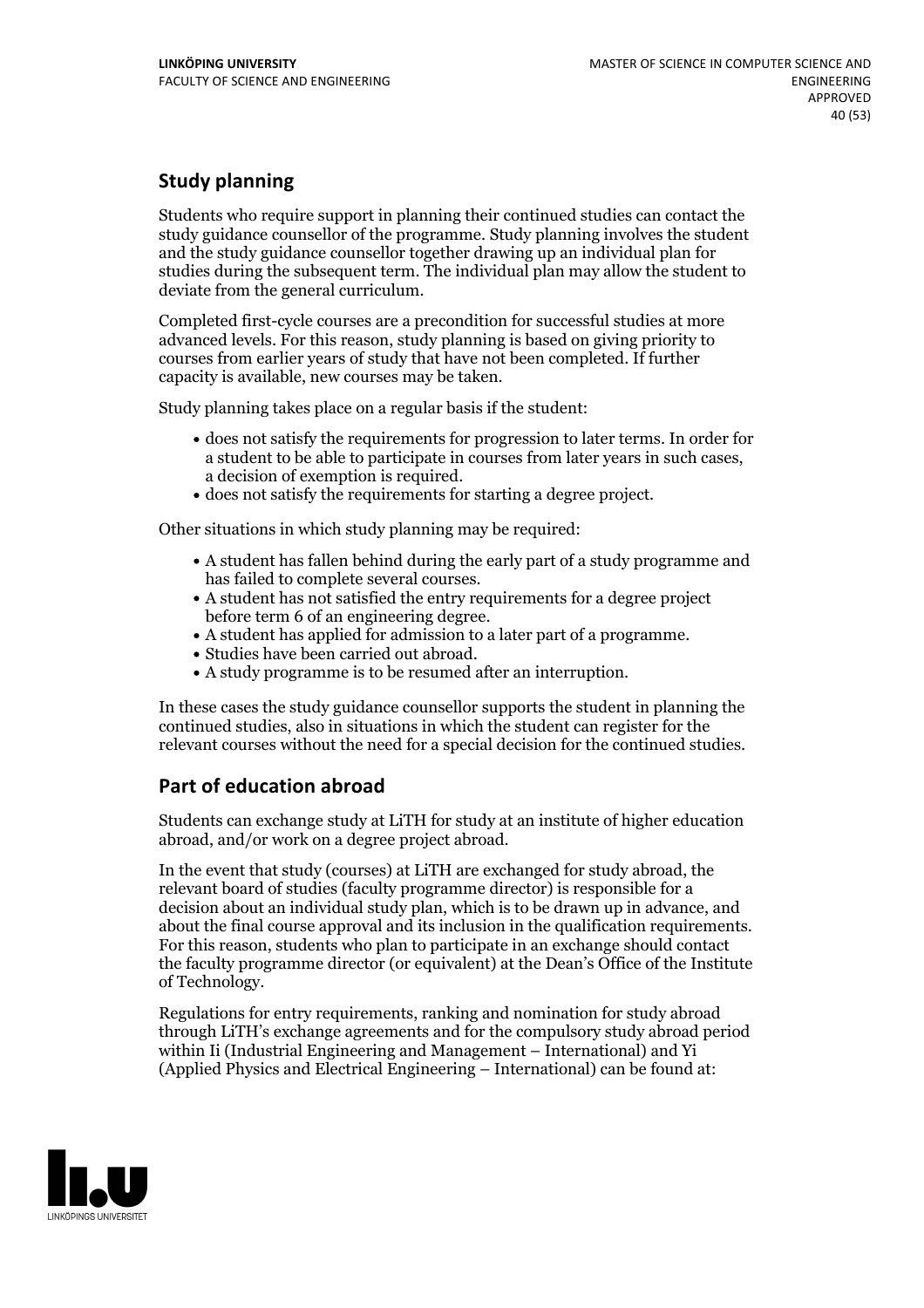http://styrdokument.liu.se/Regelsamling/Innehall/Utbildning\_pa\_grund- \_och\_avancerad\_niva/Tekniska\_fakulteten.

#### **Course syllabus**

A syllabus has been established for each course. The syllabus specifies the aim and contents of the course, and the prior knowledge that a student must have in order to be able to benefit from the course.

#### **Timetabling**

Courses are timetabled after a decision has been made for this course concerning its assignment to a timetable module. A central timetable is not drawn up for courses with fewer than five participants. Most project courses do not have a central timetable.

#### **Interrupting a course**

The vice-chancellor's decision concerning regulations for registration, deregistration and reporting results (Dnr LiU-2015-01241) states that interruptions in study are to be recorded in Ladok. Thus, all students who do not participate in a course for which they have registered must record the interruption, such that the registration on the course can be removed. Deregistration from <sup>a</sup> course is carried outusing <sup>a</sup> web-based form: www.lith.liu.se/for-studenter/kurskomplettering?l=sv.

#### **Cancelled courses**

Courses with few participants (fewer than 10) may be cancelled or organised in a manner that differs from that stated in the course syllabus. The board of studies is to deliberate and decide whether a course is to be cancelled orchanged from the course syllabus.

#### **Regulations relatingto examinations and examiners**

Details are given in a decision in the university's rule book: http://styrdokument.liu.se/Regelsamling/VisaBeslut/622678.

#### **Forms of examination**

#### **Examination**

Written and oral examinations are held at least three times a year: once immediately after the end of the course, once in August, and once (usually) in one of the re-examination periods. Examinations held at other times are to follow a decision of the board of studies.

Principles for examination scheduling for courses that follow the study periods:

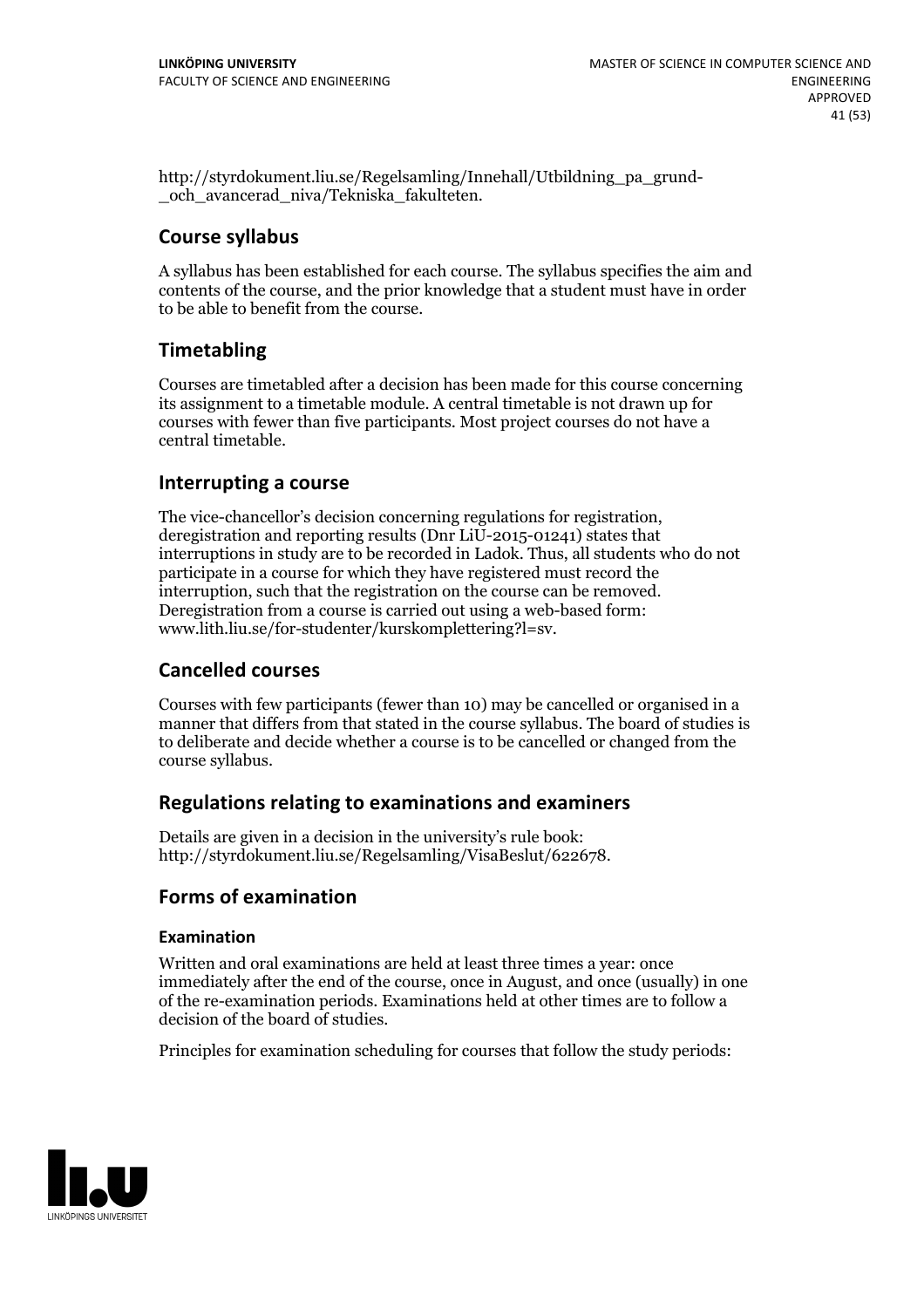- courses given in VT1 are examined for the first time in March, with re-examination in June and August
- courses given in VT2 are examined for the first time in May, with re-examination in August and October
- courses given in HT1 are examined for the first time in October, with re-examination in January and August
- courses given in HT2 are examined for the first time in January, with re-examination at Easter and in August.

The examination schedule is based on the structure of timetable modules, but there may be deviations from this, mainly in the case of courses that are studied and examined for several programmes and in lower grades (i.e. 1 and 2).

- Examinations for courses that the board of studies has decided are to be held in alternate years are held only three times during the year in which
- the course is given.<br>• Examinations for courses that are cancelled or rescheduled such that they are not given in one or several years are held three times during the year that immediately follows the course, with examination scheduling that corresponds to the scheduling that was in force before the course was cancelled or rescheduled.<br>• If teaching is no longer given for a course, three examination occurrences
- are held during the immediately subsequent year, while examinations are at the same time held for any replacement course that is given, or alternatively in association with other re-examination opportunities. Furthermore, an examination is held on one further occasion during the next subsequent
- year, unless the board of studies determines otherwise.<br>If a course is given during several periods of the year (for programmes, or on different occasions for different programmes) the board orboards of studies determine together the scheduling and frequency of re-examination occasions.

#### **Registration for examination**

In order to take an examination, a student must register in advance at the Student Portal during the registration period, which opens 30 days before the date of the examination and closes 10 days before it. Candidates are informed of the location of the examination by email, four days in advance. Students who have not registered for an examination run the risk of being refused admittance to the examination, if space is not available.

Symbols used in the examination registration system:

- \*\* denotes that the examination is being given for the penultimate time.
- \* denotes that the examination is being given for the last time.

#### **Code of conduct for students during examinations**

Details are given in a decision in the university's rule book: http://styrdokument.liu.se/Regelsamling/VisaBeslut/622682.

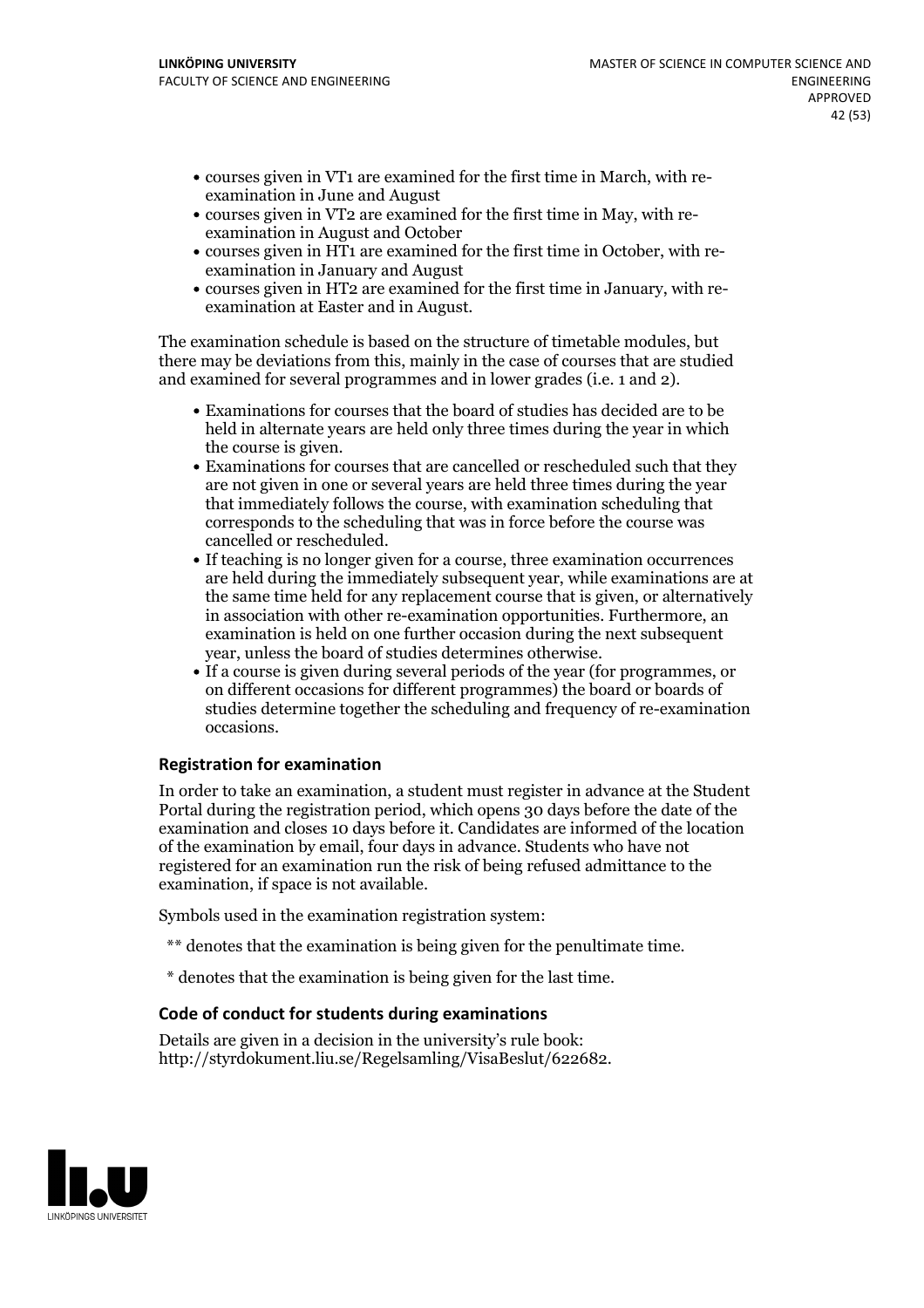#### **Retakes for higher grade**

Students at the Institute of Technology at LiU have the right to retake written examinations and computer-based examinations in an attempt to achieve a higher grade. This is valid for all examination components with code "TEN" and "DAT". The same right may not be exercised for other examination components, unless otherwise specified in the course syllabus.

#### **Retakes of other forms of examination**

Regulations concerning retakes of other forms of examination than written examinations and computer-based examinations are given in the LiU regulations for examinations and examiners, http://styrdokument.liu.se/Regelsamling/VisaBeslut/622678.

#### **Plagiarism**

For examinations that involve the writing of reports, in cases in which it can be assumed that the student has had access to other sources (such as during project work, writing essays, etc.), the material submitted must be prepared in accordance with principles for acceptable practice when referring to sources (references or quotations for which the source is specified) when the text, images, ideas, data, etc. of other people are used. It is also to be made clear whether the author has reused his or her own text, images, ideas, data, etc. from previous examinations.

A failure to specify such sources may be regarded as attempted deception during examination.

#### **Attempts to cheat**

In the event of <sup>a</sup> suspected attempt by <sup>a</sup> student to cheat during an examination, or when study performance is to be assessed as specified in Chapter <sup>10</sup> of the Higher Education Ordinance, the examiner is to report this to the disciplinary board of the university. Possible consequences for the student are suspension from study and a formal warning. More information is available at https://www.student.liu.se/studenttjanster/lagar-regler-rattigheter?l=sv.

#### **Grades**

The grades that are preferably to be used are Fail (U), Pass (3), Pass not without distinction  $(4)$  and Pass with distinction  $(5)$ . Courses under the auspices of the faculty board of the Faculty of Science and Engineering (Institute of Technology) are to be given special attention in this regard.

- 1. Grades U, 3, 4, 5 are to be awarded for courses that have written
- examinations. 2. Grades Fail (U) and Pass (G) may be awarded for courses with <sup>a</sup> large degree of practical components such as laboratory work, project work and group work.

#### **Examination components**

1. Grades U, 3, 4, 5 are to be awarded for written examinations (TEN).

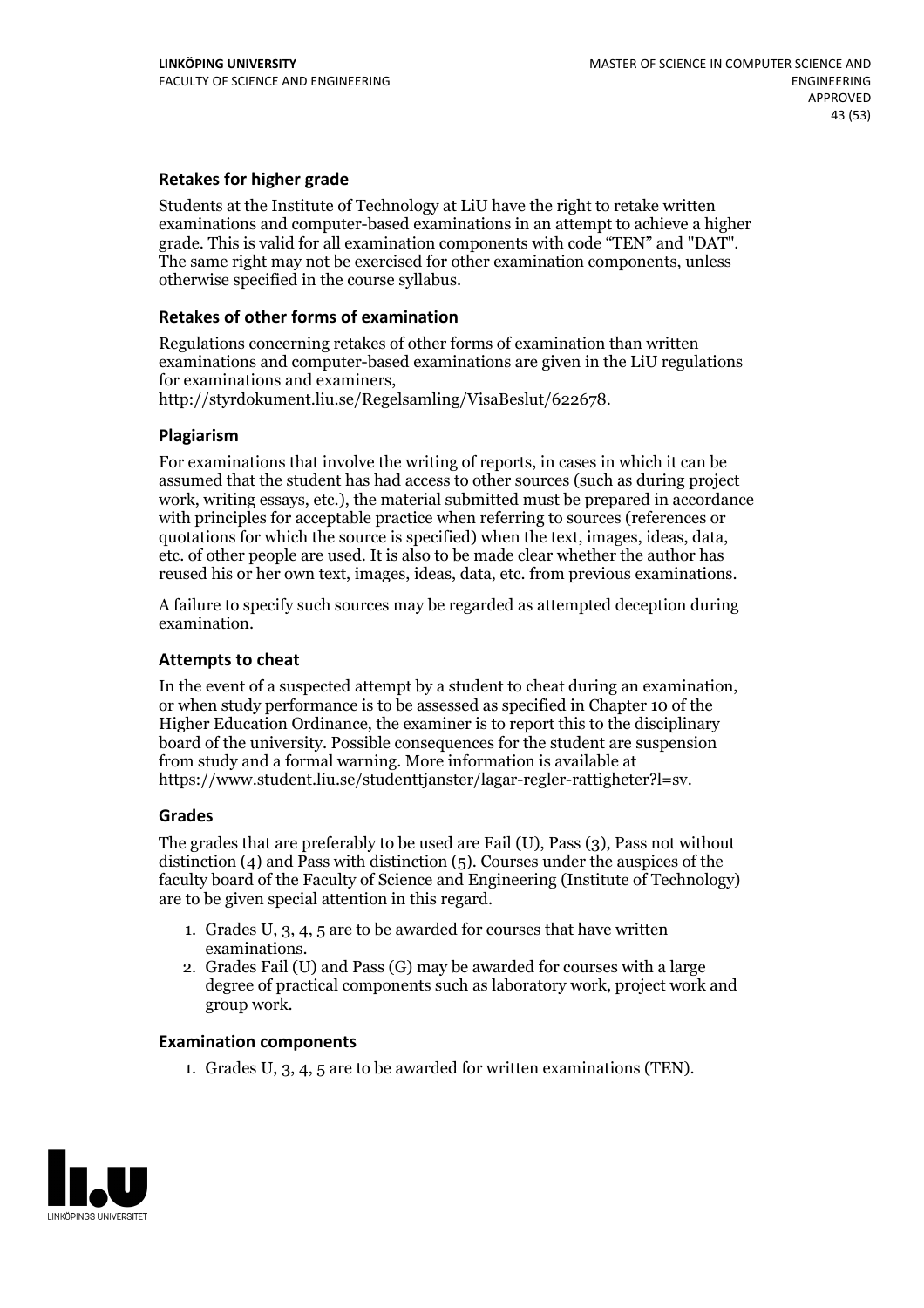- 2. Grades Fail (U) and Pass (G) are to be used for undergraduate projects and other independent work. 3. Examination components for which the grades Fail (U) and Pass (G) may be
- awarded are laboratory work (LAB), project work (PRA), preparatory written examination (KTR), oral examination (MUN), computer-based examination (DAT), home assignment (HEM), and assignment (UPG). 4. Students receive grades either Fail (U) or Pass (G) for other examination
- components in which the examination criteria are satisfied principally through active attendance such as other examination (ANN), tutorial group (BAS) or examination item (MOM).

The examination results for a student are reported at the relevant department.

#### **Regulations (applyto LiU in its entirety)**

The university is a government agency whose operations are regulated by legislation and ordinances, which include the Higher Education Act and the Higher Education Ordinance. In addition to legislation and ordinances, operations are subject to several policy documents. The Linköping University rule book collects currently valid decisions of a regulatory nature taken by the university board, the vice-chancellor and faculty/department boards.

LiU's rule book for education at first-cycle and second-cycle levels is available at http://styrdokument.liu.se/Regelsamling/Innehall/Utbildning\_pa\_grund- \_och\_avancerad\_niva.

## **Degree project for Master's Degree in Engineering 300 credits,** Master of Science (Two years), Master of Philosophy (Two years), Master of Science (One year), and master's degrees without **prefix**

General provisions for the degree project are given here. A specific board of studies may have supplementary regulations that are specific for a study programme. These are specified, where relevant, in the syllabus for the field of education and/or the degree project. Information and links to course syllabuses, registration, reflection documents, etc. can be found at www.lith.liu.se/examensarbete/examensarbete?l=sv.

#### **General provisions**

To be awarded a Master's Degree in Engineering 300 credits, Master of Science (Two years), Master of Philosophy (Two years), Master of Science (One year), or master's degree without prefix a student must carry out an approved degree project. The components of the degree project are described in the relevant course syllabus.

#### **Aim**

The aim of the degree project is described in the relevant course syllabus,

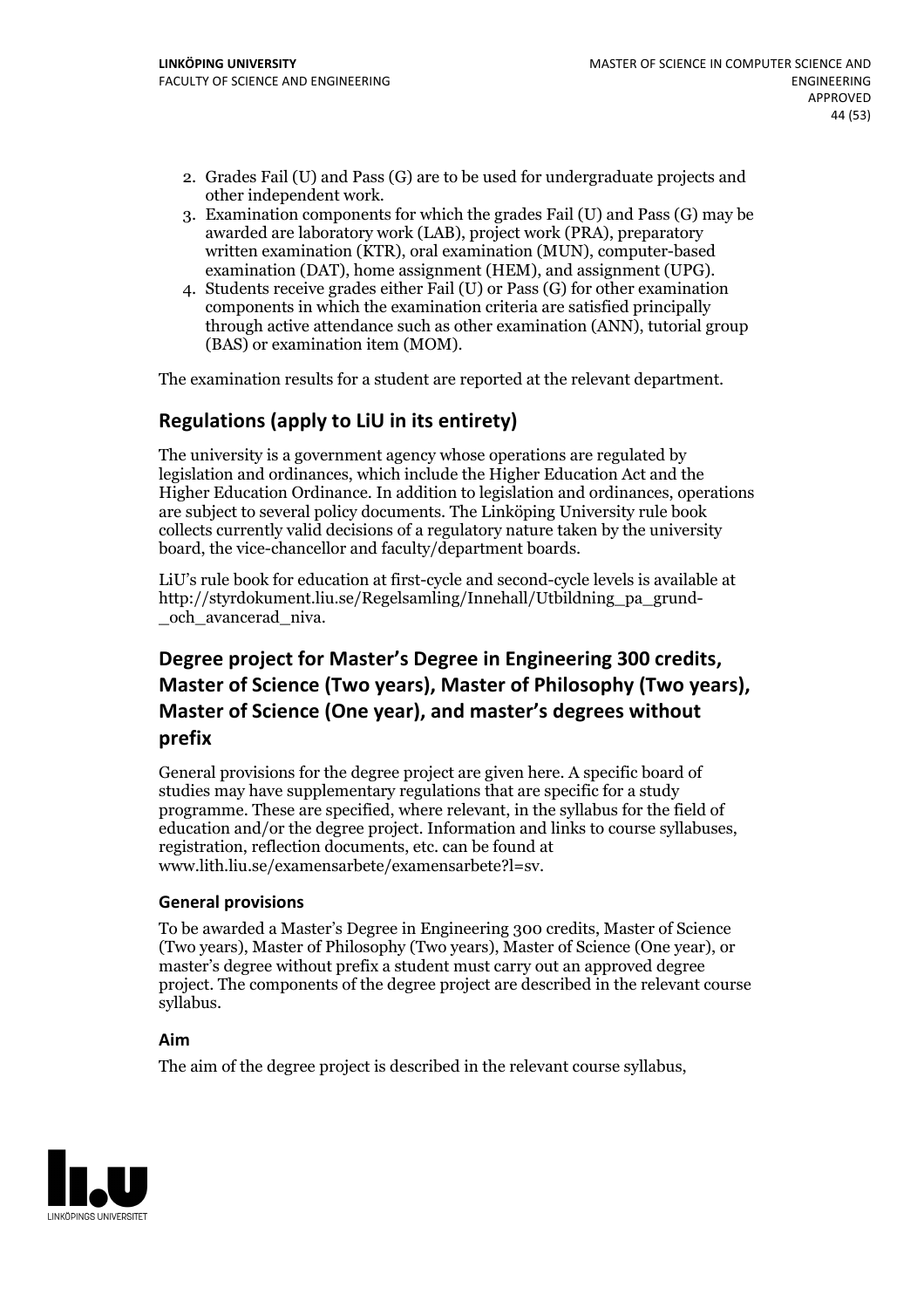www.lith.liu.se/examensarbete/examensarbete?l=sv. Links to respective course syllabus can be found under the heading "Utbildningarna" (Civilingenjörsutbildning (i.e. Master of Science in Engineering) or Masterutbildning (i.e. Master of Science)).

#### **Extent**

Requirements for the extent of the degree project for each type of degree are given in the syllabus of the study programme.

#### **Locations for a degree project**

The work is carried out in the form of:

- an internal degree project located at one of the participating departments at LiU
- an external degree project located at a company, government agency, or other organisation in Sweden or abroad, that an examiner has assessed is able to manage a degree project that satisfies the requirements, or
- a degree project within an exchange agreement in association with study abroad, whereby all study results are to be credited to the student by the relevant board of studies.

The main subject areas that are permitted within each study programme are described in the programme syllabus. Any individual subjects that may be relevant to the main subject area are to be determined by the relevant board of studies.

The examiner for a degree project within a certain subject area are determined by the board of studies that is responsible for general degrees within the main subject area. An up-to-date list is given

at http://www.lith.liu.se/examensarbete/examensarbete?l=sv.

#### **Degree projects within agreements relatingto study abroad**

During study abroad that takes place within the framework of an agreement, the provisions of the host institute relating to degree projects are applied. The student is to consult the board of studies and together ensure that the proposed degree project is carried out in a main subject area that is permitted within the study programme. Approved main subject areas for degree projects are specified in the syllabus for the relevant programme.

A certificate confirming that the degree project has been approved and a copy of the degree project thesis (in PDF format) are to be submitted to the relevant board of studies.

#### **Selection of degree project**

A degree project is to be selected in consultation with an examiner, who is also responsible that the specialisation, extent and level of the project satisfy the requirements specified in the course syllabus.

In cases in which issues relating to work-related copyright, patenting or remuneration may arise, provisions governing these should be established in

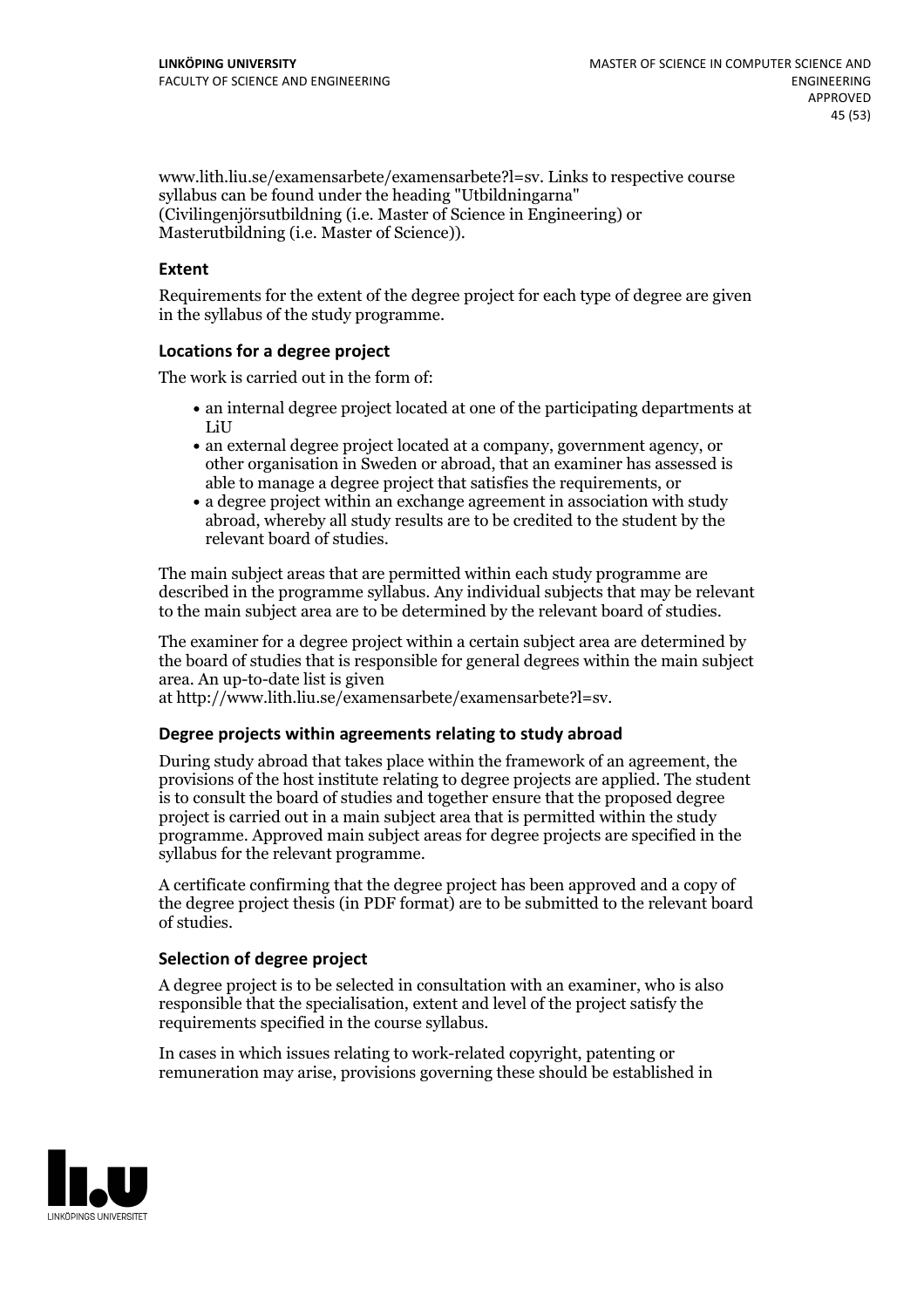advance. A student working on a degree project may sign a confidentiality agreement in order to obtain access to confidential information necessary for the degree project. The supervisor and examiner, however, determine whether they are prepared to sign a confidentiality agreement, and thus the confidential information must not normally be of such nature that it is necessary to supervise or grade the work. The complete degree project thesis is to be published during the grading procedure, unless special circumstances prevent this. If any part of the thesis should not be published, this must be approved in advance by the examiner and the relevant head of department. Note that final decisions relating to confidentiality are taken by an administrative court.

#### **Commencement of a degree project**

Requirements that must be satisfied before a degree project can be started are given in the currently valid course syllabus, which can be obtained at www.lith.liu.se/examensarbete/examensarbete?l=sv.

Notification of <sup>a</sup> degree project is to be carried outwhen the degree project starts, at www.lith.liu.se/for-studenter/anmalan-till-exjobb?l=sv. Registration of the degree project is to take place before work commences, after the student has registered for the term.

Before the start of the degree project, the examiner is to ensure that the student satisfies the conditions for commencement of the degree project within the relevant main subject area. Support in this can be obtained from the study guidance counsellor, who checks the general requirements for starting the degree project.

The student is also to notify the relevant department of the start of the degree project.

#### **Degree projects in collaboration with another student**

In cases in which two students carry out a degree project together, the contribution of each student is to be specified. The extent of the work is to correspond to the extent of two individual projects. The examiner is to ensure that each student has contributed in a satisfactory manner to the work, and that each student satisfies the requirements for achieving a Pass grade for the degree project.

Degree projects carried out in collaboration between more than two students are not permitted.

#### **Examiners**

The examiner is to be employed at LiU as professor, associate professor, senior lecturer, research fellow, lecturer, research assistant, or postdoc (including guest and adjunct teachers), or is to have been appointed docent at LiU. He or she must have the expertise required to examine the degree project within the relevant main subject area, and must be appointed by the the board of studies. The examiner is to:

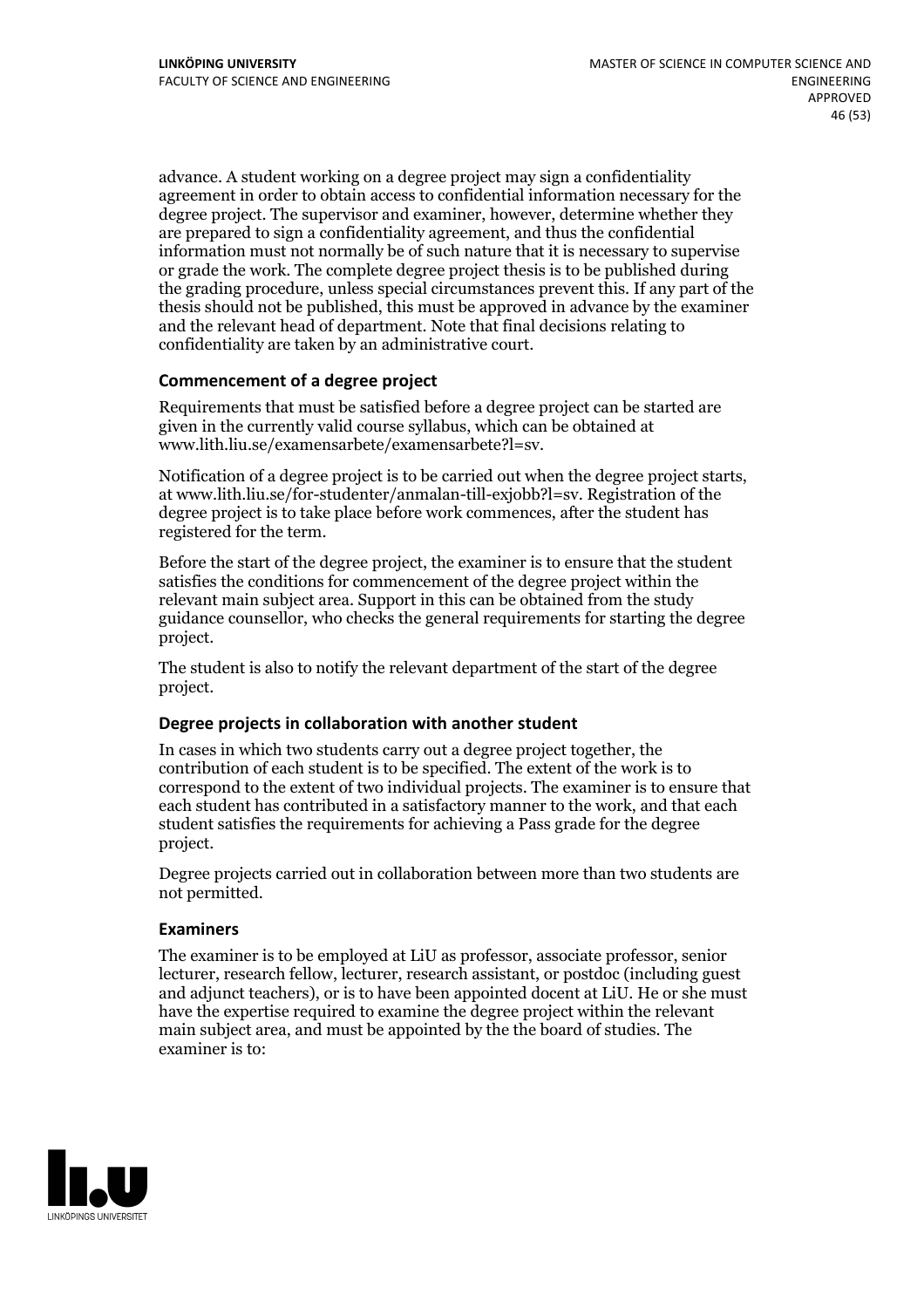- ensure before the start of the degree project that the student satisfies the conditions for commencement of the degree project within the relevant main subject area. The study guidance counsellor is to check whether the commencement criteria are satisfied and inform the examiner of this
- check whether special admission requirements (where relevant) are satisfied, for example that the student can demonstrate a certain degree of in-depth knowledge within the field relevant for the degree project
- determine the specialisation and principal work of the degree project, based on an assessment of whether the degree project will result in the learning outcomes of the course syllabus being satisfied
- pass/fail the planning report
- pass/fail the mid-way assessment
- be responsible that the supervisor or supervisors carry out their duties
- before the presentation, check that the student has registered for the degree project
- approve the work for presentation
- before the presentation, check that the proposed opponent satisfies the conditions for commencement of the degree project and has attended three thesis presentations
- pass/fail the presentation and the opposition to it
- approve a concluding reflection document
- ensure that a degree project that has been passed satisfies the learning outcomes of the course syllabus and other requirements, and award a grade to the degree project (either  $G = Pass$ , or  $U = Fail$ ).

#### **Supervisors**

A student working on a degree project is to have access to an internal supervisor at the department at which the degree project has been registered. The internal supervisor is to have a degree that corresponds at least to the level of the degree project to be supervised. The internal supervisor may, in exceptional circumstances, be the same individual as the examiner. A decision of whether to allow this in a particular case is to be made by the relevant board of studies before the degree project is started.

The supervisor is to ensure that the student obtains help with:

- expert support in general questions related to methods, specialist knowledge of the subject, and writing the thesis
- problem formulation, and setting the limits of the work
- scheduling and planning work, and selection of appropriate methods.

If the degree project is being carried out outside of LiTH, an external supervisor from the commissioner is to be appointed.

#### **Planning report**

During the first weeks of the degree project, the student is to draw up a planning report that contains:

 $\bullet$  a preliminary title of the degree project

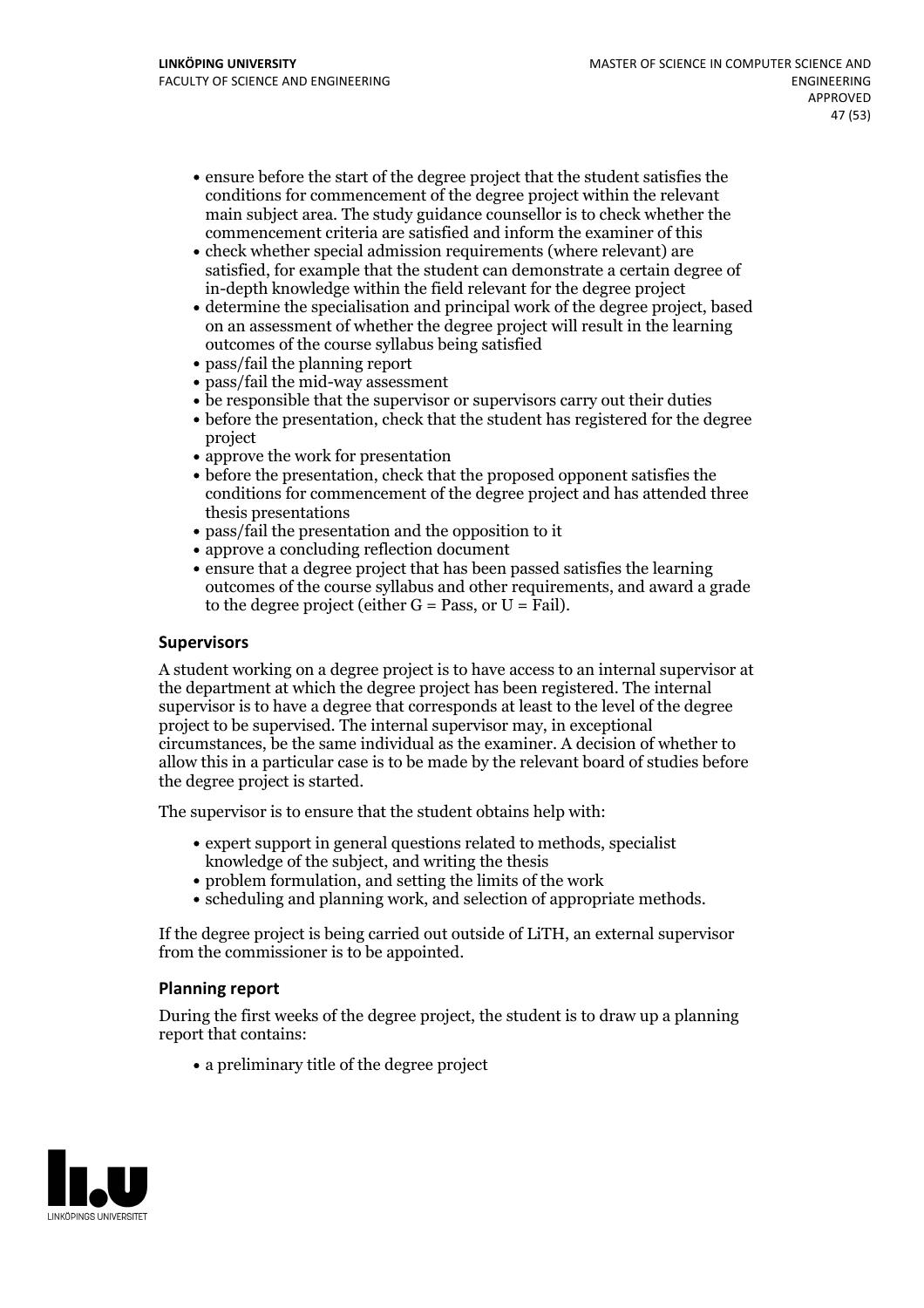- a preliminary statement of the research question, against the background of a literature search
- a preliminary description of the approach to be taken
- planned literature foundation
- a schedule for the execution of the degree project, including suggested dates for the mid-way assessment and presentation.

Formulation of the research question is to be bounded, realistic and viewed from a perspective of societal or commercial benefit. The term "societal" is to be understood here to include universities and university colleges.

#### **Mid-way assessment**

Approximately half-way through the degree project, the student is to describe to the examiner at a mid-way assessment how the work is progressing relative to the planning report. The supervisor should also participate. The form of the mid-way assessment may be anything from an oral presentation to a public seminar. The conclusion of the mid-way assessment may be one of three possibilities:

- 1. The work has been carried outessentially as planned, and can continue as
- planned. The mid-way assessment has been passed. 2. The work has been carried outwith certain deviations from the planning report. It is, however, believed that it will be possible to complete the work
- approach and/or schedule. The mid-way assessment has been passed.<br>3. The work has deviated from the planning report in a significant manner, and there is a risk that a Pass grade cannot be given. The mid-way assessment has been failed. A new planning report must be drawn up and a new mid-way assessment carried out.

#### **Reporting**

Both oral and written reports of the degree project are to be made, in Swedish or English. For the international Master's programmes, both the oral and written examination should be made in English. The board of studies can allow the reporting to be carried out in another language than Swedish or English.

The oral presentation is to take place in public, unless there are special grounds that this should not be done. The written report is to be in the form of a professionally produced degree project thesis. The presentation and thesis are to follow the instructions given below.

#### **Presentation**

The oral presentation is to take place when the examiner considers that the work has been completed and is ready to be presented. The presentation is to take place at LiTH at a time when other students can attend. This means that the presentation can take place on a date that the student has agreed with the examiner, normally between the re-examination period in August and midsummer, and after the student has attended three thesis presentations.

The oral presentation is to describe the background to the problem that has been

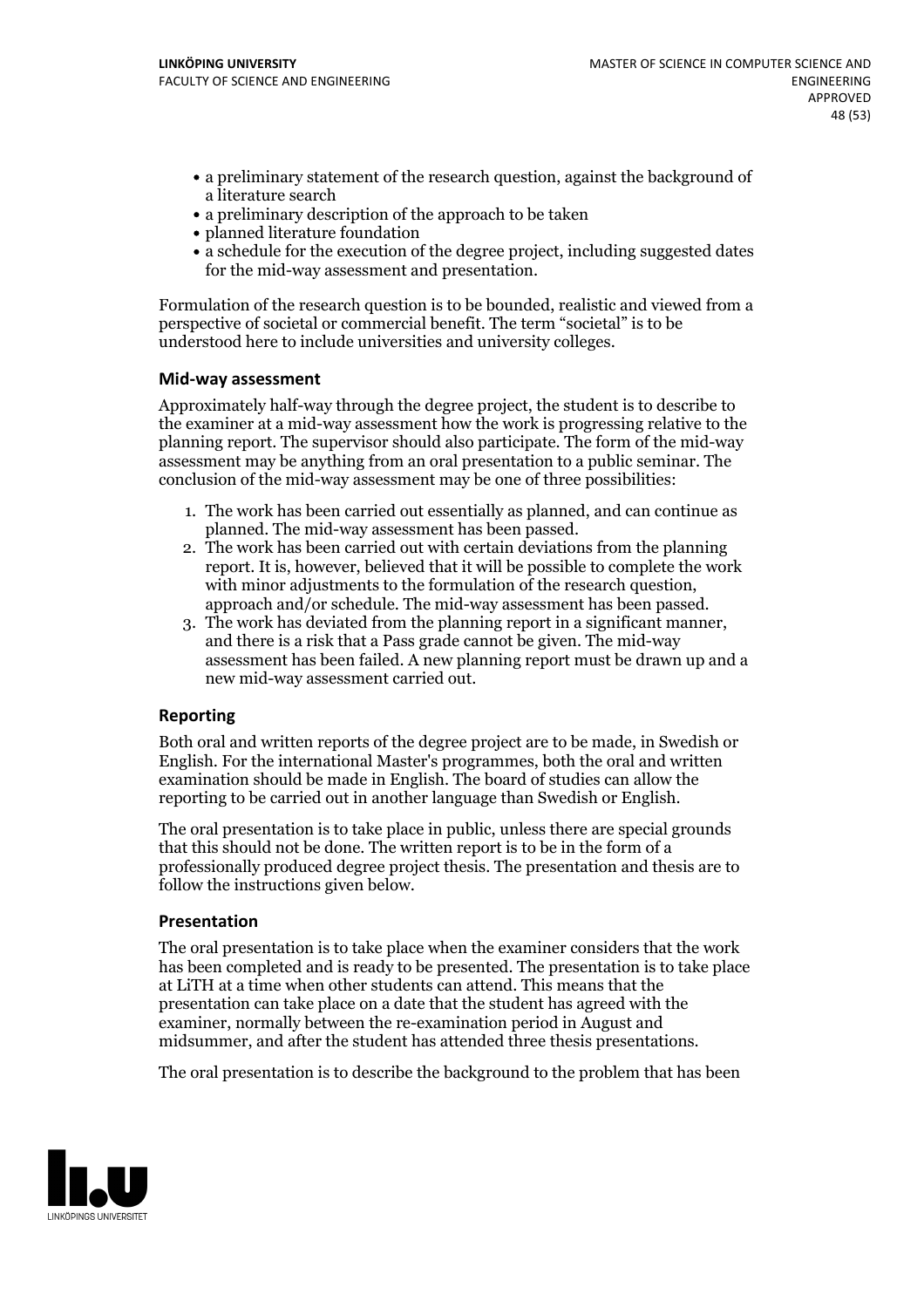studied, describe the methods used, and present the results and conclusions. The presentation is to be at a level suitable for everyone present, not just for specialists. After the oral presentation, the student is to counter any criticism that the opponent may raise, and allow other participants to pose questions. The presentation and the opposition are to be approved by the examiner. When any required adjustments of the thesis have been made, the reflection document has been approved, and the student has functioned as an opponent for another degree project, the degree project is reported as a passed course and the credits can be used to satisfy the requirements for a qualification.

#### **Degree project thesis**

The written degree project report is to be professionally written and comprehensive, and it is to demonstrate a scientific approach. The report must be prepared in accordance with principles for acceptable practice when referring to sources (references or quotations for which the source is specified) when the text, images, ideas, data, etc., of other people are used. It is also to be made clear whether the author has reused his or her own text, images, ideas, data, etc. from previous examinations, such asundergraduate work, project reports, etc. (This is sometimes known as"self-plagiarism".) A failure to specify such sources may be regarded as attempted deception during examination.

The contents are to be easy to understand, and the way in which material is presented is important. It must describe the background to the project and the formulation of the research question. The choice of approach is to be clearly explained, and the thesis should make clear the coupling between the results and the conclusions. Commonly accepted scientific methods are to be used for processing the results. The discussion is to be comprehensive, and demonstrate that the student masters analytical thought processes. The thesis is to demonstrate good mastery of the literature in the field, and include an abstract. Theses that are principally written in Swedish should contain a summary in English. A publication-ready manuscript and a reflection document covering the work undertaken are to be submitted to the examiner within 10 days after the oral presentation. The examiner may grant an exemption from this requirement. If final versions of the required documents are not submitted as stipulated, the examiner may determine that the presentation is to be rescheduled.

The Faculty of Science and Engineering (Institute of Technology) at Linköping University recommends that degree project theses be published.

#### **Opposition**

An oral opposition is to be carried out either before or after the student presents his or her thesis. The opponent must satisfy the same requirements for the number and level of credits gained as those of the student's degree project. The opponent must also have attended three thesis presentations as a member of the audience. Acting as an opponent during the thesis presentation of another student is subject to points-based assessment as described in the course syllabus.

The opponent is to:

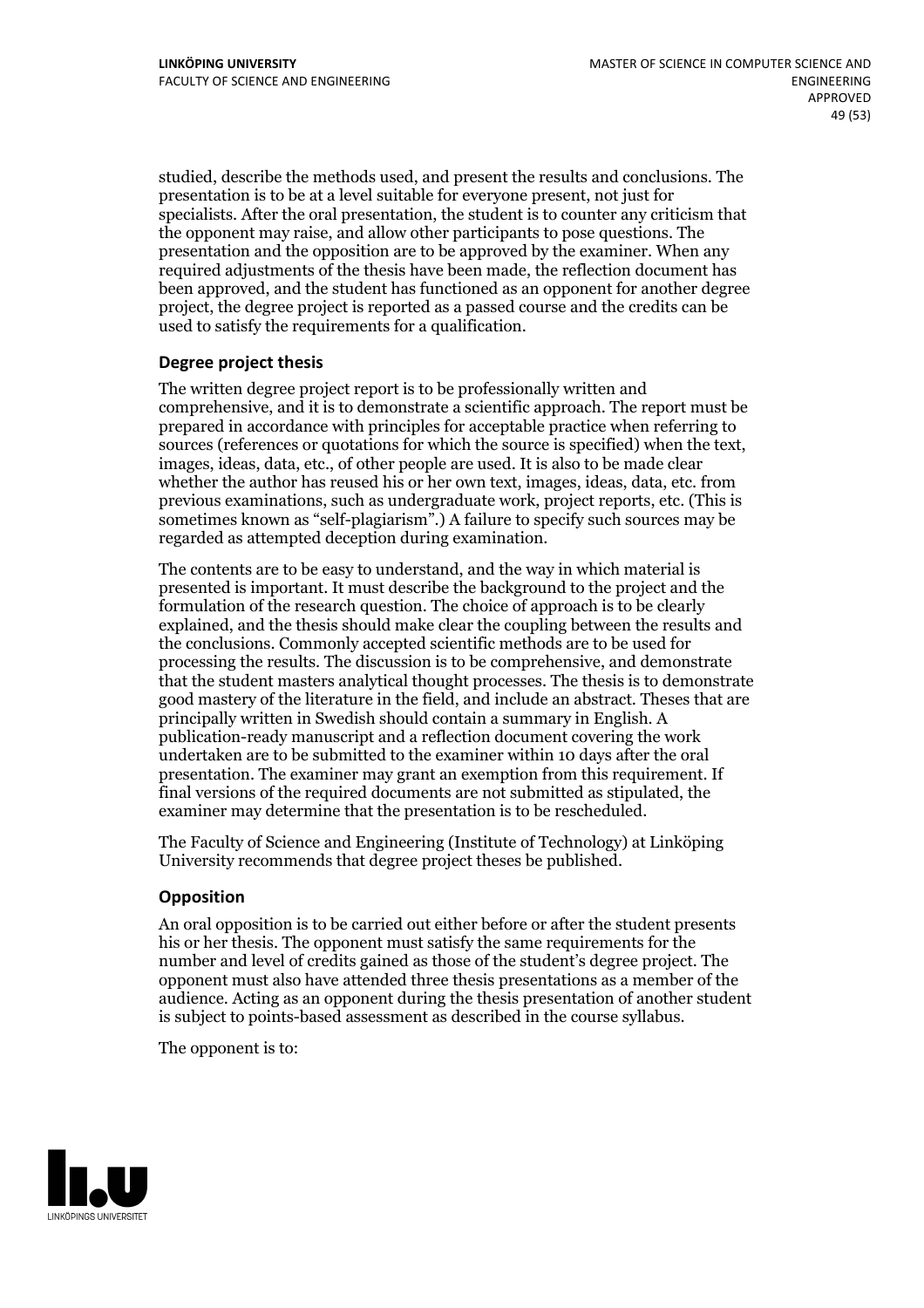- discuss and comment on the selection of methods, results and (where relevant) data processing, conclusions, possible alternative solutions and conclusions, and the management of literature
- comment on the general arrangement of the degree project thesis and related, formal aspects of style, and comment on the oral presentation technique
- illuminate the strengths and weaknesses of the thesis.

The duration of the opposition should be approximately the same as that of the presentation, and it is to include a discussion in which the student presenting the thesis replies to and comments on the criticism raised by the opponent.

Unless otherwise agreed, at least one week before the presentation the opponent is to present in writing to the examiner the important issues that will be discussed, and the structure ofthe opposition that will be taken. The opponent and the examiner discuss the structure that the opponent has drawn up.

In a normal case, the number of opponents will be the same as the number of respondents. In exceptional cases, the examiner may decide that this is not to be the case.

#### **Attendance at presentations**

A student is to attend presentations of degree project theses as described in the course syllabus. The presentations attended must be at the same level or a higher level than the degree project of the student.

It is advantageous that one of the presentations attended is a licenciate degree seminar or a doctoral disputation. The student is responsible for ensuring that a certification of attendance at the presentation is obtained and passed to the departmental administrator for registration in Ladok. Attendance at such presentations is a component of the degree work that is subject to points-based assessment.

The occasions on which a student attends presentations are to be completed before the student presents the degree project thesis. The course syllabus for the degree project describes the scheduling of the attendance at presentations.

#### **Reflection document**

A document reflecting on the work that has been carried outis to be submitted to the examiner within 10 working days of the oral presentation. Instructions for preparing a reflection document can be reached through www.lith.liu.se/examensarbete/examensarbete?l=sv.

#### **Grades**

The degree project is graded as either Pass or Fail. In order for a student to obtain a pass grade for the degree project, all components must be completed and be awarded a pass grade.

#### **Right to obtain supervision**

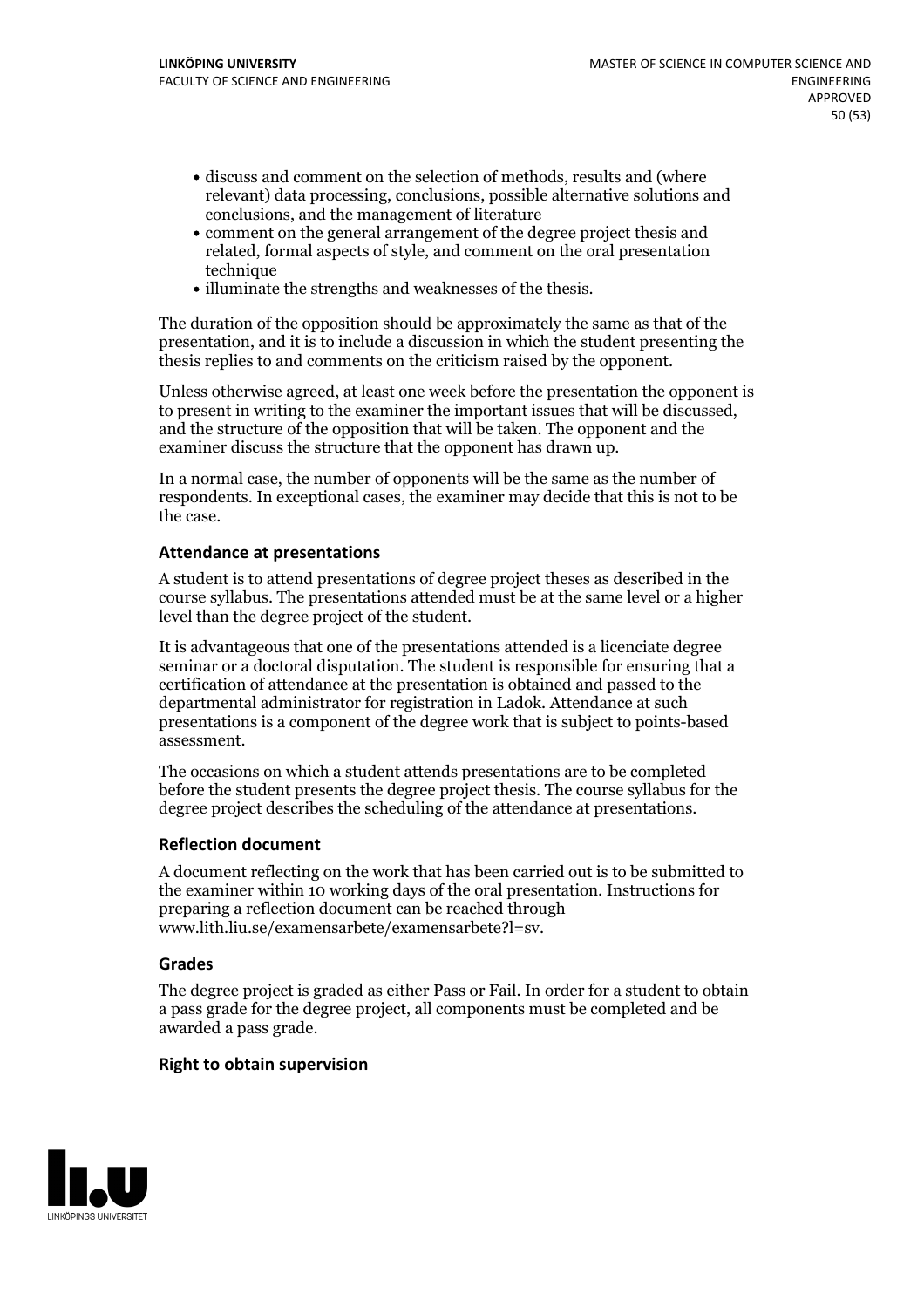It is expected that the student complete and pass a degree project within specified time limits. The department is required to provide supervision for a maximum of 18 months after the student has registered the degree project in Ladok. The examiner may grant additional supervision after this period in special cases. If the examiner determines that supervision is to be ended, the degree project is to be awarded a Fail grade.

If the degree project is awarded a Fail grade for the reason described above or for any other reason, the student is to be directed towards carrying out a further degree project.

#### **Quality assurance**

The relevant board of studies has overall responsibility for the quality of study programmes. This responsibility covers also degree projects. Quality assurance is to be carried out as determined by the faculty board.

#### **Exemptions**

If special circumstances apply, a board of studies may grant exemptions from the regulations specified above. The oral opposition, for example, may be replaced by an extensive written opposition, if the board of studies approves this

- $\bullet$  for international students for whom special circumstances apply
- for other students for whom all other components of the qualification have been satisfied, the degree project thesis has been submitted, and special circumstances apply.

Written opposition may be carried out in one of the following ways:

- The student presents a written opposition to a degree project thesis that has been written by another student, whose examiner subsequently examines the opposition.<br>• The student's examiner requests that the student prepare a written
- opposition to a degree project thesis that has previously been examined by an examiner.

If written opposition is used, it is not necessary that the student prepare an introductory statement describing the structure.

The board of studies must approve that opposition may take place in written form, before it is carried out.

### **Degree projects (included in Term 6 of study programmes in engineering)**

#### **General provisions**

All study programmes in engineering (with the exception of the programme in Industrial Engineering and Management – International and the programme in Applied Physics and Electrical Engineering – International) have since 2014 included an obligatory degree project. The project undertaken may also be

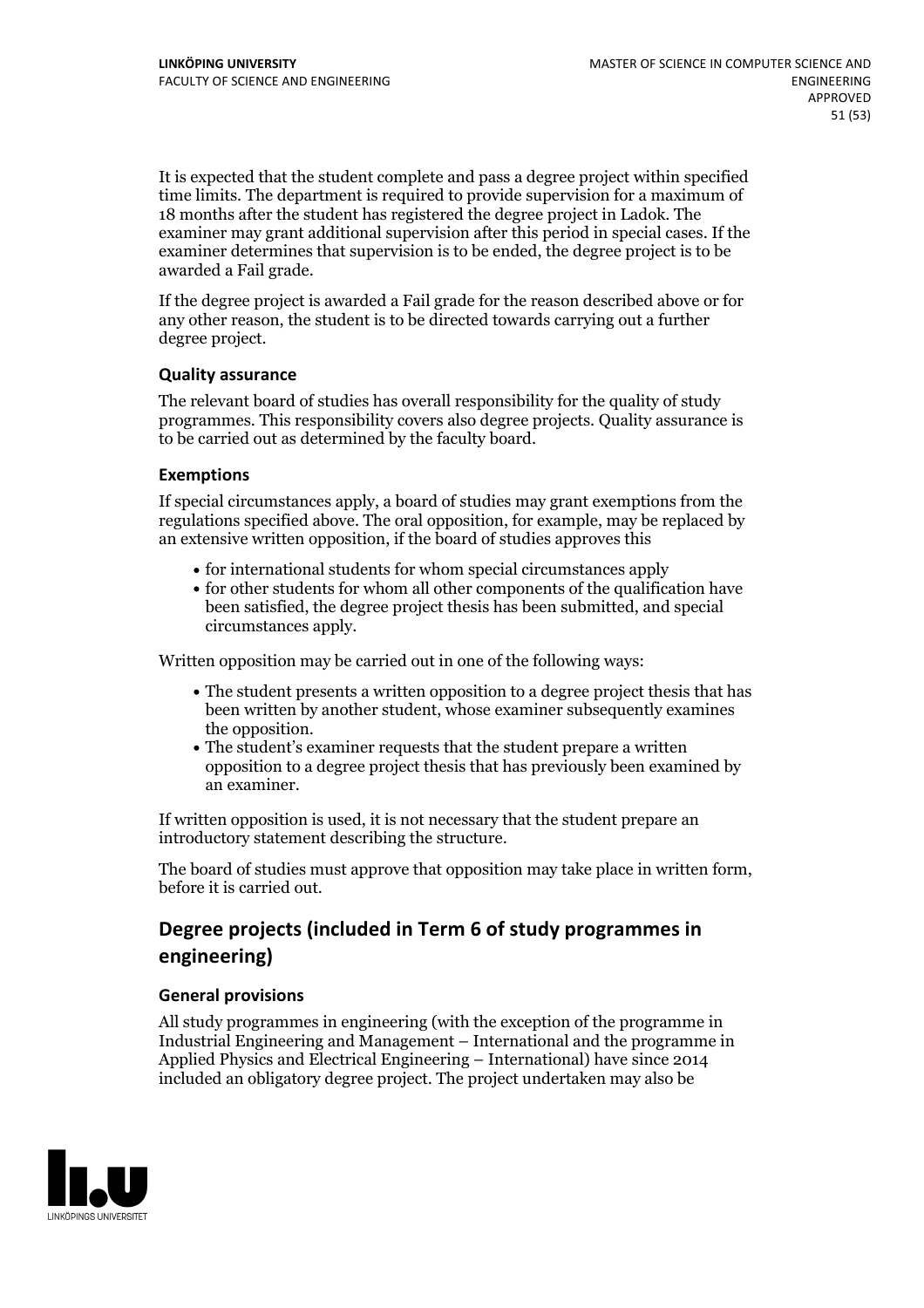included as part of the Bachelor of Science (Technology). During Term 6 of each programme, one or several special courses are given that constitute degree projects. The syllabuses of these courses contain course-specific provisions, which are supplemented with the general provisions given below.

#### **Aim**

The degree project is to contribute to general and programme-specific objectives of the study programmes in engineering being achieved. Specific learning outcomes are given in the relevant course syllabus. In addition, the degree project has also the following learning outcomes, which are common to all degree project- based courses at LiTH:

• Knowledge of the subject

After carrying out the degree project, the student is expected to master the following:

- $\circ$  integrating in a systematic manner the knowledge gained during the period of study
- applying methodological knowledge and subject-specific knowledge within the main subject area
- $\circ$  assimilating the contents of relevant technical publications and relating the study to such contents.<br>• Personal and professional skills
- 

After carrying out the degree project, the student is expected to possess the following skills:

- $\circ$  formulating research questions and limiting the same, within a specified time schedule
- $\circ$  seeking and evaluating scientific literature.<br>• Working and communicating in a group
- 

After carrying out the degree project, the student is expected to possess the following skills:

- $\circ$  planning, executing and presenting independent work in the form of a project carried out in a group
- $\circ$  expressing oneself professionally, in writing and orally
- $\circ$  critically examining and discussing independent work presented in
- speech and in writing.<br>• CDIO engineering fundamentals

After carrying out the degree project, the student is expected to master the following:

- $\circ$  creating, analysing and/or evaluating technical solutions
- making assessments that consider relevant scientific, societal and ethical aspects.

#### **Degree projects undertaken while studying abroad**

During study abroad, an individual plan is to be drawn up together with the faculty programme director to determine how the requirements for a degree project in engineering can be satisfied.